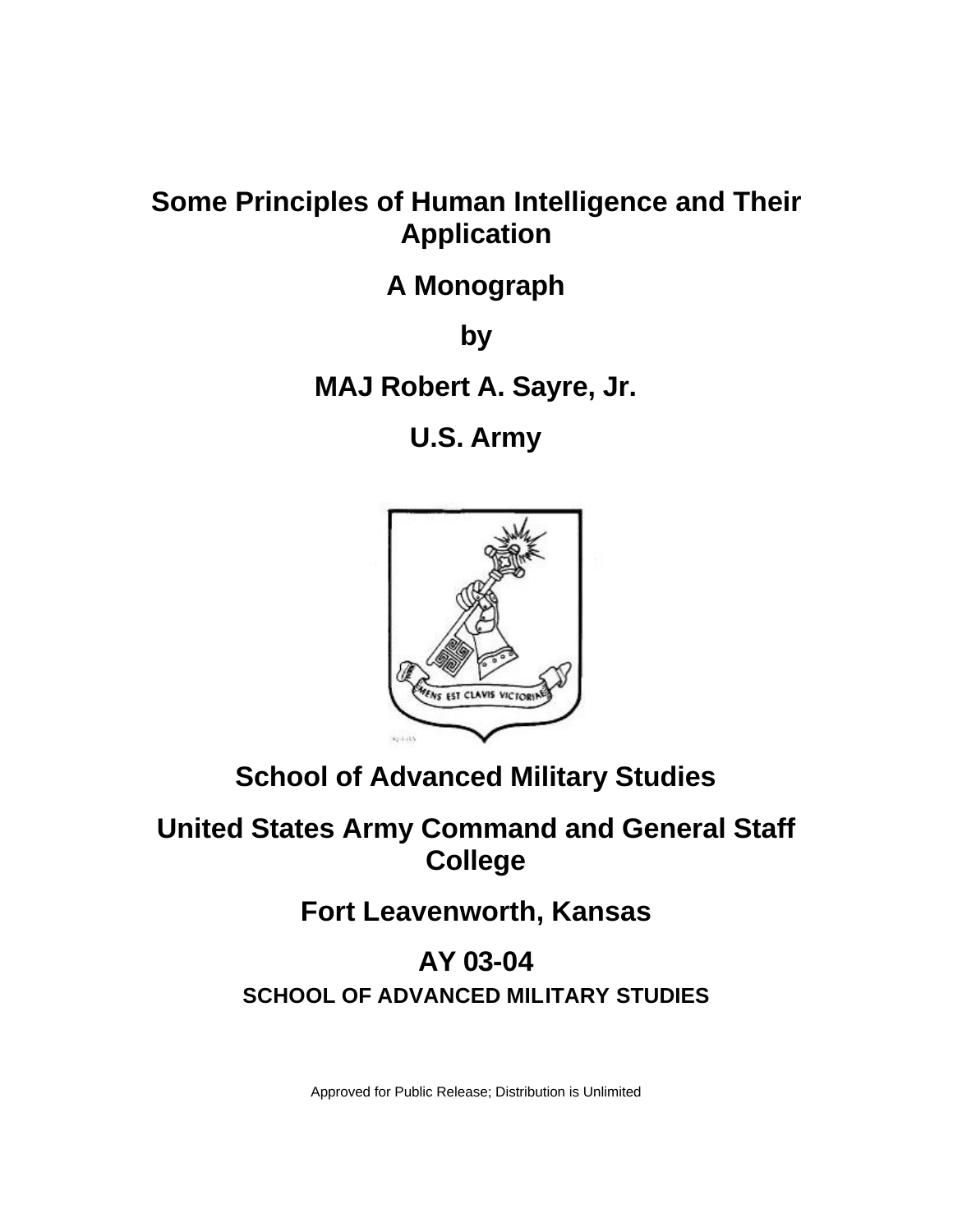## **MONOGRAPH APPROVAL**

Major Robert A. Sayre, Jr.

Title of Monograph: Some Principles of Human Intelligence and Their Application

Approved by:

James Klingaman, LTC, IN, MMAS

Monograph Director

Kevin C.M. Benson, COL, AR, MMAS School of Advanced

Director, Military Studies

Robert F. Baumann, Ph.D.

Director,<br>Graduate Degree Programs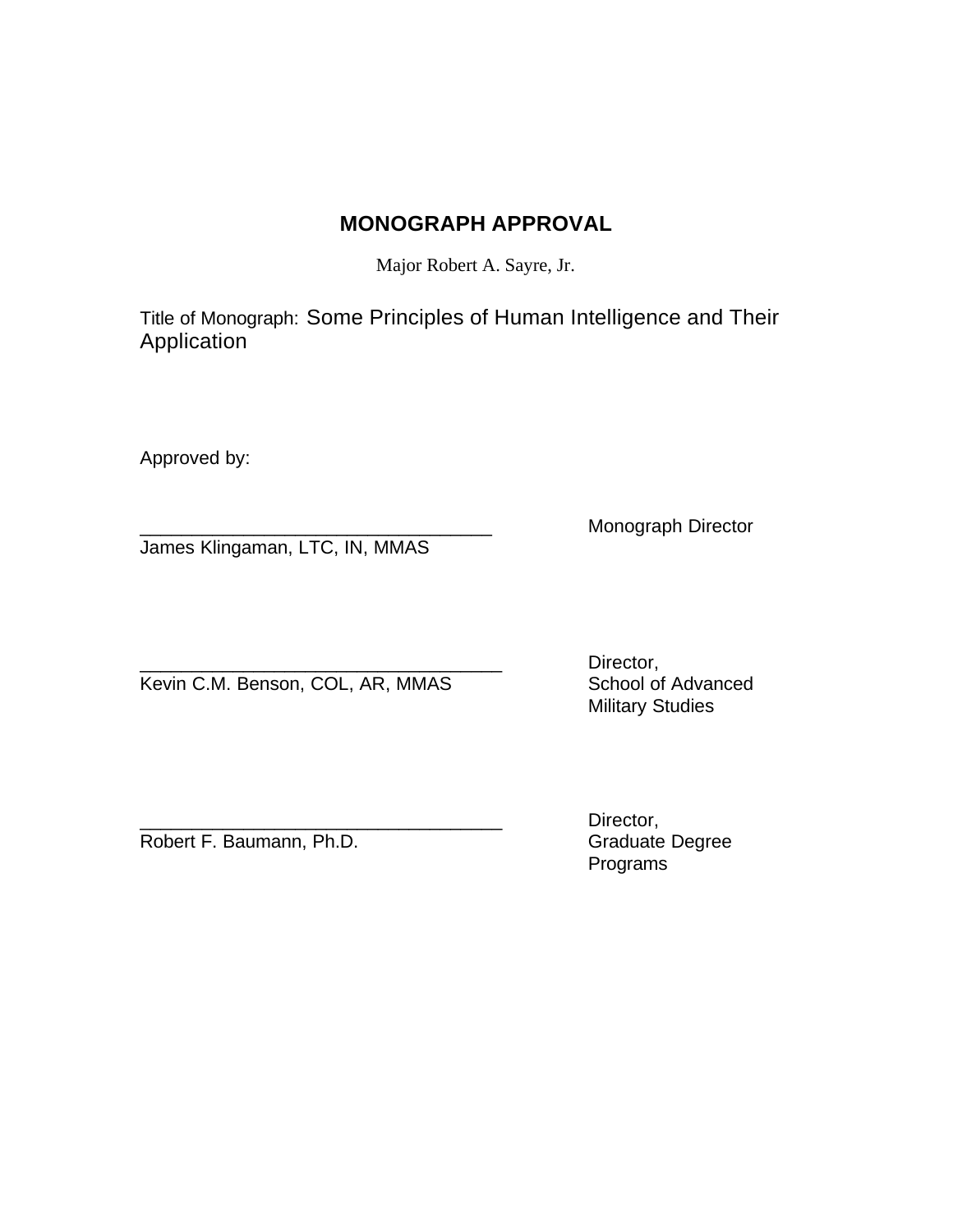| <b>Report Documentation Page</b>                                                                                                                                                                                                                                                                                                                                                                                                                                                                                                                                                                                                                                                                                                                                                                                                                                   | Form Approved<br>OMB No. 0704-0188 |                                                                       |  |  |
|--------------------------------------------------------------------------------------------------------------------------------------------------------------------------------------------------------------------------------------------------------------------------------------------------------------------------------------------------------------------------------------------------------------------------------------------------------------------------------------------------------------------------------------------------------------------------------------------------------------------------------------------------------------------------------------------------------------------------------------------------------------------------------------------------------------------------------------------------------------------|------------------------------------|-----------------------------------------------------------------------|--|--|
| Public reporting burden for the collection of information is estimated to average 1 hour per response, including the time for reviewing instructions, searching existing data sources, gathering and<br>maintaining the data needed, and completing and reviewing the collection of information. Send comments regarding this burden estimate or any other aspect of this collection of information,<br>including suggestions for reducing this burden, to Washington Headquarters Services, Directorate for Information Operations and Reports, 1215 Jefferson Davis Highway, Suite 1204, Arlington<br>VA 22202-4302. Respondents should be aware that notwithstanding any other provision of law, no person shall be subject to a penalty for failing to comply with a collection of information if it<br>does not display a currently valid OMB control number. |                                    |                                                                       |  |  |
| <b>1. REPORT DATE</b><br><b>26 MAY 2004</b>                                                                                                                                                                                                                                                                                                                                                                                                                                                                                                                                                                                                                                                                                                                                                                                                                        | 2. REPORT TYPE                     | <b>3. DATES COVERED</b>                                               |  |  |
| <b>4. TITLE AND SUBTITLE</b><br>Some principles of human intelligence and their application                                                                                                                                                                                                                                                                                                                                                                                                                                                                                                                                                                                                                                                                                                                                                                        |                                    | <b>5a. CONTRACT NUMBER</b>                                            |  |  |
|                                                                                                                                                                                                                                                                                                                                                                                                                                                                                                                                                                                                                                                                                                                                                                                                                                                                    |                                    | 5b. GRANT NUMBER                                                      |  |  |
|                                                                                                                                                                                                                                                                                                                                                                                                                                                                                                                                                                                                                                                                                                                                                                                                                                                                    |                                    | 5c. PROGRAM ELEMENT NUMBER                                            |  |  |
| 6. AUTHOR(S)<br>Robert Sayre, Jr.                                                                                                                                                                                                                                                                                                                                                                                                                                                                                                                                                                                                                                                                                                                                                                                                                                  |                                    | <b>5d. PROJECT NUMBER</b>                                             |  |  |
|                                                                                                                                                                                                                                                                                                                                                                                                                                                                                                                                                                                                                                                                                                                                                                                                                                                                    |                                    | <b>5e. TASK NUMBER</b>                                                |  |  |
|                                                                                                                                                                                                                                                                                                                                                                                                                                                                                                                                                                                                                                                                                                                                                                                                                                                                    |                                    | 5f. WORK UNIT NUMBER                                                  |  |  |
| 7. PERFORMING ORGANIZATION NAME(S) AND ADDRESS(ES)<br>US Army School for Advanced Military Studies, 250 Gibbon Ave, Fort<br>Leavenworth, KS, 66027                                                                                                                                                                                                                                                                                                                                                                                                                                                                                                                                                                                                                                                                                                                 |                                    | 8. PERFORMING ORGANIZATION<br><b>REPORT NUMBER</b><br><b>ATZL-SWV</b> |  |  |
| 9. SPONSORING/MONITORING AGENCY NAME(S) AND ADDRESS(ES)                                                                                                                                                                                                                                                                                                                                                                                                                                                                                                                                                                                                                                                                                                                                                                                                            |                                    | 10. SPONSOR/MONITOR'S ACRONYM(S)                                      |  |  |
|                                                                                                                                                                                                                                                                                                                                                                                                                                                                                                                                                                                                                                                                                                                                                                                                                                                                    |                                    | <b>11. SPONSOR/MONITOR'S REPORT</b><br>NUMBER(S)                      |  |  |
| <b>12. DISTRIBUTION/AVAILABILITY STATEMENT</b><br>Approved for public release; distribution unlimited                                                                                                                                                                                                                                                                                                                                                                                                                                                                                                                                                                                                                                                                                                                                                              |                                    |                                                                       |  |  |
| <b>13. SUPPLEMENTARY NOTES</b>                                                                                                                                                                                                                                                                                                                                                                                                                                                                                                                                                                                                                                                                                                                                                                                                                                     |                                    |                                                                       |  |  |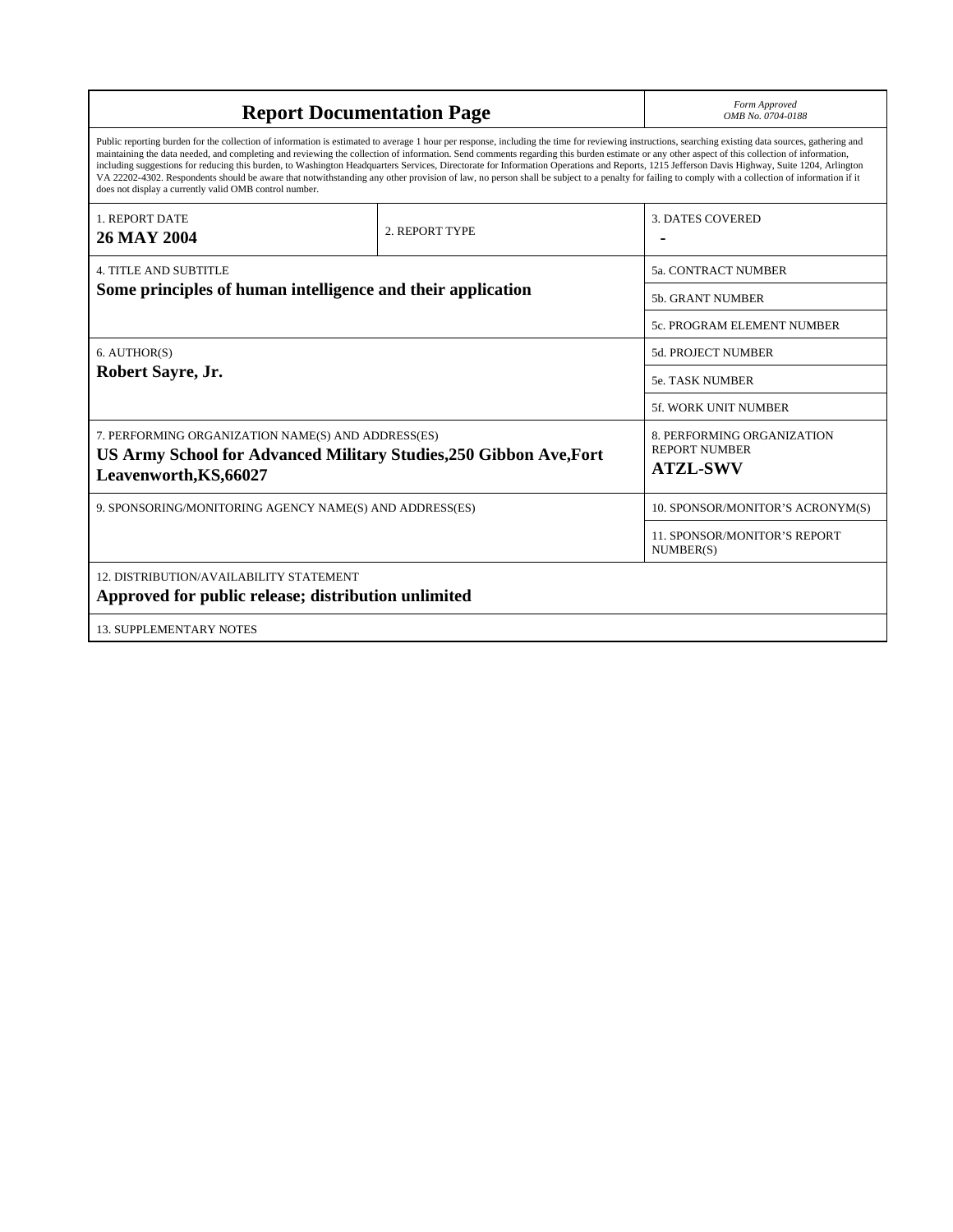#### 14. ABSTRACT

**Human intelligence (HUMINT), which is the oldest of the intelligence disciplines, has through the course of the twentieth century, been less emphasized by the U.S. Army relative to the technical disciplines of signals intelligence (SIGINT) and imagery intelligence (IMINT). HUMINT should remain a key component of an intelligence system, as it can cue and be cued by the other disciplines and combine with them to be more effective than any of them would be by itself. Additionally, the Army is involved in low- and mid-intensity campaigns around the world and Army doctrine for these types of operations identifies the importance of HUMINT in their conduct. Army leadership has expressed dissatisfaction with the current state of Army HUMINT and stated that it needs improvement. In order to make such an improvement, principles of HUMINT are necessary so that the HUMINT system and its components--including the individual HUMINT collectors--may be properly designed or trained. Such principles may be derived from writings of theorists and practitioners of HUMINT. All of the civilizations of the ancient world practiced HUMINT in one form or another, and many of them left behind extensive writings on the theory and practice of HUMINT. This was particularly true of the ancient Chinese and Indians, for whom HUMINT in its various forms was integral to their statecraft. The civilizations of the ancient Near East and classical period in the Mediterranean also engaged in HUMINT and left behind a record of it. Governments and militaries also employed HUMINT throughout the twentieth century, and there is an extensive body of both history and theory from twentieth century practitioners and theorists. From all of these writings, which almost completely agree, one can see that HUMINT collectors should be people of the best personal quality, mature and experienced, and with good knowledge of the areas on which they are collecting. Other writings on leadership, business, and training practice and theory can be added to demonstrate what HUMINT organizations should be like and what ought to be expected from HUMINT leaders. Other HUMINT organizations can serve as models for improvement of Army HUMINT, particularly the British Army, the U.S. Marine Corps, and the U.S. Army Foreign Area Officer Program. All of these in one way or another ensures that their HUMINT collectors have the appropriate personal qualities, are conversant in the subjects on which they are asked to collect, and have the leaders and organizations that they need to succeed.**

15. SUBJECT TERMS

| 16. SECURITY CLASSIFICATION OF: |                             |                              | 17. LIMITATION OF<br><b>ABSTRACT</b> | 18. NUMBER<br>OF PAGES | 19a. NAME OF<br><b>RESPONSIBLE PERSON</b> |
|---------------------------------|-----------------------------|------------------------------|--------------------------------------|------------------------|-------------------------------------------|
| a. REPORT<br>unclassified       | b. ABSTRACT<br>unclassified | c. THIS PAGE<br>unclassified |                                      | 59                     |                                           |

**Standard Form 298 (Rev. 8-98)** Prescribed by ANSI Std Z39-18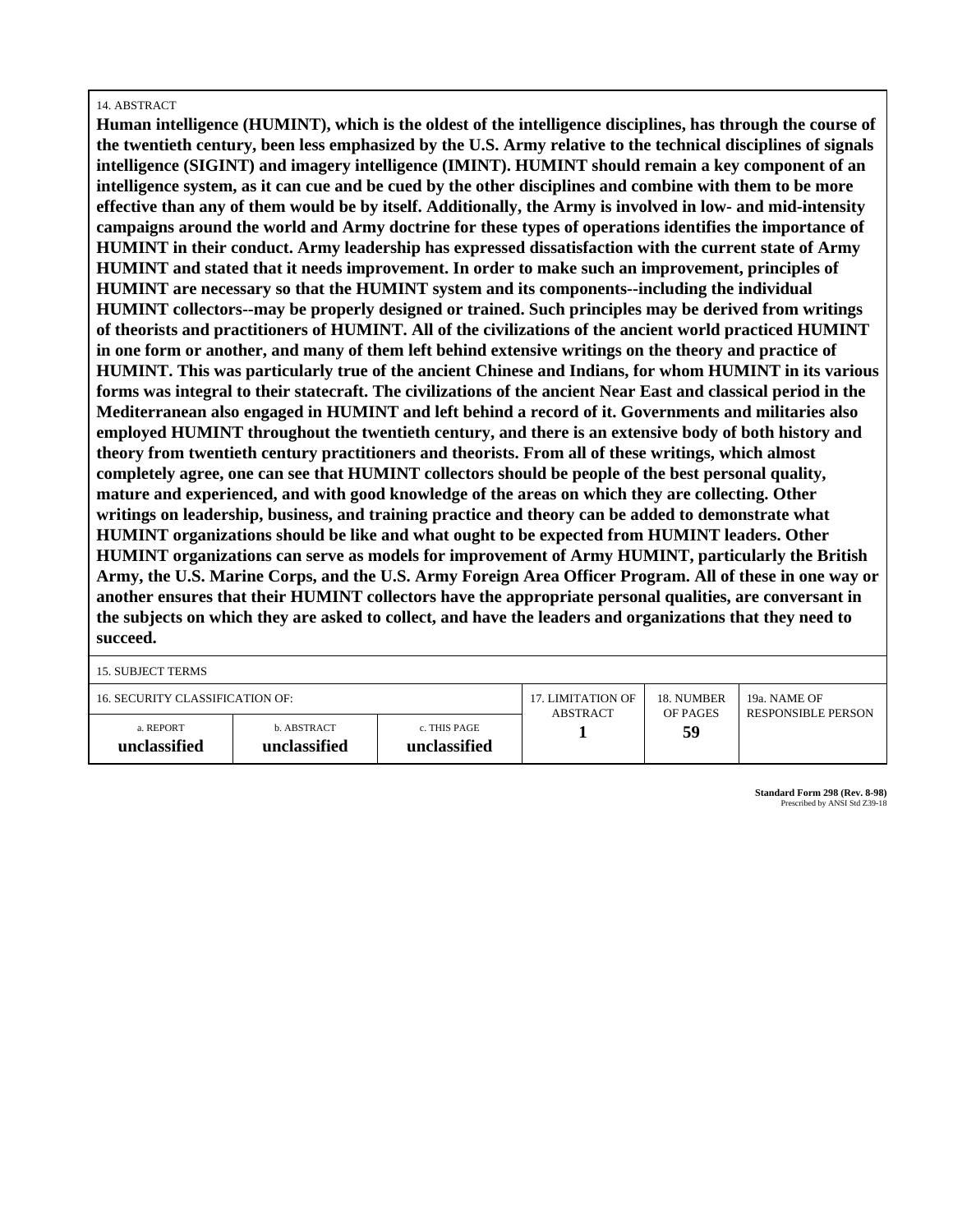## **Abstract**

## SOME ASPECTS OF THE THEORY OF HUMAN INTELLIGENCE AND THEIR APPLICATION

by MAJ Robert A. Sayre, Jr., U.S. Army, 50 pages.

Human intelligence (HUMINT), which is the oldest of the intelligence disciplines, has through the course of the twentieth century, been less emphasized by the U.S. Army relative to the technical disciplines of signals intelligence (SIGINT) and imagery intelligence (IMINT). HUMINT should remain a key component of an intelligence system, as it can cue and be cued by the other disciplines and combine with them to be more effective than any of them would be by itself. Additionally, the Army is involved in low- and mid-intensity campaigns around the world and Army doctrine for these types of operations identifies the importance of HUMINT in their conduct. Army leadership has expressed dissatisfaction with the current state of Army HUMINT and stated that it needs improvement. In order to make such an improvement, principles of HUMINT are necessary so that the HUMINT system and its components--including the individual HUMINT collectors--may be properly designed or trained.

Such principles may be derived from writings of theorists and practitioners of HUMINT. All of the civilizations of the ancient world practiced HUMINT in one form or another, and many of them left behind extensive writings on the theory and practice of HUMINT. This was particularly true of the ancient Chinese and Indians, for whom HUMINT in its various forms was integral to their statecraft. The civilizations of the ancient Near East and classical period in the Mediterranean also engaged in HUMINT and left behind a record of it. Governments and militaries also employed HUMINT throughout the twentieth century, and there is an extensive body of both history and theory from twentieth century practitioners and theorists. From all of these writings, which almost completely agree, one can see that HUMINT collectors should be people of the best personal quality, mature and experienced, and with good knowledge of the areas on which they are collecting. Other writings on leadership, business, and training practice and theory can be added to demonstrate what HUMINT organizations should be like and what ought to be expected from HUMINT leaders.

Other HUMINT organizations can serve as models for improvement of Army HUMINT, particularly the British Army, the U.S. Marine Corps, and the U.S. Army Foreign Area Officer Program. All of these in one way or another ensures that their HUMINT collectors have the appropriate personal qualities, are conversant in the subjects on which they are asked to collect, and have the leaders and organizations that they need to succeed.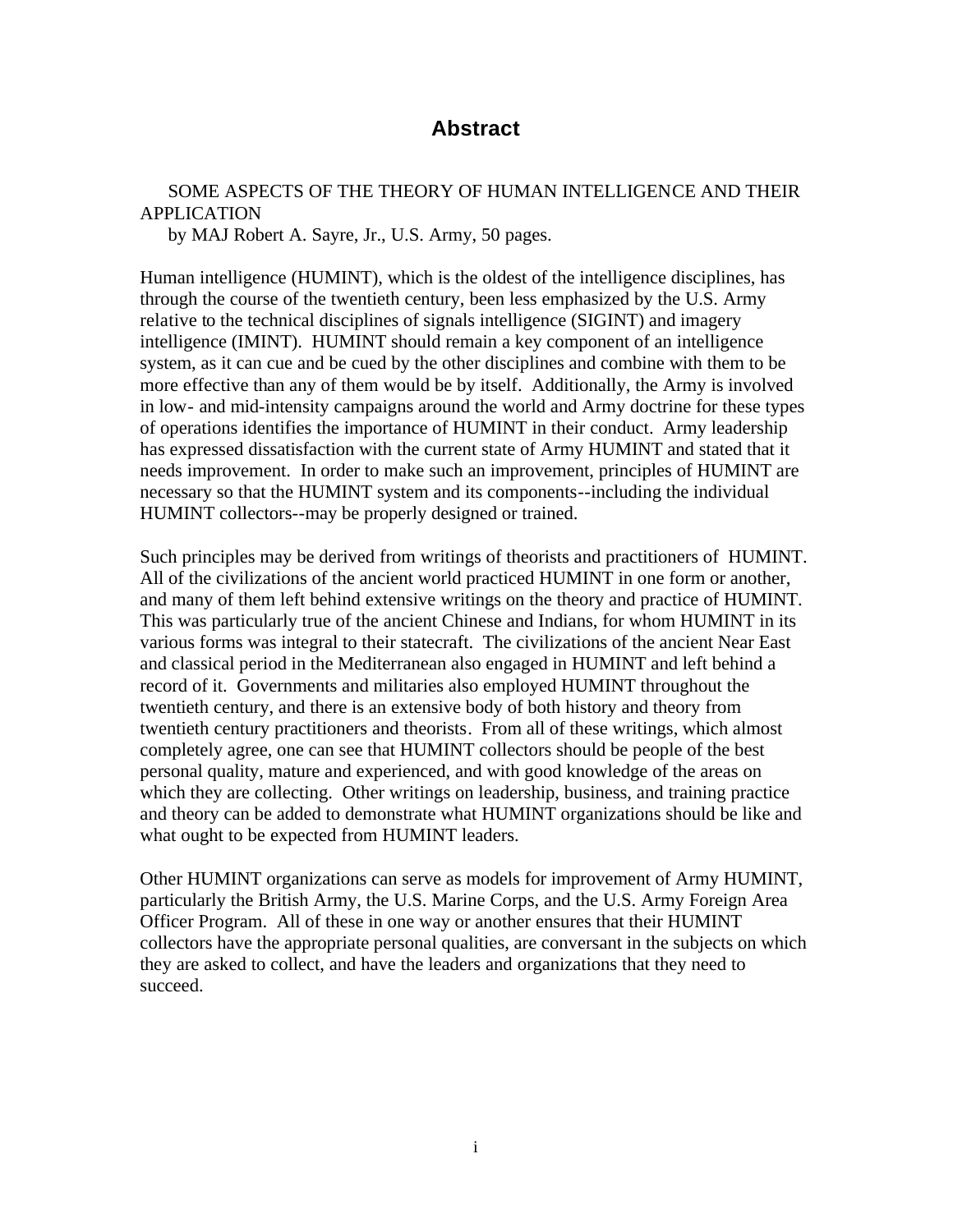## **TABLE OF CONTENTS**

| Consistency of Ancients and Moderns on the Collector's Background28 |
|---------------------------------------------------------------------|
|                                                                     |
|                                                                     |
|                                                                     |
|                                                                     |
|                                                                     |
|                                                                     |
|                                                                     |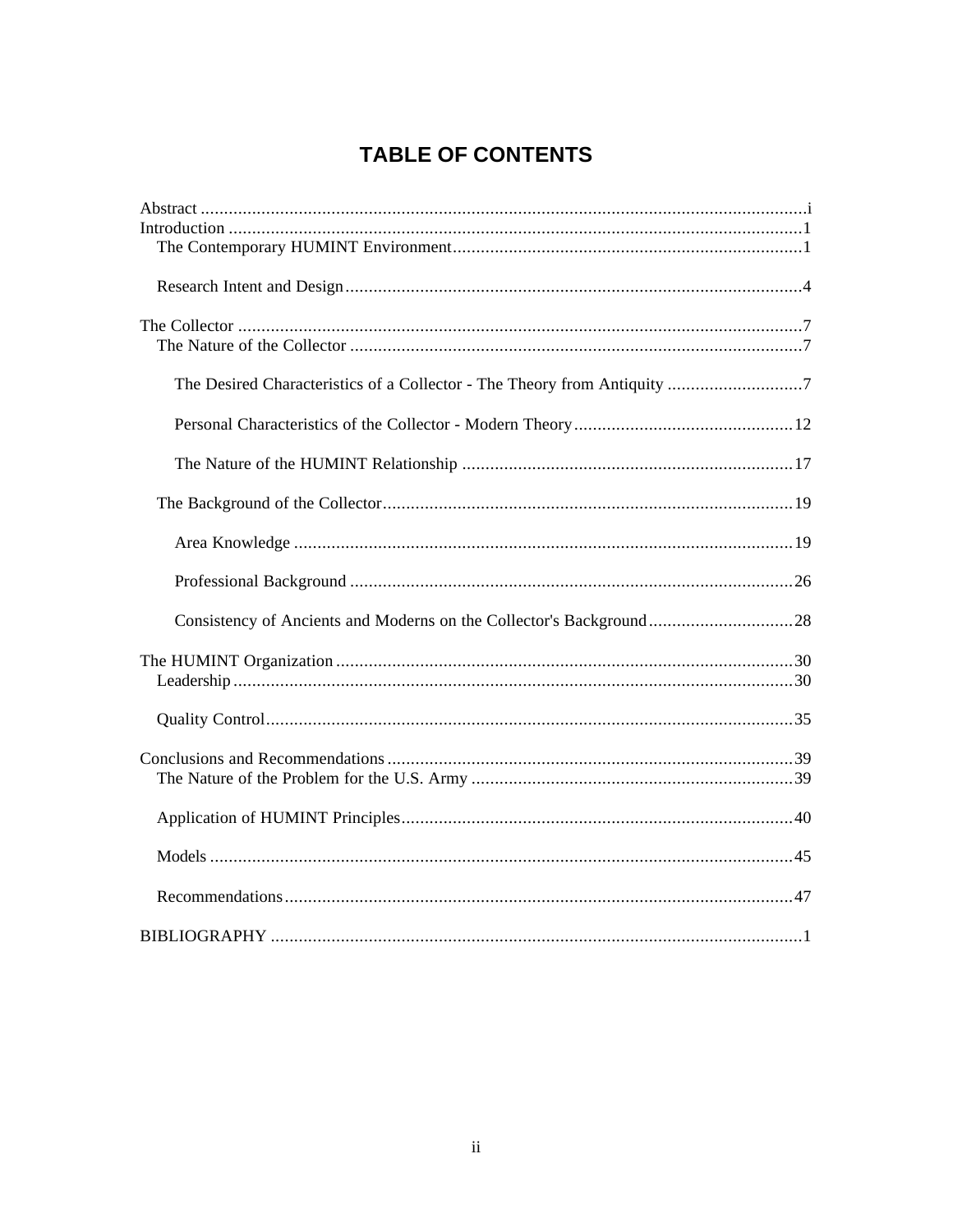### **Introduction**

#### **The Contemporary HUMINT Environment**

Human intelligence (HUMINT) is the oldest of the intelligence disciplines, and has even been described as the second-oldest profession. Before the advent of photography and of communications technologies such as telegraphy and radio--which led to the other disciplines of imagery intelligence (IMINT) and signals intelligence (SIGINT)--HUMINT was the only intelligence discipline. Through the course of the twentieth century, and especially during and after the Second World War, the emphasis the U.S. Army accorded HUMINT relative to the other disciplines declined. This was due in part to the concern with mid- to high-intensity conflict, in which HUMINT is less important, and also to the American orientation towards technological solutions to problems, including intelligence problems.<sup>1</sup> During the Cold War the primary concern of the Army was the large, conventional forces of the U.S.S.R. and Warsaw Pact that it faced in Central Europe. The intelligence questions posed by this situation could be largely answered by the technical disciplines of IMINT and SIGINT; as a result those disciplines were emphasized.

Though impressive capabilities have been fielded in the technical intelligence disciplines, there will always be a need for the maintenance of HUMINT capabilities. Reliance on purely technical intelligence--or on any one intelligence discipline--opens the intelligence system to manipulation and deception. For example, physical decoys at a particular location and dummy radio traffic associated with the decoys might fool IMINT and SIGINT sensors, but direct human observation of the targeted site would easily expose the attempt at deception. One discipline can direct one or both of the others; a HUMINT report, for instance, on adversary plans for a military operation can be used to precisely direct IMINT systems. Each discipline can also facilitate the

<sup>&</sup>lt;sup>1</sup> James Sherr, "Cultures of Spying," *The National Interest 38* (Winter 1994/1995): 57; Greg Jaffe, "Between the Lines: Army Finds Good Information in Short Supply in Guerrilla War," *Wall Street Journal*, October 6, 2003, A1.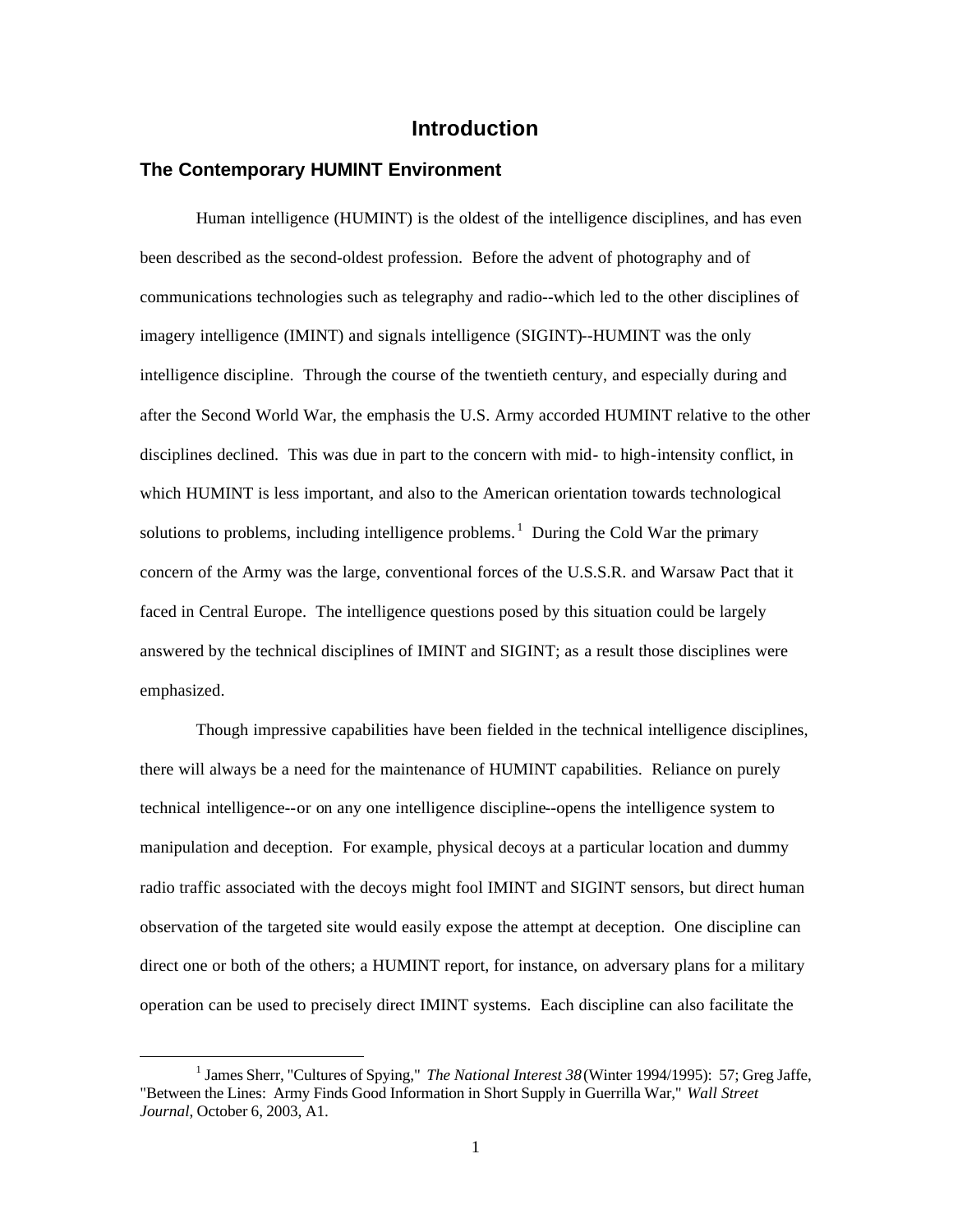others. The famous Polish successes against German cryptographic systems before the Second World War were aided by HUMINT operations that obtained documents on the systems for use by cryptanalysts; similar help from HUMINT aided some American cryptanalytic efforts against the Japanese at around the same time.<sup>2</sup> The three disciplines in concert complement and enhance one another, can cue one another, and make the intelligence collection system more resilient and harder to disrupt or deceive.<sup>3</sup>

In addition to the need for HUMINT to work alongside the other disciplines, the situation presented the U.S. Army since the end of the Cold War also makes HUMINT capability of great importance. The greatly increased threat from terrorism since the end of the twentieth century and the nature of military operations conducted by U.S. forces in Afghanistan and Iraq have presented the U.S. Army with an environment and threat quite distinct from that presented by the former Soviet Union and its allies. In this environment, commanders and intelligence officers in the field face an intelligence problem of a fundamentally different nature than that of the Cold War. This difference is accounted for to a large degree by Army doctrine, as the need for increased HUMINT in lower-intensity military operations of every variety is clearly identified.<sup>4</sup> Doctrinal and other writings discuss this need in some detail. Stability and support operations (SASO), such as those conducted in Bosnia and Kosovo, are described as requiring detailed intelligence on local political, economic, and cultural conditions that can only be acquired through HUMINT.<sup>5</sup> This also applies to the SASO and low-intensity conflicts taking place after

<sup>&</sup>lt;sup>2</sup> Stephen Budiansky, *Battle of Wits: The Complete Story of Codebreaking in World War II* (New York: Touchstone Books, 2002), 83, 101.

<sup>&</sup>lt;sup>3</sup> Anthony H. Cordesman, *Intelligence Failures in the Iraq War* (Washington: Center for Strategic and International Studies, July 16, 2003), 19; Major John A. Hurley, "HUMINT Revitalization," *Military Review* 61, no. 8, August 1981: 26. <sup>4</sup>

U.S. Department of Defense, *Joint Publication 3-07.3: Joint Tactics, Techniques, and Procedures for Peace Operations*, 12 February 1999, II-20; Headquarters, Department of the Army, *FM 90-8: Counterguerrilla Operations*, 29 August 1986, 3-6, Appendix H; Headquarters, Department of the Army, *FM 100-23: Peace Operations*, 30 December 1994, 4-12. These are only a few of the doctrinal publications that discuss the need for HUMINT in operations at the lower end of the conflict spectrum. 5

<sup>&</sup>lt;sup>5</sup> LTC (P) Michael W. Pick, "What the Joint Force Commander Needs to Know About CI and HUMINT Operations," National War College Paper, 2002.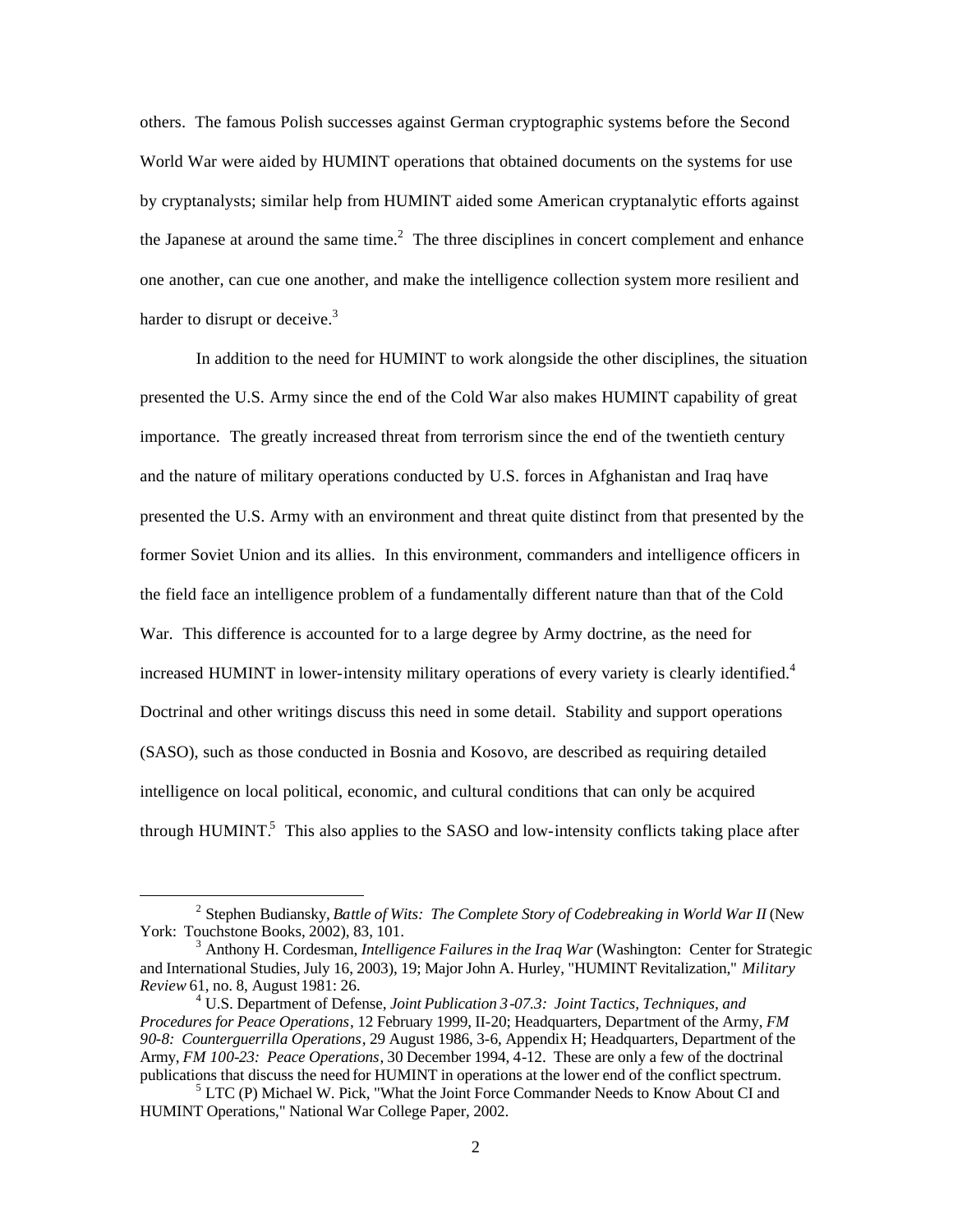the winding-down of major combat operations in both Afghanistan and Iraq, as well as to other, similar operations elsewhere in the world.

Operations against terrorism and terrorists also demand high-quality intelligence from HUMINT. Terrorist organizations frequently employ low-technology means for communications that defy collection by SIGINT assets; the nature of terrorist operations often renders IMINT irrelevant. HUMINT is not only the best but also frequently the only means by which terrorists may be identified and their organizations understood and located. Direct-action against terrorist personnel or cells, in order to be effective, must be directed precisely by intelligence information; the sort of information needed for this is best gathered by means of  $HUMINT<sup>6</sup>$  But though SASO, counter-terrorist operations, and low-intensity operations in general require a more robust HUMINT capability, even in mid-intensity combat operations such as those conducted in the spring of 2003 by the Third Infantry Division (Mechanized) in Iraq, HUMINT was identified as an important contributor.<sup>7</sup>

These factors have focused attention on the HUMINT capability of the U.S. military, including that of the Army, and Army leadership has identified the need for improving this capability. The former U.S. Army Deputy Chief of Staff for Intelligence, Lieutenant General Robert Noonan, stated the need to improve HUMINT capability in terms of both quantity and quality.<sup>8</sup> Many involved in operations against terrorists and insurgents around the world have also noted the shortfall in Army HUMINT capability. As described by one commander involved in the struggle after the end of major combat operations associated with Operation Iraqi Freedom, while intelligence in a high-intensity conflict is a science that the Army has perfected, that

<sup>6</sup> Nathan Hodge, "Anaconda Commanders: Sensors No Substitute for HUMINT," *Defense Week*, April 1, 2002, 1; Rob de Wijk, "The Limits of Military Power," *The Washington Quarterly* 25, no 1 (Winter 2002): 79-80, 91.

Headquarters, Third Infantry Division, *Third Infantry Division (Mechanized) After-Action Report: Operation Iraqi Freedom*, July 2003 [book online], accessed 4 December 2003, available from http://www.globalsecurity.org/military/library/report/2003/3id-aar-jul03.pdf

<sup>8</sup> "More SIGINT, UAVs, and HUMINT Top Army Intel Needs From Afghanistan," *C4I News*, April 25, 2002, 1; Noonan remarks at U.S. Army Command and General Staff College, September 10, 2002.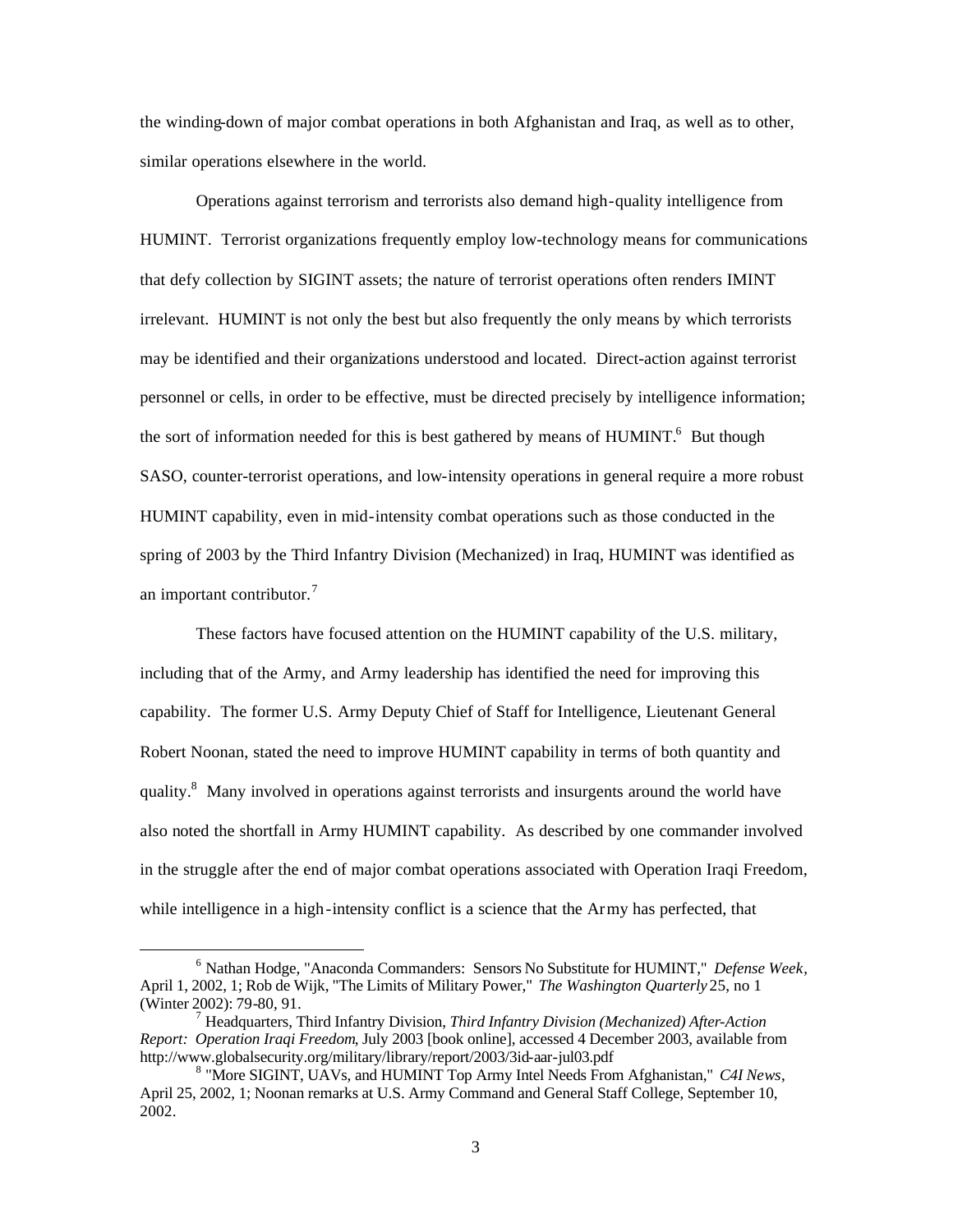associated with post-conflict operations is more of an art. Some Army intelligence leaders believe that this art may have been lost. In the words of Brigadier General John Custer, the J2 Intelligence officer for U.S. Central Command responsible for intelligence support to Army operations in Afghanistan and Iraq, "We haven't fought a war where human intelligence was the coin of the realm for decades."<sup>9</sup>

#### **Research Intent and Design**

In order to make desired improvements in HUMINT capabilities, it is important that there be a fundamental understanding of the principles of the HUMINT discipline; providing such an understanding is the intent of this paper. Designers of technical intelligence systems employ their understanding of the nature of optics or of the propagation of radio waves to construct technical sensors and systems. The task of designing a technical collection system is relatively straightforward insofar as elements of physical science involved are combined with the state-ofthe-art in engineering to produce a system. Only the state of scientific knowledge, the ingenuity of engineers, and the resources available for construction of the system limit a technical system. Similarly, designers of HUMINT systems should ideally proceed from an understanding of the basic nature of the HUMINT problem to the design of the best possible sensors and system. What distinguishes HUMINT from the technical disciplines is that the sensors are not mechanical-electrical devices but people, and the systems are groups of people rather than networks of devices. $10$ 

The problem for improvement of U.S. Army HUMINT is that, unlike for engineering and the physical sciences, there is not a readily available body of principles on the desired characteristics of HUMINT sensors. The 'HUMINT sensors' are the people who work as HUMINT collectors; the principles needed would concern what kind of people ought to be

 $<sup>9</sup>$  Jaffe. *Between the Lines*.</sup>

<sup>&</sup>lt;sup>10</sup> Technical systems, of course, are networks not only of devices, but also of people such as analysts and technicians. The point is that the nature and major challenges of the technical disciplines are basically different from those of HUMINT.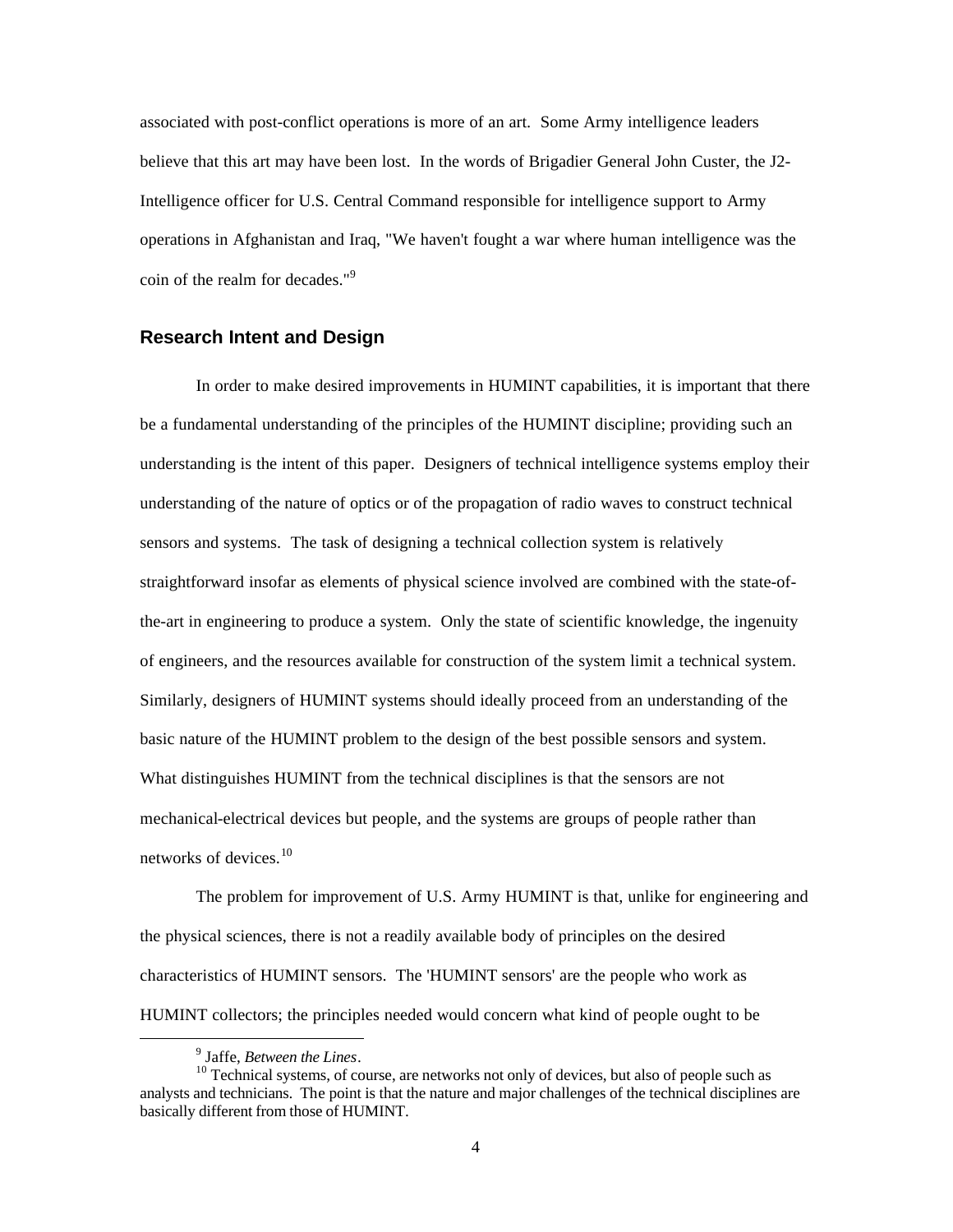collecting HUMINT and how they should be trained, prepared, and employed. This paper will examine the nature of HUMINT to derive some of the principles of the discipline and make recommendations on how to achieve the improvements desired. This examination will employ two types of materials. The first will be historical examples of HUMINT drawn from a range of eras and cultures and analyzed to determine what common themes can be seen that might point to a principle of contemporary applicability. The second type of material will be the writings of theorists of statecraft and intelligence that examine the conduct of HUMINT and discuss what is necessary for its success. Theory used, like historical examples used, will be drawn from across various eras and cultures. In some cases, related theory from the worlds of business or other professions will also be used.

In order to discuss HUMINT, it is first necessary to provide a definition of the subject. For the purposes of this paper, HUMINT will be the collection of intelligence by a human being directly from another human being by means of personal interaction. In practical terms this covers a wide range of collection activities. Those from which historical examples will be taken in this paper will include agent operations, prisoner interrogation, attaché operations, debriefing of friendly travelers, and overt source operations. One type of collection activity that the U.S. Army defines as HUMINT, the collection of intelligence from open sources such as newspapers, television, radio, and other electronic and print media (OSINT), does not involve human interaction and will not be considered.

Each of the HUMINT collection activities mentioned is unique in the method used to gain access to the source--to put the collector 'on target.' Agent operations require the collector to use espionage tradecraft, interrogation of prisoners only that the collector walk into the interrogation room. Attachés gain access to targets through a variety of means, including social or diplomatic events, visits to military units, and the cultivation of people met on a casual basis. Debriefers of friendly travelers make an appointment with their source and often perform their work in the source's home or workplace. Collectors in overt source operations go into

5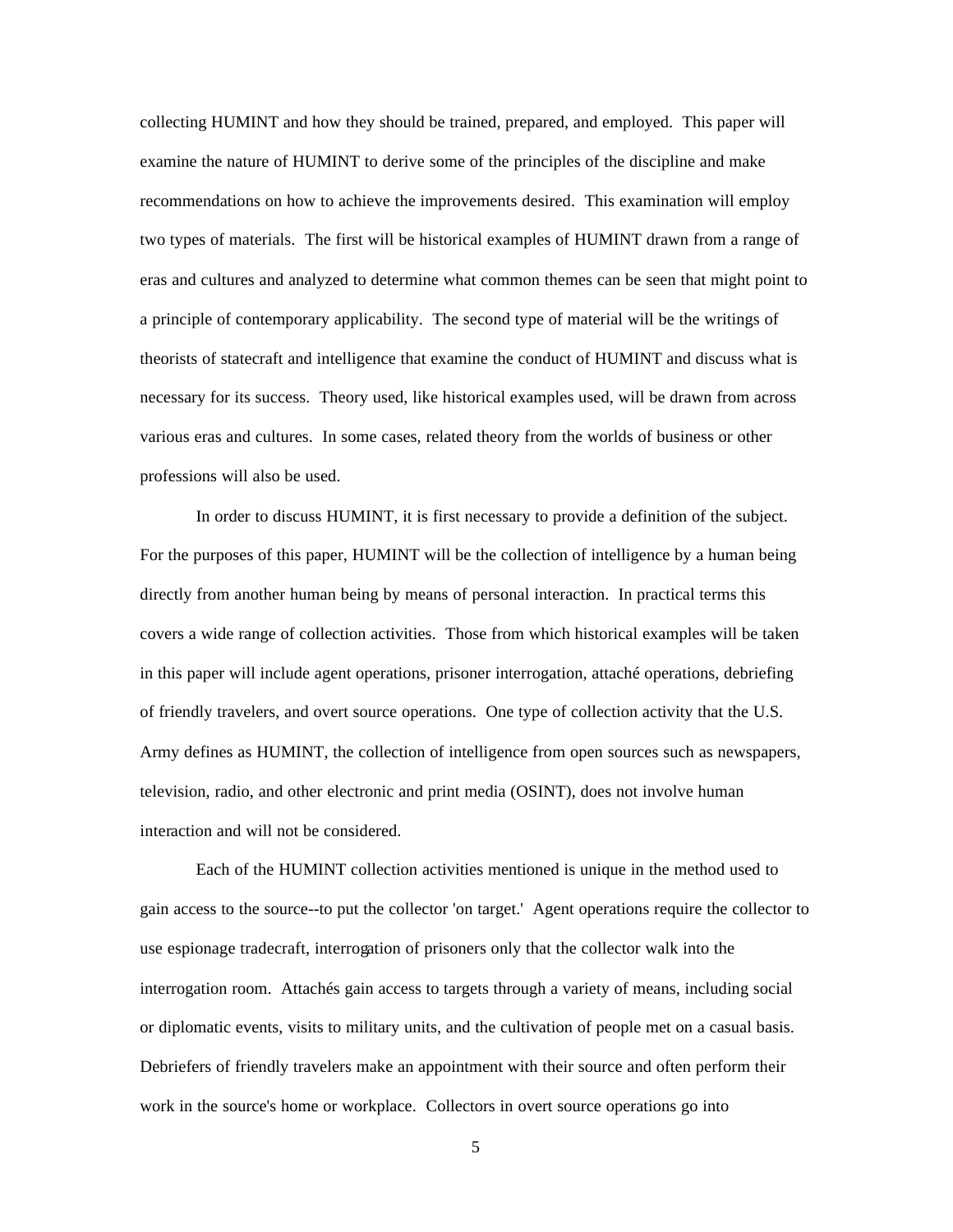communities in the area of operations and, not only openly but often in uniform, seek information from the local population.

The concern of this paper, though, is not the differences between these activities, but rather what they have in common. All of them, when successful, have a common outcome: a HUMINT collector talking to a source. The differences between the HUMINT collection activities correspond to the differences between mounting a SIGINT collection system in a vehicle, an aircraft, a ship, or a fixed ground station. Though each of these will put particular constraints on collection equipment in matters of weight, size, or power consumption, what remain constant are the physical principles governing the propagation of radio waves and the design of the SIGINT sensor (an antenna). Likewise, in some aspects different HUMINT activities may require differing skills from collectors in order to get a collector to a source, but all of them rely on a human being interacting with another human being to collect intelligence. This sort of interaction is the central concern of this paper, and its goal is to lay out some principles determining the ideal characteristics of the HUMINT sensor, the human collector.

In addition to discussing the individual HUMINT collector, this paper will also discuss two aspects of the organizations in which HUMINT collectors work. The first of these will be what abilities the leaders of HUMINT organizations in particular ought to possess as opposed to those that leaders of all organizations should. The second organizational topic discussed will be how to best ensure that a system is in place to prevent unreliable or deceptive information from being disseminated from the HUMINT collector to the larger organization.

6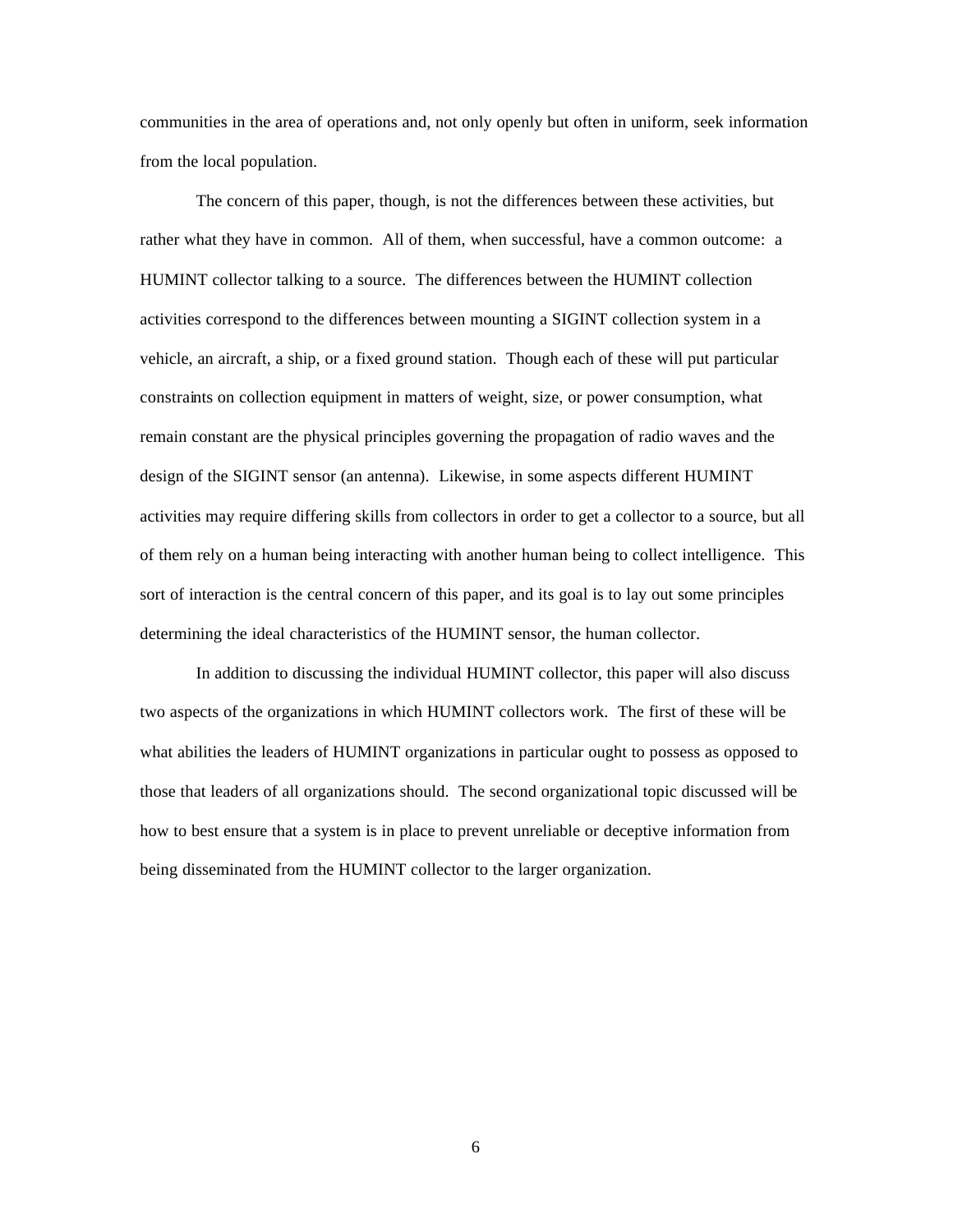## **The Collector**

## **The Nature of the Collector**

## The Desired Characteristics of a Collector - The Theory from Antiquity

The history of nearly all of the ancient civilizations includes the practice of HUMINT. The Bible records that Moses, who scholars estimate lived around 3,400 years ago, sent HUMINT collectors into the land of Canaan under divine instructions:

And the Lord spake unto Moses saying, "Send thou men, that they may search the land of Canaan, which I give unto the children of Israel: of every tribe of their fathers shall ye send a man, every one a ruler among them."

When the men had been selected, Moses gave them detailed instructions as to what they should look for in Canaan; after their mission they reported to Moses on their observations of the land, its inhabitants, their culture, and the prospects for successful conquest.<sup>11</sup> Moses' instructions specified that each of the collectors must be one of the rulers of his tribe. The Lord's reasoning for this is not given, but what is clear is the central concern with the characteristics of the Israelites' HUMINT collectors in Canaan.

That divine care would be taken in this instance is a reflection of the importance of the matter. As the nature of the SIGINT problem determines the characteristics of a SIGINT sensor, so the nature of the HUMINT problem should determine the characteristics of the HUMINT collector. A collector, whether human or technical, whose characteristics are inappropriate will not be successful. Some of the ancient cultures took exactly this approach and made detailed, sophisticated studies of the HUMINT problem with a view to determining what characteristics their collectors ought to have.

Of those cultures that studied the HUMINT problem, the Chinese made by far the greatest and most systematic effort; they are said to have over the centuries practiced and

 $11$  Num. 13 AV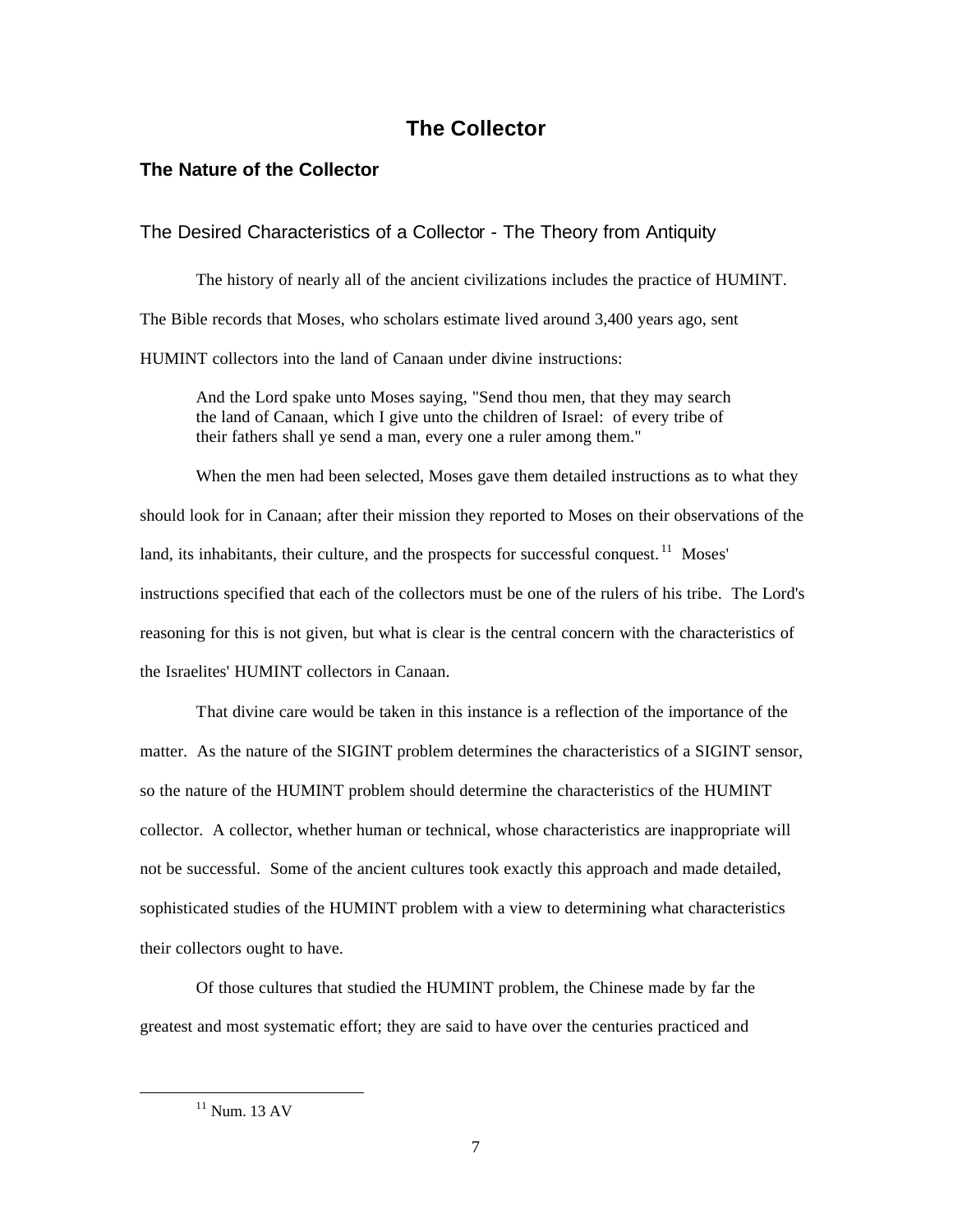theorized about HUMINT more than any other nation.<sup>12</sup> Good intelligence in Chinese military practice was vital, and good intelligence in pre-industrial cultures was good HUMINT. Sun Tzu, the most famous and influential of the Chinese military writers, advocates a brand of warfare that emphasizes avoiding strengths and seeking out weaknesses (including those that might not be strictly military), deception, psychological warfare, and attacks on strategy and alliances. Sun Tzu says that success in the realm of war relies on 'foreknowledge', which in turn requires intelligence of a very sophisticated nature, not merely information of the physical disposition and capability of enemy forces, but understanding of personality, motives, and psychology. While basic information on enemy forces might be gathered by a simple observer with materials to make a sketch, the sophisticated intelligence required in the subtle military art of Sun Tzu must often be found in the mind of an enemy leader.<sup>13</sup> Gaining access to the mind of an enemy leader obviously requires a collector of a very high order, and, given the central role of foreknowledge, Sun Tzu rates the subject of HUMINT collectors as amongst the most important, calling them 'the treasure of the sovereign' and stating that they must be very generously rewarded.<sup>14</sup>

Chinese practice was that HUMINT sources dealt directly with a very senior officer, often even the general or head of state. In this situation, the general was in effect his own HUMINT collector, while his source was also a HUMINT collector when he was in the enemy's territory. The Chinese paid great attention to what qualities and characteristics the general and the source needed to be good collectors. Sun Tzu says that in order to conduct HUMINT, the general needed to be "sage and wise, humane and just,…delicate and subtle…." Ancient Chinese commentators on Sun Tzu added that he must be able to estimate the character of the source as to his sincerity, truthfulness, and intelligence, and that in turn the general's source must be able to communicate reports, wise, intelligent, strong of heart, vigorous, and able to endure the danger

<sup>&</sup>lt;sup>12</sup> Ralph Sawyer, *The Tao of Spycraft* (Boulder, CO: Westview Press, 1998), xiii.

<sup>&</sup>lt;sup>13</sup> Sun Tzu, *The Art of War*, trans. Samuel B. Griffith (New York: Oxford University Press, 1979),

<sup>145. &</sup>lt;sup>14</sup> Ibid., 147, 145.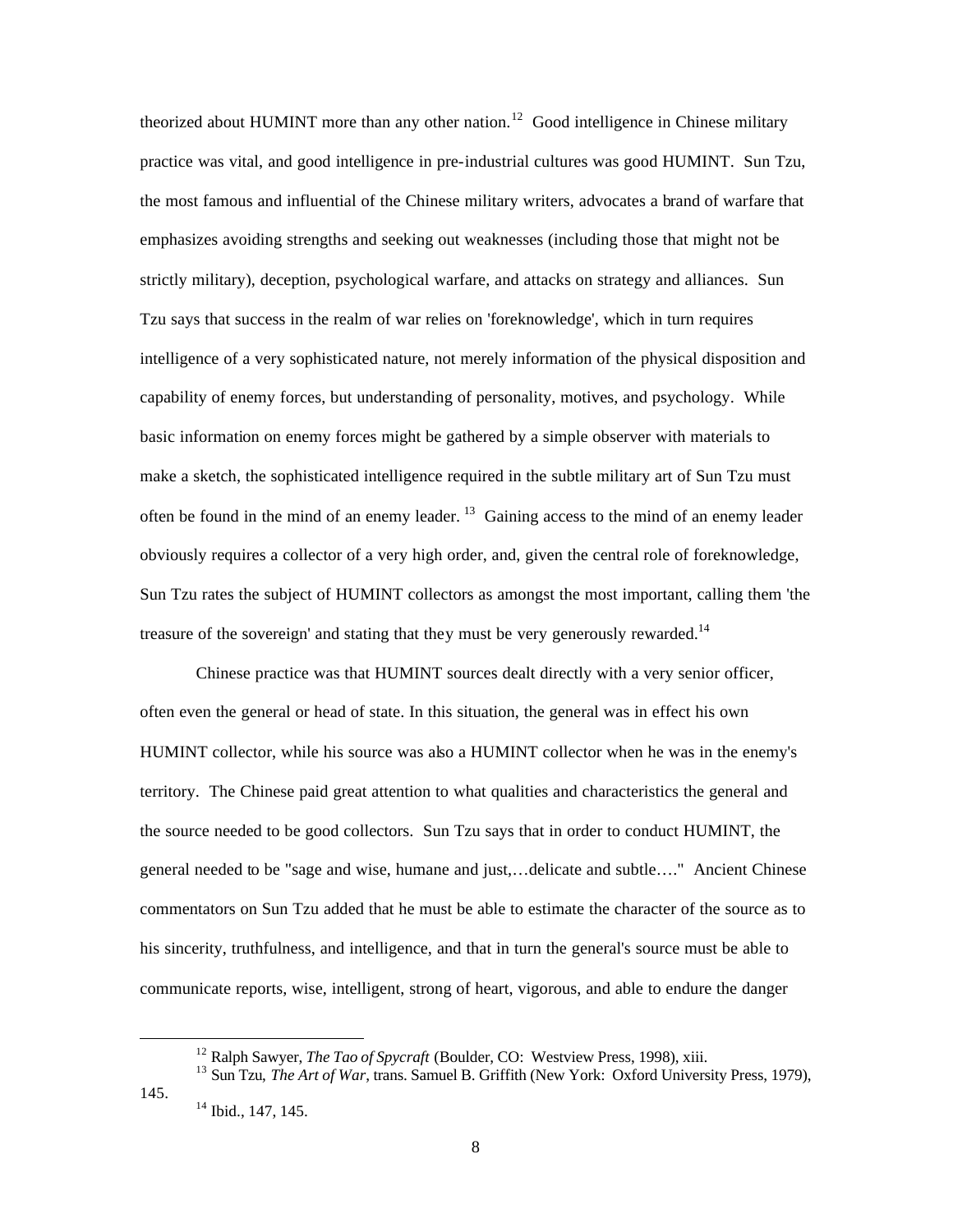and privations of his job. He must also be able to gain access to those of the enemy who are intimate with the leadership. Sun Tzu himself described these matters as "Delicate indeed! Truly delicate!" <sup>15</sup>

The Chinese practice of HUMINT as described by Sun Tzu and other ancient writers is an extremely complex business, with various types of agents employed in collection, sowing confusion, transmitting false information, or finding out the agents of the enemy. It seems as though Chinese generals and leaders must have sent swarms of agents out to secure the foreknowledge they sought (and to spoil the enemy's foreknowledge), a situation that certainly had the potential to create confusion and opportunities for deception by way of planted or false information, or even through simple misunderstanding. The Chinese, though, recognized this problem, and saw the key to successfully practicing HUMINT as the ability to reliably evaluate men. Reliable evaluation of men gives the ability to select those men best able to carry out HUMINT missions and, just as importantly, to evaluate their truthfulness when they return with their report. A great deal of effort was put into the study of men and their reliability. Some Chinese writers advocated techniques of observing expression, body language, or demeanor, others the close analysis of reports for contradictions and conformity with other information.<sup>16</sup> The writings on this subject show great awareness of the complexity of human reliability and motivation; the Chinese believed that the conduct of HUMINT required "sagacious wisdom", that extreme sophistication and arduous study were necessary to master the art of evaluating men, and that only a very few would ever do these things well.  $17$ 

Another ancient culture that studied and practiced HUMINT extensively was that of India. The importance they gave to their intelligence system and its pervasiveness in their political and military activities indicates that they also must have given HUMINT a great deal of

<sup>15</sup> Ibid., 147.

 $16$  Observation of demeanor to determine deception is still practiced today, often as a technique to complement the polygraph. John E. Reid and Fred E. Inbau, *Truth and Deception: The Polygraph ("Lie Detector") Technique*, 2d ed. (Baltimore, MD: Williams and Wilkins, 1977), 13, 17.

<sup>17</sup> Sawyer, *Tao of Spycraft*, 150, 312 passim.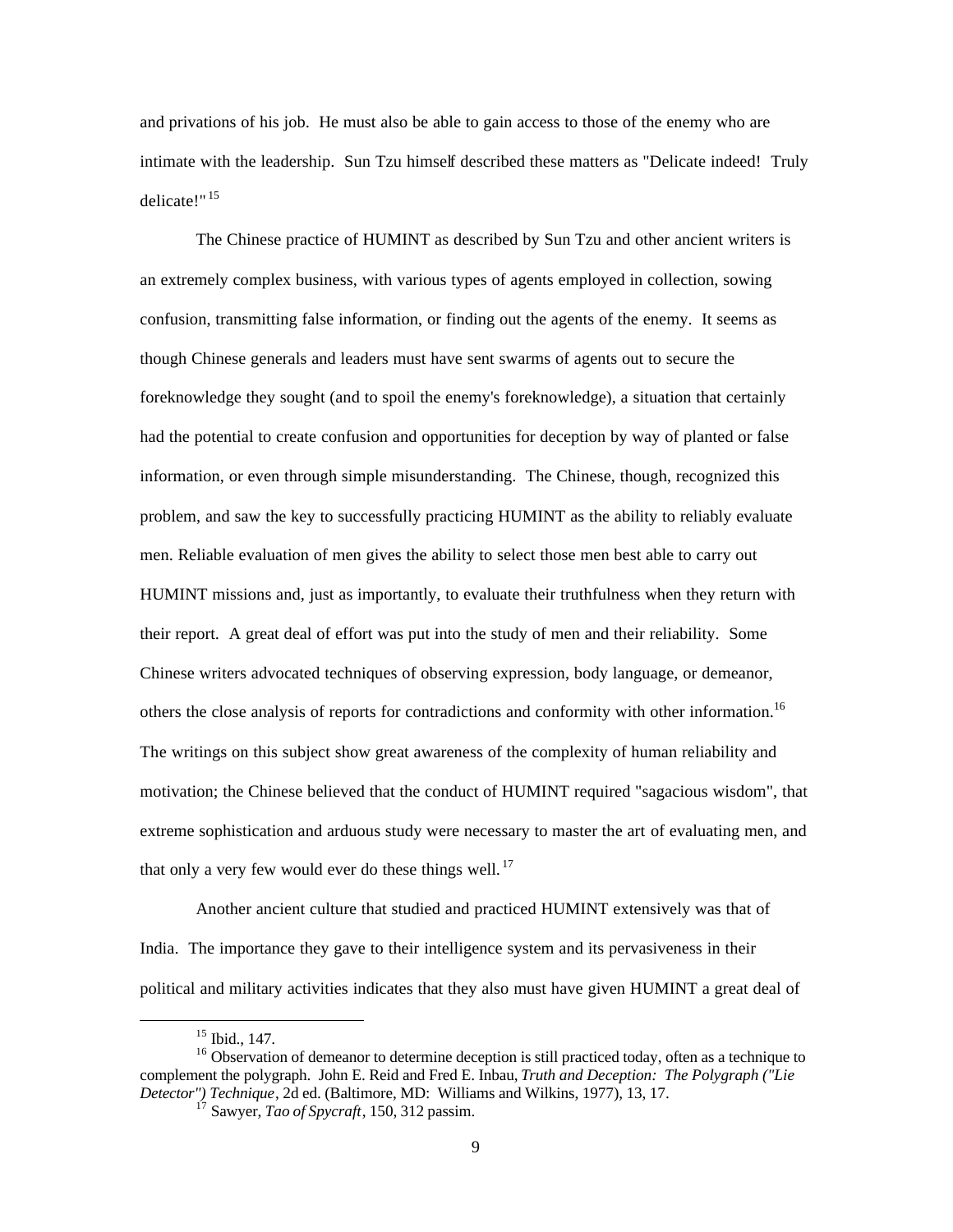thought; however, the only work of theory on the subject translated from the original Sanskrit is the *Arthashastra*. Kautilya, who is said to have been an advisor to an Indian ruler of the 4<sup>th</sup> century B.C, composed the *Arthashastra* as a guide to politics and statecraft. In it, he advocated a very high degree of state control and that this control be ensured by a robust intelligence system. Because of the central place given to intelligence, the workings of the system advocated are laid out in some detail.

Kautilya expressed many of the same concerns with the assessment of reliability of HUMINT sources as the Chinese, though he did not go into the specifics of methods in this area. What Kautilya did write on at some length was the necessity for HUMINT collectors to have the ability to assess the personality of their sources so as to choose the approach that would most likely induce the source to give the collector the desired information. He describes the practice of HUMINT as the gathering of information by judging and exploiting people. 18 The *Arthashastra*  contains a list of personality types, such as angry, greedy, diligent, or easily insulted, matching each with a suitable approach. For example, Kautilya recommends suborning the greedy by telling them that their leaders only reward the unworthy and that the collector and his leaders recognize worth and reward it accordingly.<sup>19</sup>

Like the Chinese theorists of HUMINT, Kautilya recognized that the qualities and characteristics of the HUMINT collector are of extreme importance. He wrote that HUMINT collectors ought to be courageous, sharp, and intelligent, and that they must above all have great integrity. In order to carry out their duties they need knowledge of physiology and sociology and of the arts of men and society.<sup>20</sup> Kautilya further specifies that they must have all the same qualifications as the king and his counselors. Though he does not charge the ruler or general with

<sup>&</sup>lt;sup>18</sup> Kautilya. *The Arthashastra*, ed. and trans. L.N. Rangarajan (New Dehli: Penguin Books India, 1992), 577-578.

 $19$  Ibid., 519-522.

 $20$  Ibid., 503-507.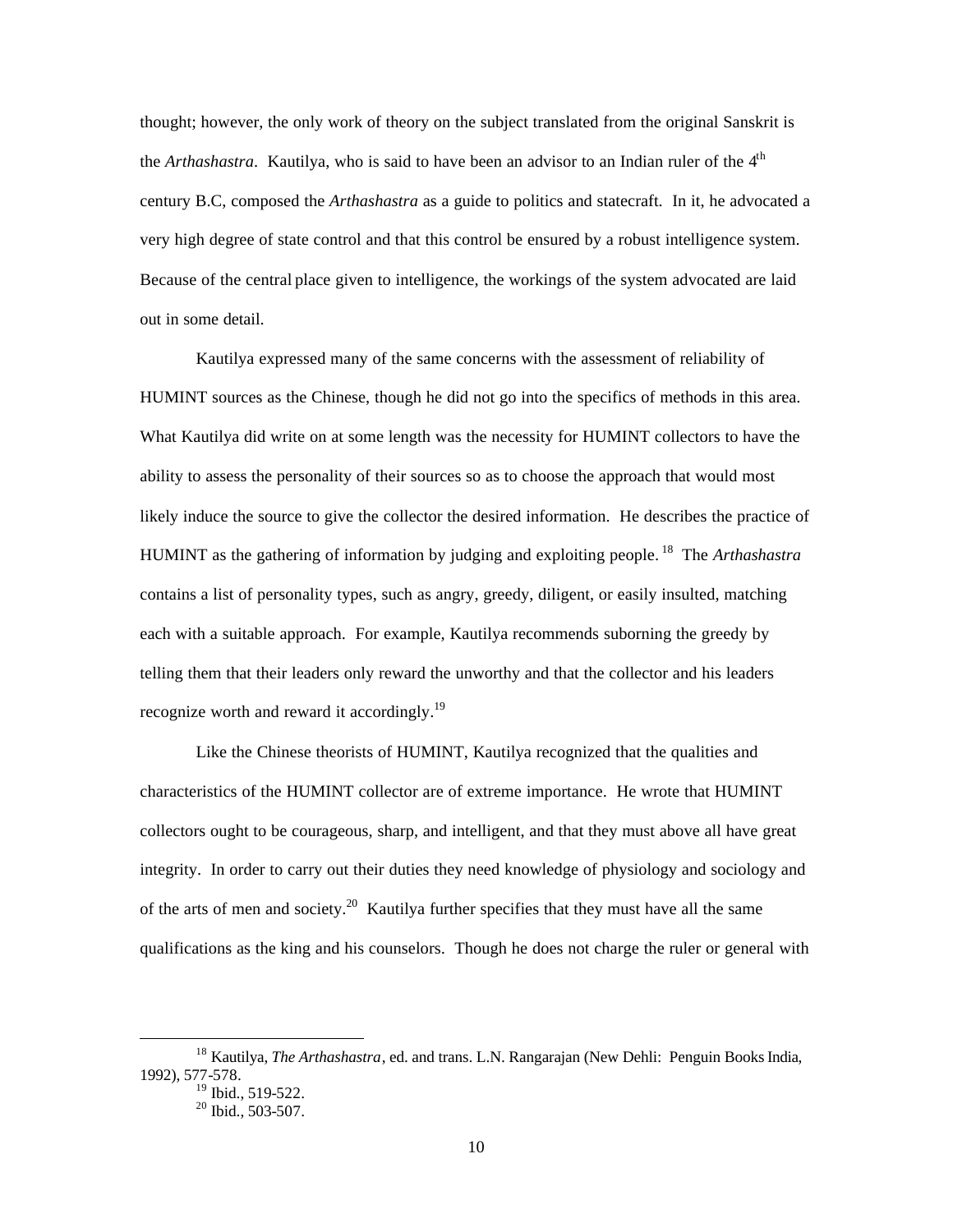the direct conduct of HUMINT as the Chinese do, like the Chinese--and the Bible--Kautilya closely associates HUMINT with political and military decision makers.<sup>21</sup>

Other ancient civilizations practiced HUMINT as well, and though any theoretical writings on the subject they may have done have not survived, their practice of HUMINT shows that they identified many of the same concerns with the nature of the collector as the Chinese and Indian theorists. All the HUMINT disciplines were used in the ancient world, including overt collection, interrogation of prisoners, agent operations, collection by attachés or diplomats, and the debriefing of friendly travelers and merchants. The latter two were especially prevalent and employed by nearly every ancient state, as were agent operations. Surviving records of the one of the earliest intelligence services known in the ancient Near East, that associated with the Babylonia king Hammurabi, include a discussion of personality types and the motives of sources somewhat similar to that in the *Arthashastra*. This intelligence service used a wide range of HUMINT collection techniques, exploited captured documents for intelligence purposes, included a section dedicated to analysis, and even debriefed the queen for information of value. The traces of this organization that survive also include the earliest known classified document.<sup>22</sup>

Civilizations in the ancient Mediterranean also employed HUMINT. Alexander the Great and Hannibal, who both brought large military forces into distant foreign lands, both employed HUMINT collectors who combined knowledge of these foreign lands, their cultures, and peoples with the ability to go among those peoples and obtain the information needed to achieve their remarkable successes. Alexander, whose conquests encompassed a large and various range of cultures, began his practice of HUMINT as a teenager questioning Persian visitors to his father's court regarding the road system in their empire.<sup>23</sup> Interrogation of prisoners in much of classical

<sup>21</sup> Ibid., 576. 22 Rose Mary Sheldon, "Spying in Mesopotamia," *Studies in Intelligence* 33, no. 1, Spring 1989:  $9-10.$ 

<sup>23</sup> Donald Engels, "Alexander's Intelligence Service," *Classical Quarterly* 30, 1980; Rose Mary Sheldon, "Hannibal's Spies," *International Journal of Intelligence and Counterintelligence* 1, no. 3, Fall 1986.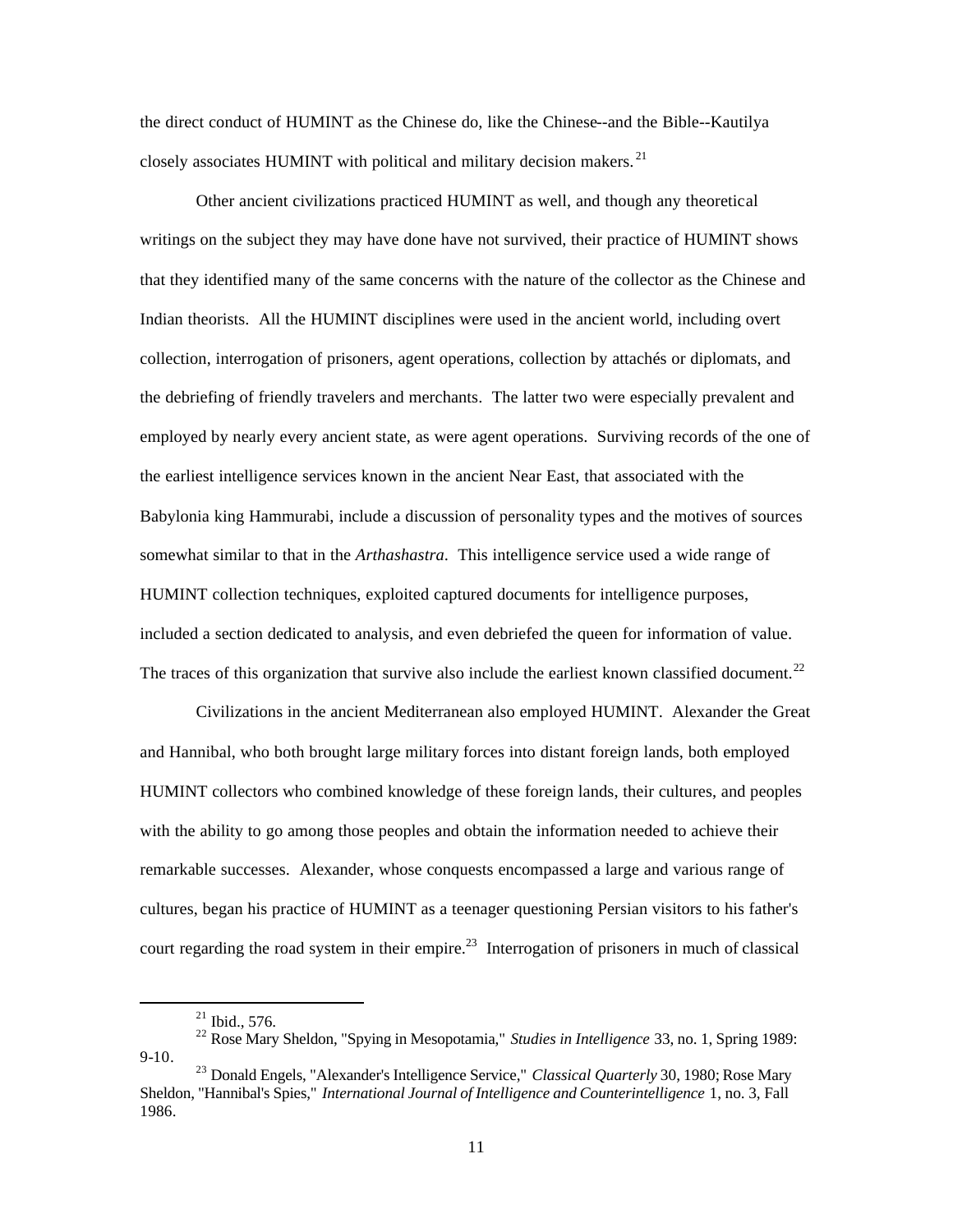Greece was quite organized and subtle, using some of the same techniques taught to interrogators in the present day.24 The Byzantine Empire employed *agentes in rebus* (conductors of affairs), selected for their native ability and moral behavior, trained, and then employed on a trial basis for five years. Other civilizations that engaged in sophisticated HUMINT practice included the Persian Empire, Mongols of Jenghiz Khan, and the Abbasid Muslim Empire; in all of these, as in the others discussed, much thought was given to HUMINT and to the attributes of a good HUMINT collector.<sup>25</sup>

None of the ancients aside from the Chinese and Indians left behind their theory of the practice of HUMINT. However, it is clear both from those theoretical writings and the record of the practice of HUMINT in all the ancient cultures that from the very beginning there was an awareness that successful HUMINT required HUMINT collectors with certain characteristics. There is across the records from all of them a consistent belief that the collector should be intelligent and wise, subtle, sophisticated, courageous, and possessed of great integrity. Above all, the ancients agreed, the collector of HUMINT must be a good judge of character with the capability to assess motivation, approach a potential source based on that assessment, and evaluate the source and the information provided with regard to truthfulness and reliability.

#### Personal Characteristics of the Collector - Modern Theory

Intelligence practice in the twentieth century was in some ways very similar to that of the time of the ancient empires. Military and political conflict in all ranges of intensity between large states or blocs of states spread over enormous geographic areas had by the end of the century

 $24$  An example of this is the use of the 'show of knowledge' technique, in which the subject of interrogation is asked a question and then told that he could not possible know the answer, provoking him answer to prove that he does indeed know. Frank S. Russell, *Information Gathering in Classical Greece* 

<sup>&</sup>lt;sup>25</sup> Francis Dvornik, *Origins of Intelligence Services: The Ancient Near East, Persia, Greece, Rome, Byzantium, the Arab Muslim Empires, the Mongol Empire, China, Muscovy* (New Brunswick, NJ: Rutgers University Press, 1978). The consistent emphasis in the ancient world on intelligence in general and HUMINT in particular is likely due in large part to the despotic nature of ancient states and the need for good information to ensure both the survival of the regime and the personal survival of the ruler.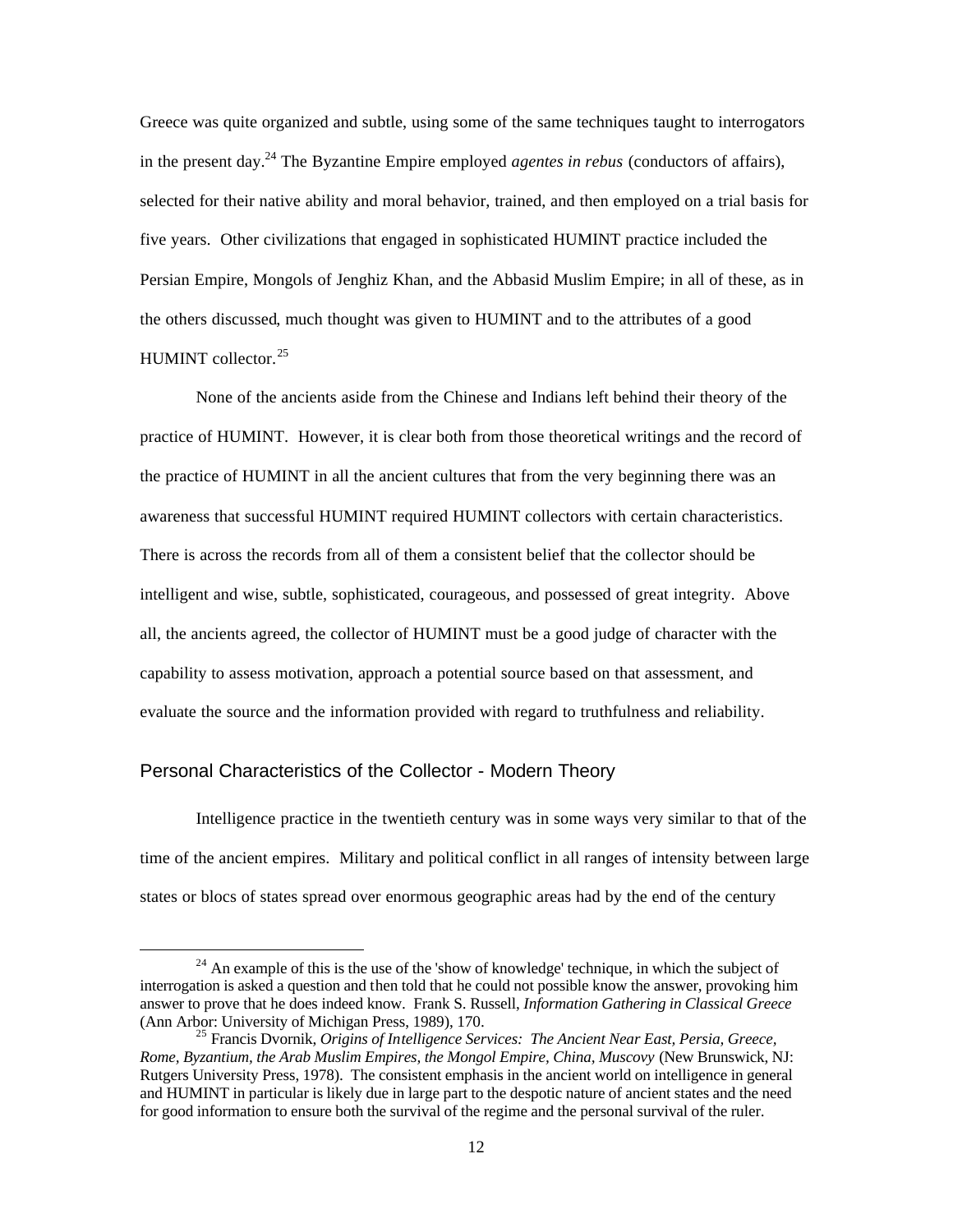given rise to large intelligence organizations, as well as to a body of literature on the theory of intelligence produced both by academics and practitioners. Though technical intelligence disciplines would have been a matter of wonderment to them, the ancients would have recognized the outlines of both the organizations and the theory as a products of the same desire for foreknowledge expressed by Sun Tzu and of the need bureaucratic states have for intelligence. In particular, they would have immediately recogn ized the swarms of collectors fielded against both foreign and internal targets by totalitarian states such as the Soviet Union anxious to ensure their own survival.

The concern shown by the ancient writers on HUMINT for the qualities and characteristics of HUMINT collectors was also shown in the writings on the topic of the twentieth century, which stressed the importance and difficulty of finding good people to work in the HUMINT field. What is quite striking is the great similarity between the characteristics valued by both the ancients and the modern writers.

Modern writers on HUMINT, like the ancients, placed great value on a group of characteristics that can be grouped together under the general heading of 'character.' Allen Dulles, a HUMINT officer during the Second World War and later the U.S. Director of Central Intelligence, believed that HUMINT collectors ought to have great integrity, be receptive to and understanding of foreign points of view, and be able to work well with people under difficult conditions.<sup>26</sup> Another writer stated that "what matters in the final analysis is that an intelligence agency has people of competence and integrity available," and added that, just as in earlier eras, good HUMINT required collectors of discretion, patience, tact, calmness, subtlety, force of mind, and prudence. The collector would also often be required to adapt himself to the character of his sources, though it required he do violence to his own.<sup>27</sup>

<sup>26</sup> Allen Dulles, *The Craft of Intelligence* (New York: Harper and Row, 1963), 173-175.

<sup>27</sup> Walter Laquer, *The Uses and Limits of Intelligence* (New Brunswick, NJ: Transaction Publishers, 1993), 37, 320.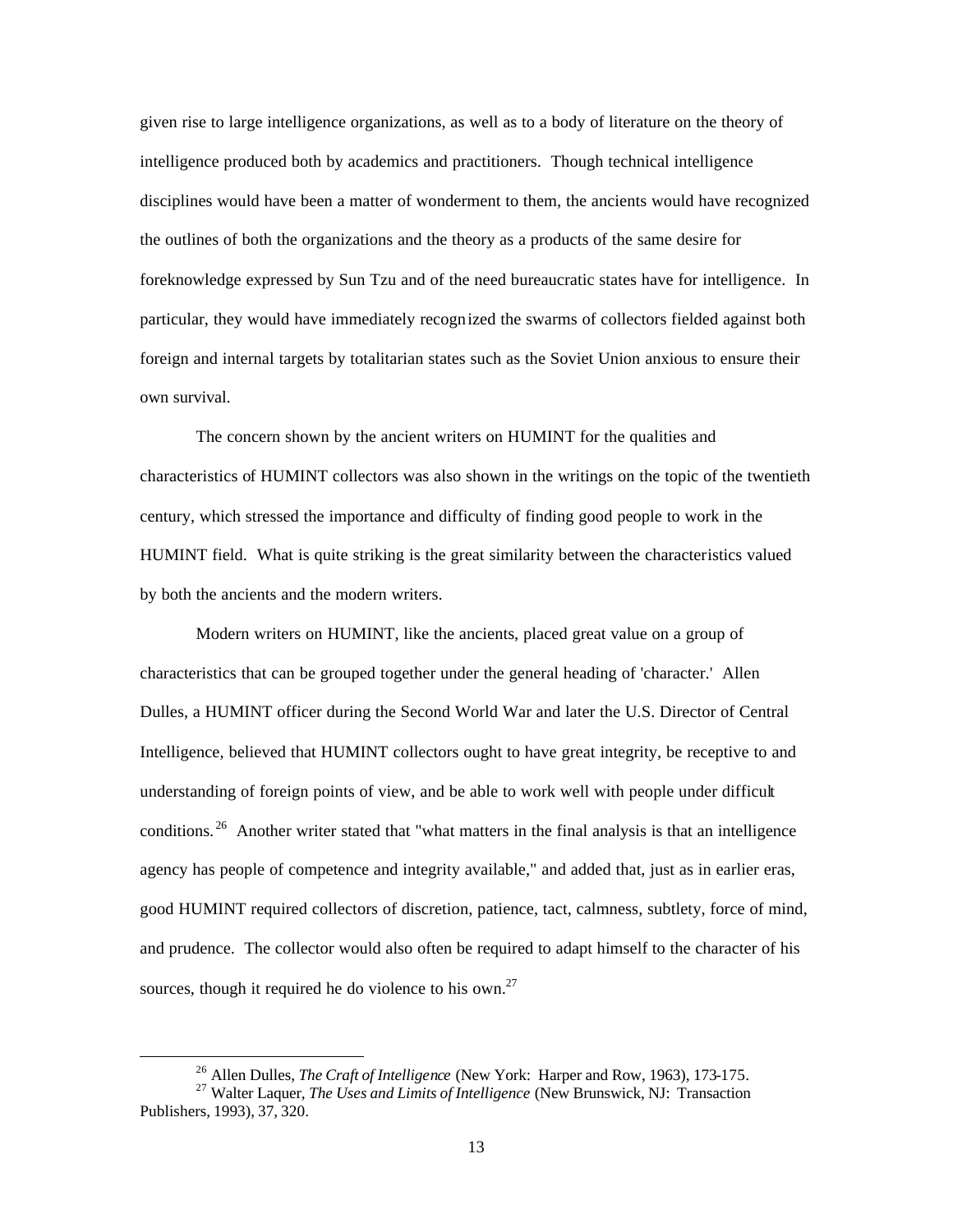The importance of issues of personality and character was recognized by the agency with which Allen Dulles was originally employed as a HUMINT collector during the Second World War, the Office of Strategic Services (OSS), the predecessor agency to the Central Intelligence Agency (CIA). The director of the OSS, William Donovan, stated that it was his highest priority to find people of quality, and the OSS put a great deal of effort into this search.<sup>28</sup> This was not the case from the beginning of the OSS, however. The assessment of potential OSS officers that began in 1941 was relatively cursory, and led to complaints from overseas OSS offices about incompetent personnel and the operational problems they caused. This led to the development of a formal assessment process for OSS officers, one intended to find men and women of "guts, *savoir faire*, and intelligence."<sup>29</sup>

The resulting assessment process aimed for a total picture of the potential officer. To gain the necessary insights, the OSS constructed an elaborate system of situational and written testing combined with interviews, designed to provide the deepest possible understanding of the recruit's personality. The system made specific evaluations of each candidate in several areas, including intelligence, emotional stability, social skills, observation skills, communications skills, and initiative. Additionally, the evaluators made personal judgments of sense of humor, basic honesty, and well-rounded competence.<sup>30</sup>

This approach was not limited to Western HUMINT practice. The Soviet military intelligence agency, the GRU, put great emphasis on the same sort of personality assessment as the OSS, selecting as potential officers the cream of Soviet military academies. These officers were subjected to intensive personality evaluations, in both formal and informal settings, and judged for their effectiveness in forming close relationships with non-Soviets.<sup>31</sup> The KGB, the Soviet national intelligence agency, used a similar approach. The best graduates of the top Soviet

<sup>28 &</sup>quot;A Good Man is Hard to Find," *Fortune*, March 1946, 223.

<sup>29</sup> Ibid., 92.

<sup>30</sup> Ibid., 218.

<sup>31</sup> Richard Framingham, "Career Trainee Program, GRU Style," *Studies in Intelligence* 10, no. 3 (Fall 1966): 48, 53-54, 57.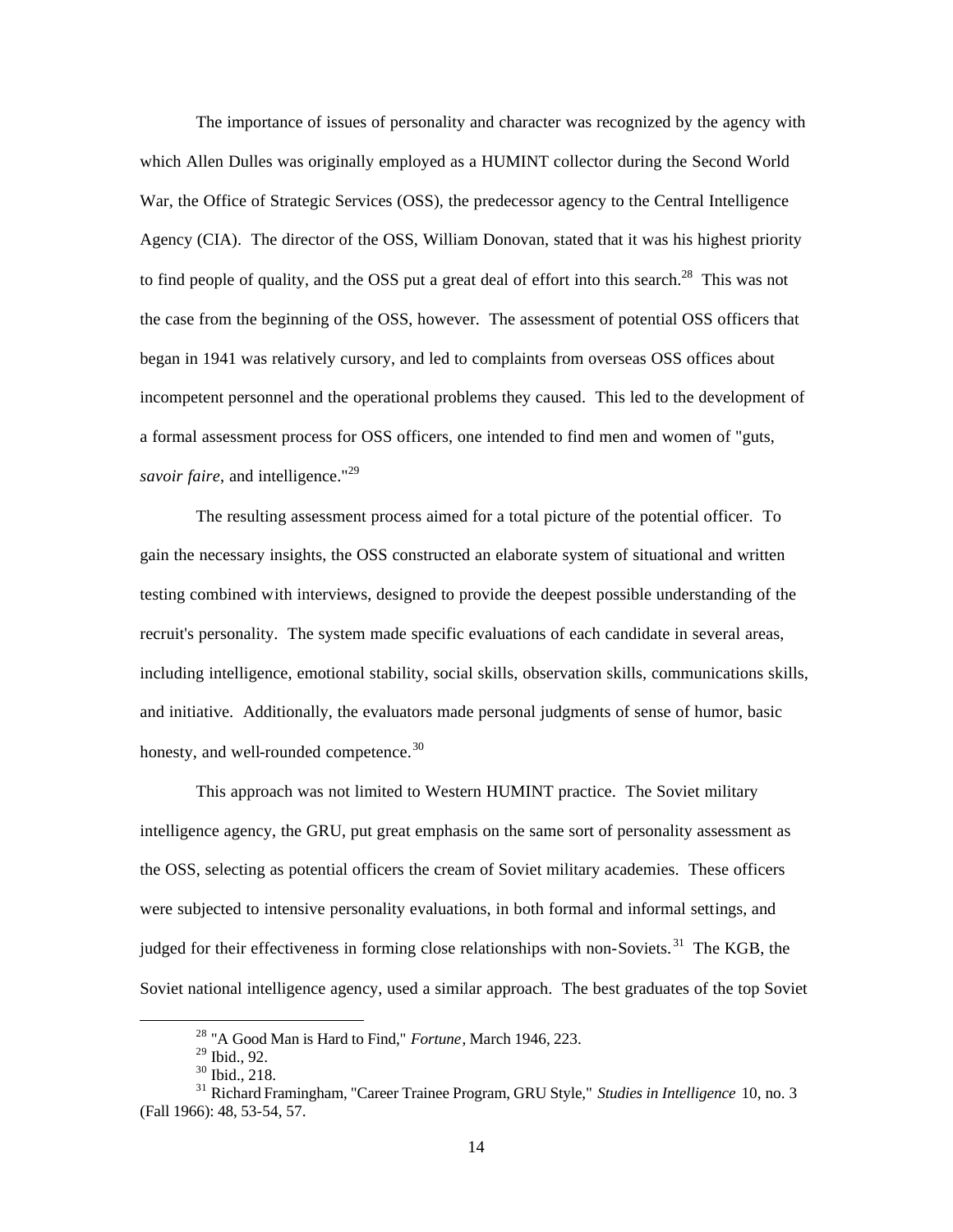institutions of higher learning were selected and put through a battery of assessments similar to that used by the GRU. $^{32}$ 

 The modern theory and practice discussed above specifically concern the practice of agent operations. Interestingly, writers on the practice of prisoner interrogation say that interrogators require similar qualities. Hans Scharff, the top prisoner interrogator of the German Air Force during the Second World War, said that the key to his method was to use the best psychological approaches of statesmanship, combined with some of the talents of an actor. He believed that a good interrogator needed what he summed up with the German words *Ehr*, *Lehr*, and *Wehr*. *Ehr* meant honor in the broadest sense, a total range of moral and social values. *Lehr*  meant education and knowledge, the refinement of heart and mind acquired by time and learning. And *Wehr* signified the mental and moral virtues. Scharff added that a "deep well of personal resourcefulness" was needed. These qualities, he believed, along with great experience and maturity, were especially necessary when interrogating more senior prisoners. They also proved important in dealing with the extremely complex human and intelligence problem of prisoner of war camps, in which resistant prisoners might develop their own intelligence and resistance networks that interrogators might be required to penetrate and unravel.<sup>33</sup>

William R. Johnson, an interrogator and HUMINT collector for the CIA for many years, wrote that "only people of the cleanest character" should practice interrogation. Amongst the talents and traits of character he held that a good interrogator must have were self-understanding and control of the emotions, some acting ability and an actor's sense of timing, and patience. These should be combined with a talent for empathy and for establishing rapport with others. The talents for empathy and rapport in turn are based on a high degree of personal

<sup>32</sup> Sherman W. Flemer, "Soviet Intelligence Training," *Studies in Intelligence* 3, no. 4 (Winter 1959): 46.

<sup>33</sup> Raymond F. Tolliver, *The Interrogator: The Story of Hans Scharff, Luftwaffe's Master Interrogator* (Fallbrook, CA: Aero Books, 1978), 276, 183; John Joseph Kelly, "Intelligence and Counter-Intelligence in German Prisoner of War Camps in Canada During World War II," *Dalhousie Review* 48 (Summer 1978).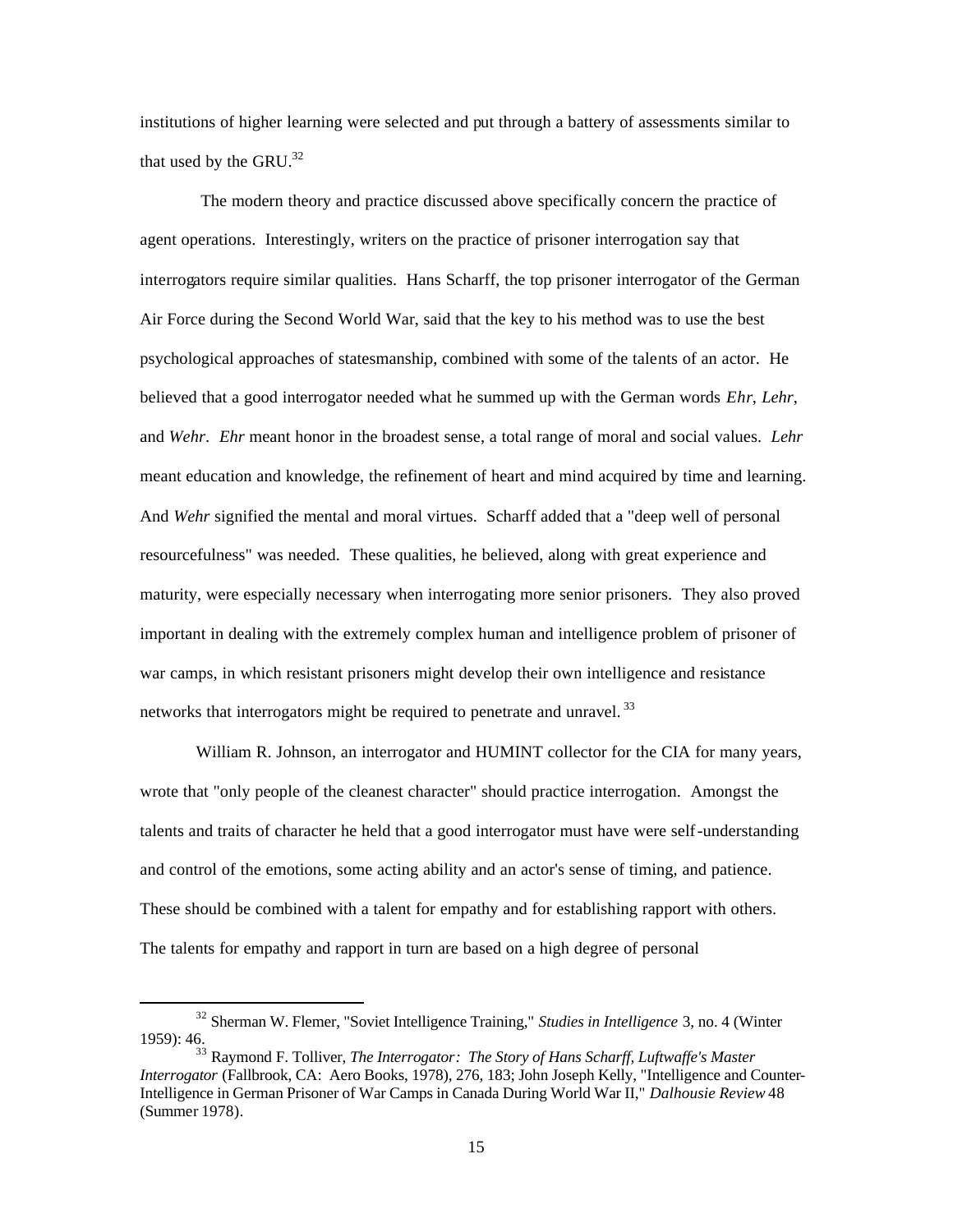communications skills and a sensitivity for what 'makes others tick,' an appreciation of human emotions such as pride, fear, or shame. $34$ 

Accounts of collection by attachés also show the importance of the characteristics of character and personality. Military and naval attachés in the Orient before the Second World War used their ability to establish personal relationships with foreign military officers to gather valuable intelligence on Japanese military capabilities, particularly that of their naval air arm. A U.S. Naval Attaché in China during the 1930s and early 1940s, Marine Corps Major James H. McHugh, developed close personal relationships with Generalissimo and Madame Chiang Kaishek and, through these and other relationships with Chinese and third-country nationals, had excellent access to the inner circles of the Chinese Nationalist government and military. McHugh and other attachés used this access to produce political, military, and technical intelligence of great value, including detailed information on the performance of Japanese aircraft and air tactics, and the quality of Japanese pilots.<sup>35</sup> In eastern Europe at around the same time, attachés using their access to and personal relationships with Soviet and other officers provided detailed intelligence from within the Soviet Union, including the first accurate accounts of the Soviet purges and the development of deep battle doctrine.<sup>36</sup>

In addition to the possessing the character to form personal relationships and develop rapport with others from an alien culture, attachés also required the same communications skills practitioners of the other HUMINT pursuits do. A U.S. Army G-2 explained in 1923 that reports submitted by attachés ought to be coherent, concise, and thorough and that they should have the "ability to paint a brief pen picture of a situation and not to clutter it up with details and data as to

<sup>34</sup> William R. Johnson, "Tricks of the Trade: Counterintelligence Interrogation," *International Journal of Intelligence and Counterintelligence* 1, no. 2, Summer 1986: 104-105.

<sup>&</sup>lt;sup>5</sup> William Leary, "Assessing the Japanese Threat: Air Intelligence Prior to Pearl Harbor," *Aerospace Historian* 34, no. 4, Winter/December 1987: 273.

<sup>&</sup>lt;sup>36</sup> David M. Glantz, "Observing the Soviets: U.S. Army Attachés in Eastern Europe During the 1930s," *The Journal of Military History* 55 (April 1991).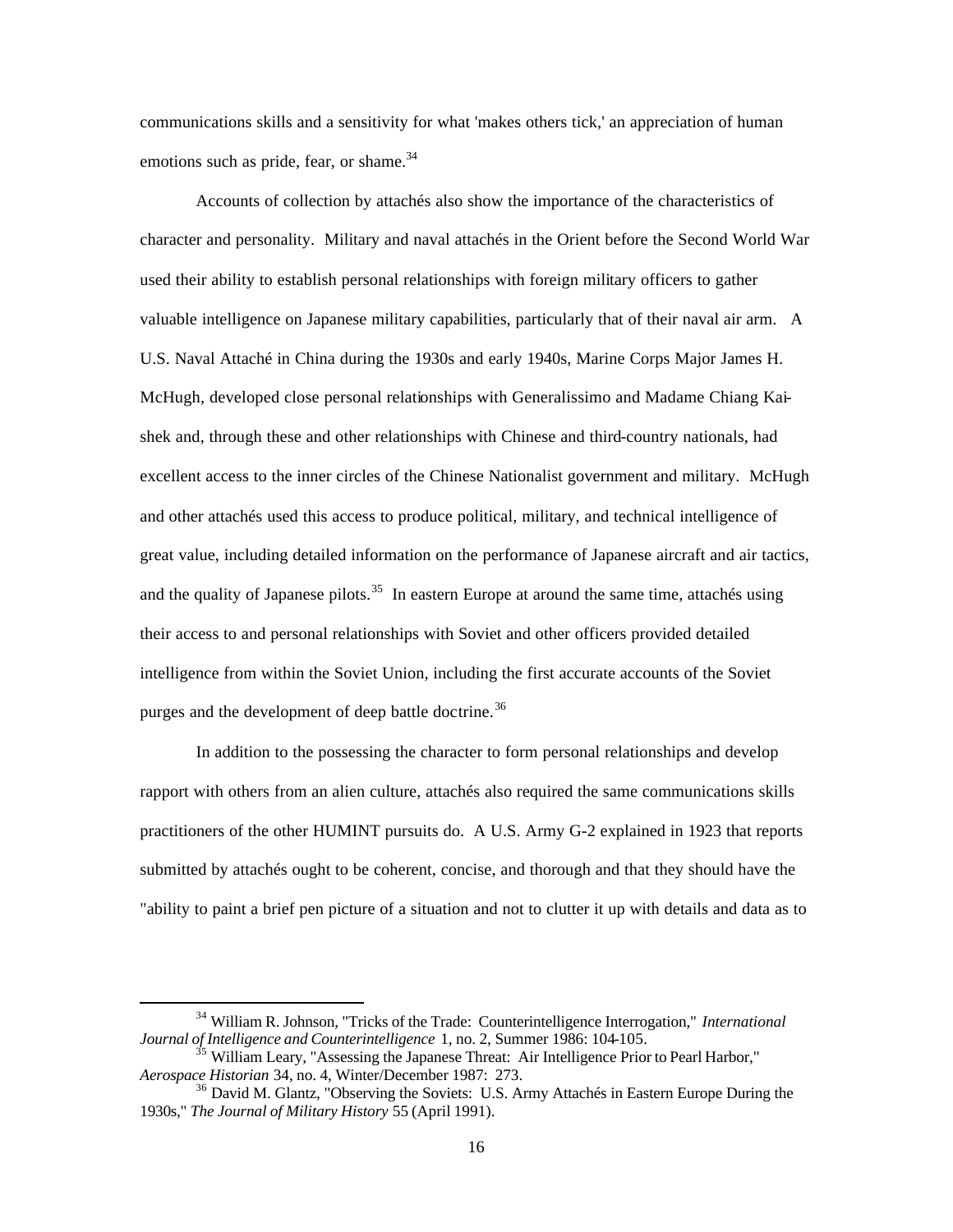make it unintelligible."<sup>37</sup> Another writer states that attachés and other diplomats must be able to "observe sharply…and to convey their findings to their superiors in clear, objective, and succinct reports."<sup>38</sup>

Other modern practitioners and writers on HUMINT also stress the human qualities a HUMINT collector ought to have, stating that HUMINT requires good, smart people for complex situations; that a HUMINT collector ought to portray confidence, persistence, and a high level of craft; that it is better to have a few people with the right attributes than many who are unsuitable; and that their the ability to perform sophisticated, skeptical analysis of other people is critical.<sup>39</sup> The modern view is notable in its close consistency with the views of the theorists of the ancient world. The ancient idea that HUMINT collectors must be possessed of integrity, intelligence, wisdom, subtlety, sophistication, and the ability to judge character as to motivation, truthfulness, and reliability is completely validated in the writings of modern practitioners and theorists.

#### The Nature of the HUMINT Relationship

The consistency of the ancients and moderns writing and practice in HUMINT is a result of the nature of the HUMINT problem. At its root, this is a matter of the relationship between two human beings, one of whom wants the other to provide information when doing so might not be in the latter's best interests. There is no reason to believe that either the basic nature of HUMINT or of relationships between people has changed in its fundamentals from the time of Hammurabi to the present day. These relationships, then as now, require at least a small degree

<sup>&</sup>lt;sup>37</sup> Scott A. Koch, "The Role of U.S. Army Military Attachés Between the World Wars," *Studies in Intelligence* 38, no. 5 (1995): 113. This observation was made as part of a lament that many attachés did not have this ability.

<sup>38</sup> Laquer, *The Uses and Limits of Intelligence*, 321. The author served as an attaché and can attest to the absolute necessity that an attaché have the ability to form personal relationships, establish rapport with a wide range of people, and compose concise, informative reports.

<sup>&</sup>lt;sup>39</sup> Stephen J. Cimbala, "Counterintelligence: The Necessary Skepticism," *National Defense* 69, no. 402 (November 1984): 61; Nigel West, "The Defector Syndrome: A British Perspective," *American Intelligence Journal* 8, no. 2 (May 1987): 3; Larry Pavlicek, "Developing a Counterintelligence Mindset," *Security Management* 36, no. 4 (April 1992): 55; Peter F. Kalitka, "Counterintelligence Myths Compromised! No Surprise," *American Intelligence Journal* 9, no. 1 (March 1988) 27; Seymour Hersh, "The Stovepipe," *The New Yorker*, October 27, 2003, .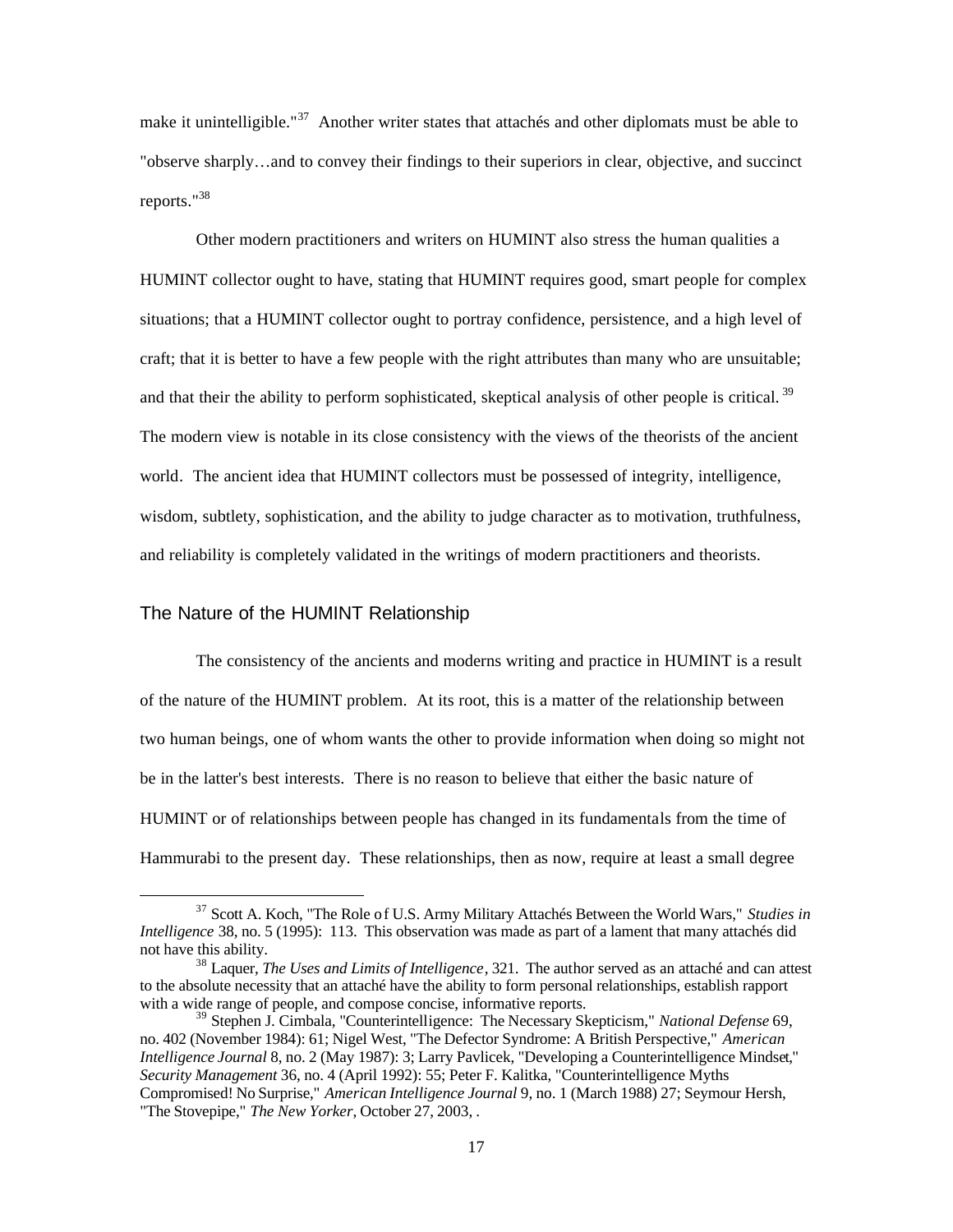of rapport between two people. In some cases--for example, when the provision of information to the collector might endanger the source--a collector's success may require development of a close, trusting relationship. People of low integrity and character who are not highly sensitive to others with whom they interact are unlikely to be able to successfully cultivate sources in this way. This applies to all varieties of HUMINT practice: as rapport is necessary in any relationship, the agent handler, diplomat or attaché, interrogator, and overt debriefer all require the personal ability and qualities needed to establish it.

Once the needed relationship is established, the collector must be able to control it. A source will always have some sort of stake in the relationship reflecting his motive for entering into it. This motive may be adventure, esteem for the collector, the desire for revenge on someone, or almost any other human motive. The context of the source's motive will inevitably have some influence on the information he provides since the source may be attempting to accomplish something through the collector. For example, if the source provides information from his workplace out of anger at a co-worker, that information may be twisted or edited to have a particular effect on that co-worker, or may even be false. The context of the source's motive can be particularly important when the information provided is of a political nature and the source is involved in the political activity concerned.<sup>40</sup> This problem inherent to HUMINT is the reason collectors are said to need sophistication, wisdom, subtlety, and the ability to judge and assess people as to their character, motivation, reliability, and truthfulness. These characteristics and abilities allow the collector to properly weigh the information provided against the context of the source and his motivation. The better the awareness of the context, the less ability the source has to accomplish his ends through an unwitting collector, and the more control the collector has of the relationship. Again, the common and central concern with this aspect of the HUMINT problem shown in both ancient and contemporary times demonstrates its overriding importance.

<sup>40</sup> Christopher Felix, *A Short Course in the Secret War* (New York: Madison Books, 1992), 58-60.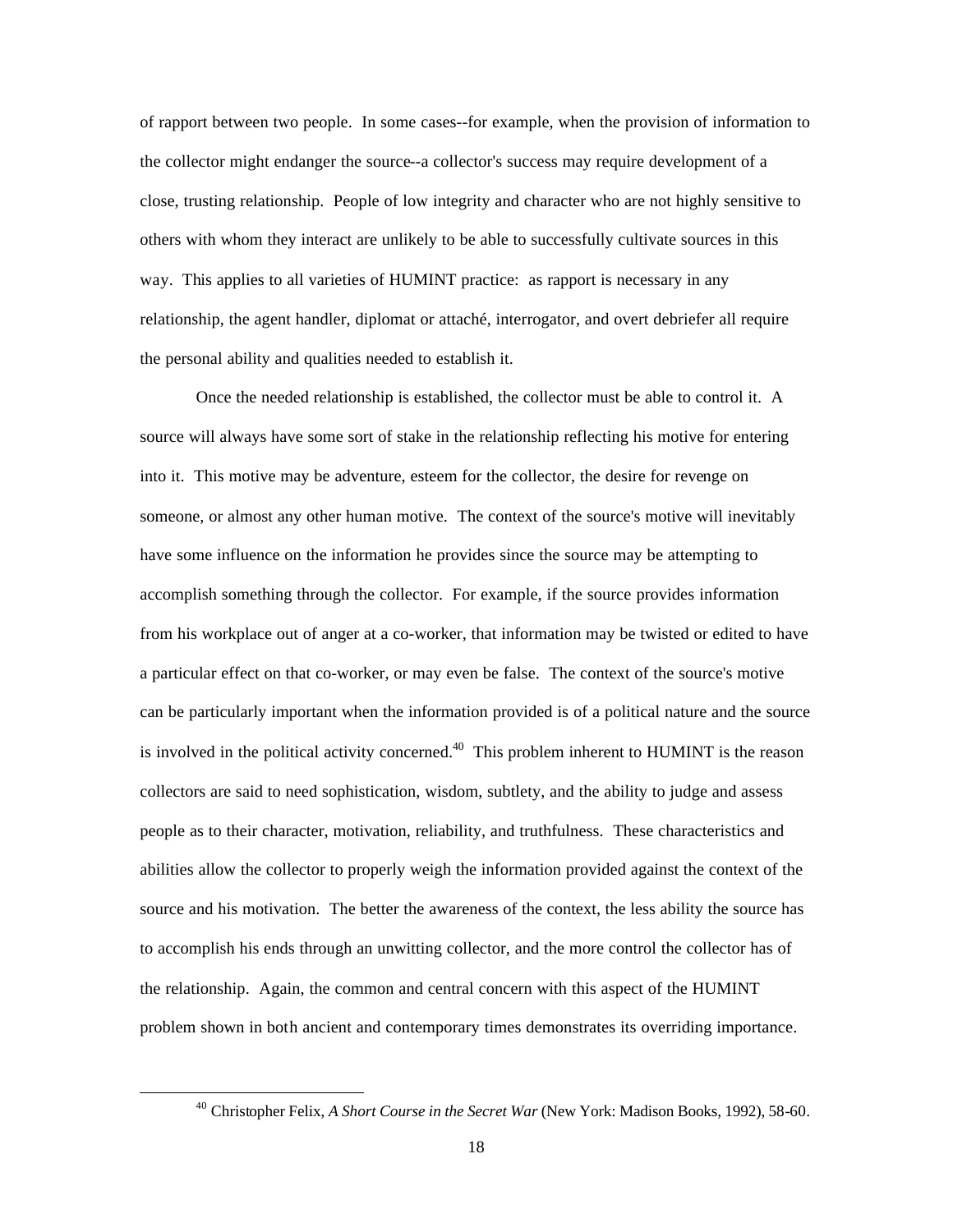### **The Background of the Collector**

#### Area Knowledge

Writers on HUMINT from both ancient and modern times, while placing great emphasis on the personal qualities of collectors, have also always believed their professional and educational characteristics to be very important, specifically their background, experience, knowledge of the world, and in particular knowledge of the part of the world in which they and their sources work, or area knowledge.<sup>41</sup> There are two main reasons for this. The first is to aid the collector in the establishment of rapport with sources, to supplement the personal qualities needed with the ability to do so across a cultural divide, and to help him navigate the environment in which sources must be sought. The second is to provide an advantage to the collector in the effort to control the relationship with the source by ensuring that the collector knows at least the cultural and political basics of the area in which he is working, thereby making the collector harder for the source to deceive and aiding the collector in the assessment of both the information and the source  $42$ 

In ancient times, one particular professional group was prized as HUMINT collectors, the class of merchants. All ancient intelligence services seem to have employed traveling merchants directly, or at least debriefed them upon their return home. Kautilya mentions that Indian merchants were excellent gatherers of information.<sup>43</sup> The ancient Greeks were very aware of the potential of merchants as HUMINT collectors and made extensive use of them against each other as well as against their Persian enemies, while the Persians in turn used the same methods against

<sup>&</sup>lt;sup>41</sup> Both the ancients and moderns also greatly valued the mastery of foreign languages for HUMINT collectors, for obvious reasons.

There is a third reason, which is to enable collectors to assume a notional background or profession. The purpose of this is to provide a pretext for the collector to be somewhere potential sources might be found and for access to them, an idea known as cover. Cover will be discussed only in passing in this paper. U.S. Army HUMINT collectors make very little use of this as they primarily engage in overt collection, prisoner interrogation, or debriefing of friendly travelers, activities that do not ordinarily require cover.

<sup>43</sup> Kautilya, *Arthashastra*, 509-510.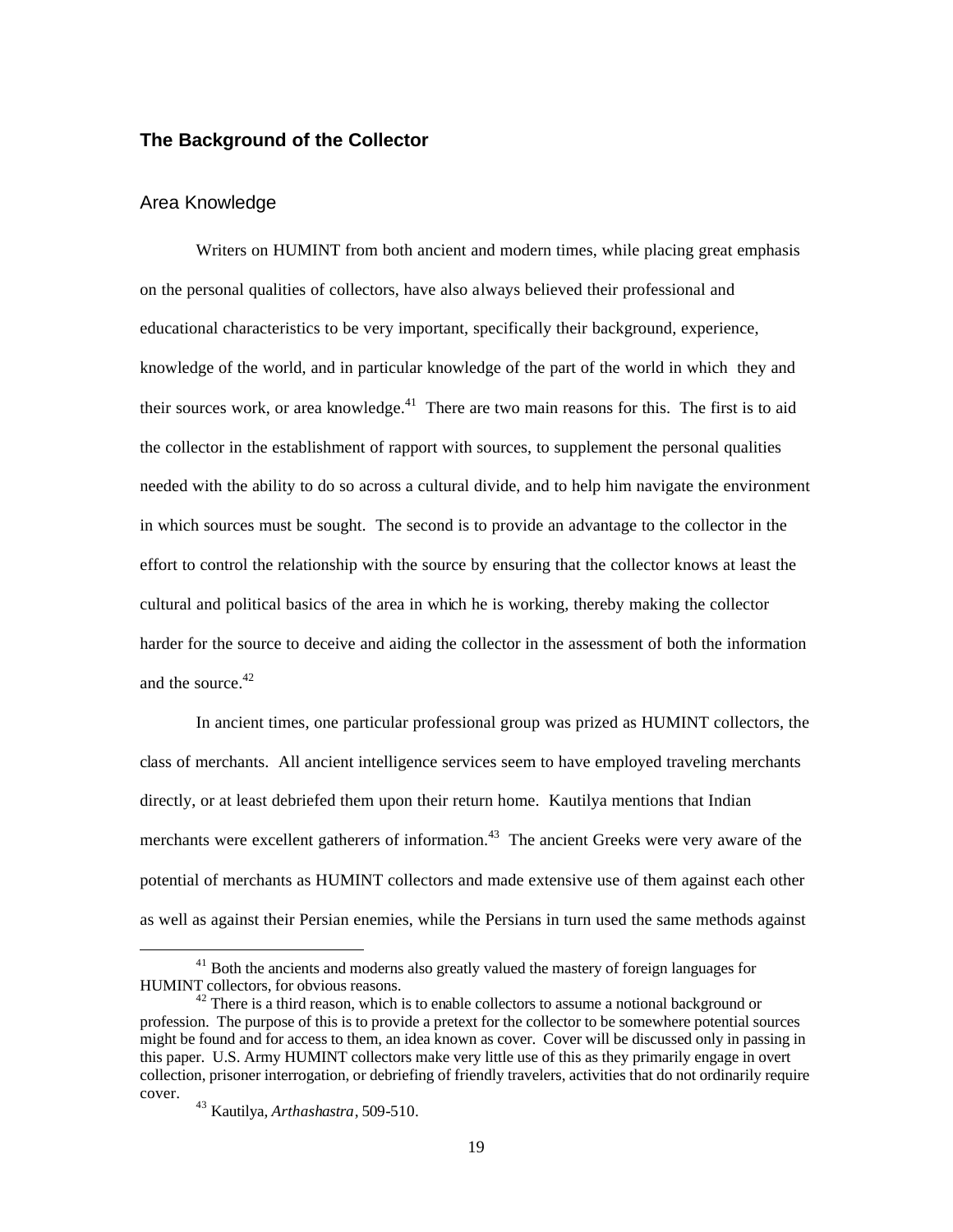the Greeks.<sup>44</sup> Alexander the Great questioned merchants and traveling artisans in great detail who were familiar with areas and peoples of interest. The Roman Empire actually formalized their employment of merchants as collectors. The Roman intelligence service recruited the merchants who furnished supplies to their legions--called in Latin *frumentarii*--and employed them in an organized network throughout the Empire as collectors of both HUMINT and taxes. 45 Jenghiz Khan, whose fast-moving, fluid style of war and conquest required accurate intelligence regarding both his enemies and their lands, made extensive use of merchants as both HUMINT collectors and sources.<sup>46</sup>

A primary reason that merchants were seen as suitable for HUMINT was that their travels and business dealings provided them excellent cover, but this was certainly not the only reason. Merchants were very often extremely valuable sources of area knowledge; the success of their business enterprises often depended on their familiarity with the people, language, and culture of an area in which they wished to do business. Jenghiz Khan, for example, sought merchants out not only for the specifics of an area such as roads or logistics, but also because they were highly cultivated, worldly, and able to provide advice in areas such as diplomatic or psychological approaches. <sup>47</sup>

Area knowledge of this kind has always been recognized as valuable, especially for those conducting military operations in foreign lands amongst alien cultures; the campaigns of Alexander the Great provide an excellent example of the collection of this kind of information and its use. Alexander's operations against the Persians and others in Asia would have failed if he had not been able to obtain information about supplies, roads, terrain, climate, and the fighting ability of his enemies. A wrong turn by his army might have put them in country that could not

<sup>44</sup> Russell, *Information Gathering in Classical Greece* , 92; Engels, "Alexander's Intelligence Service," 333.

<sup>45</sup> Rose Mary Sheldon, "The Roman Secret Service," *The Intelligence Quarterly* 1, no. 2 (July 1985): 1.

<sup>46</sup> Dvornik, *Origins of Intelligence Services*, 274.  $47 \text{ Ibid., } 275.$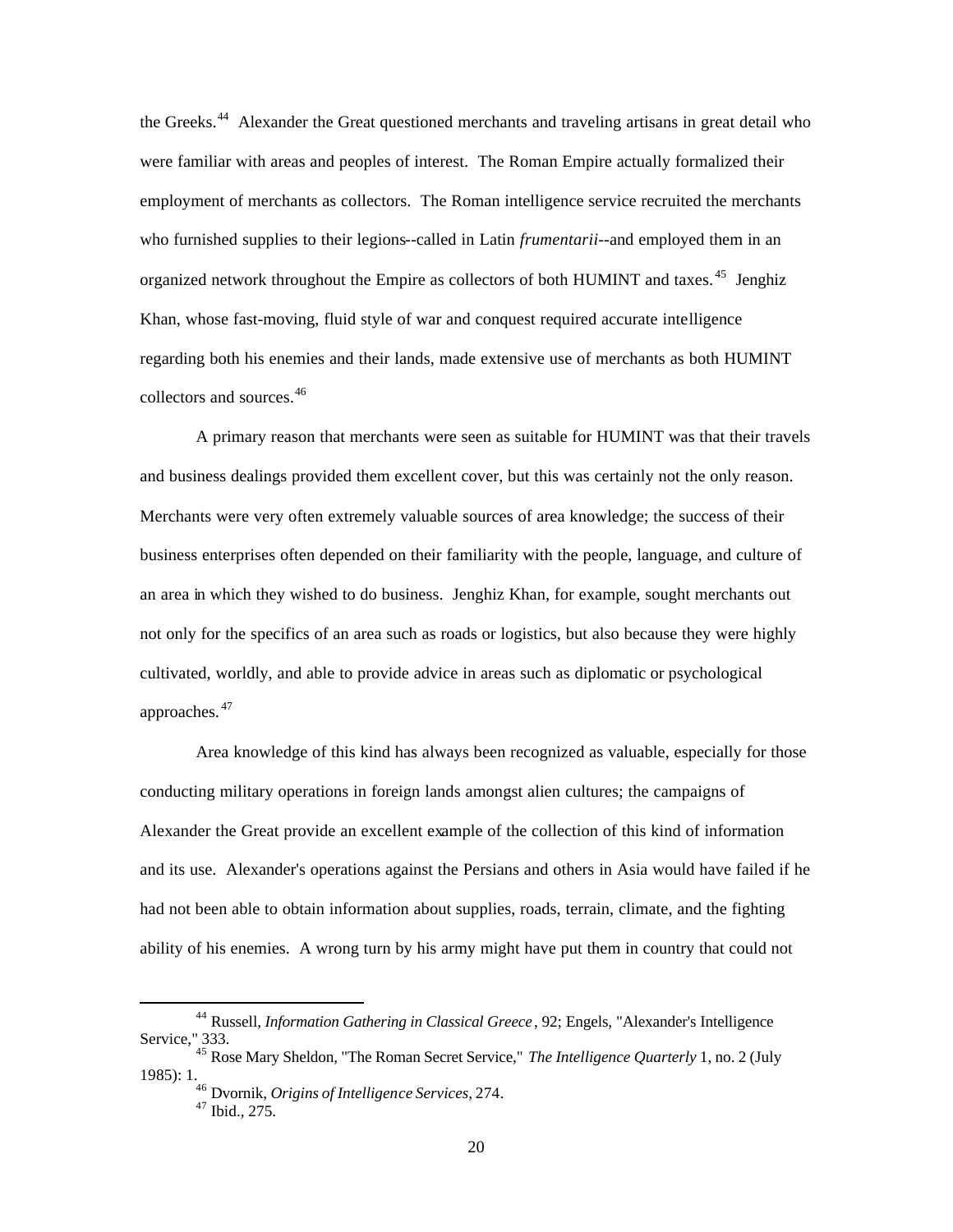feed them or in terrain that presented tactical problems, and thereby lead to defeat. His accumulation of area knowledge required a sophisticated effort. Potential sources for this kind of intelligence were not hard to find, but Alexander and his staff were faced with the problem of evaluating sources and the information provided to guard against being deceived. The process started with the gathering of area knowledge from merchants and others who had traveled through Asia. Then, while on campaign in Asia, the solid base of area knowledge made it much more difficult for local sources to provide false information and enabled the intelligent evaluation of sources and information; this fresh information, in turn, allowed the assessment of still more sources and information.<sup>48</sup>

Another group capable of providing excellent area knowledge was diplomats and envoys. Nearly all the ancient states of every culture and era exchanged envoys. While the most prominent role of a diplomat is to represent his country in a foreign capital, diplomats have also always served the function of information gatherers. The Mesopotamians, Chinese, Indians, Greeks, Romans, Persians, Byzantines, and Abbasid Muslims, amongst others, all used diplomats and envoys as important sources of area knowledge and other information.<sup>49</sup> The Greeks in particular took great care in the selection of their envoys, who they selected on the basis of their area knowledge and their ability to understand their potential targets. One famous example was Aristotle, who while serving as a tutor to Alexander the Great, was said to have been sent to Greece by Alexander's father Philip as an envoy and collector, based on his knowledge of his native land.<sup>50</sup>

The employment of diplomats in this manner--including military diplomats, or attachés- has hardly changed. A modern author has described the attaché's role as a HUMINT collector as observing and reporting political, sociological, psychological, and economic information of

<sup>&</sup>lt;sup>48</sup> Engels, "Alexander's Intelligence System," 328-332.

<sup>&</sup>lt;sup>49</sup> Dvornik, *Origins of Intelligence Services.*<br><sup>50</sup> Russell, *Information Gathering in Classical Greece* , 65.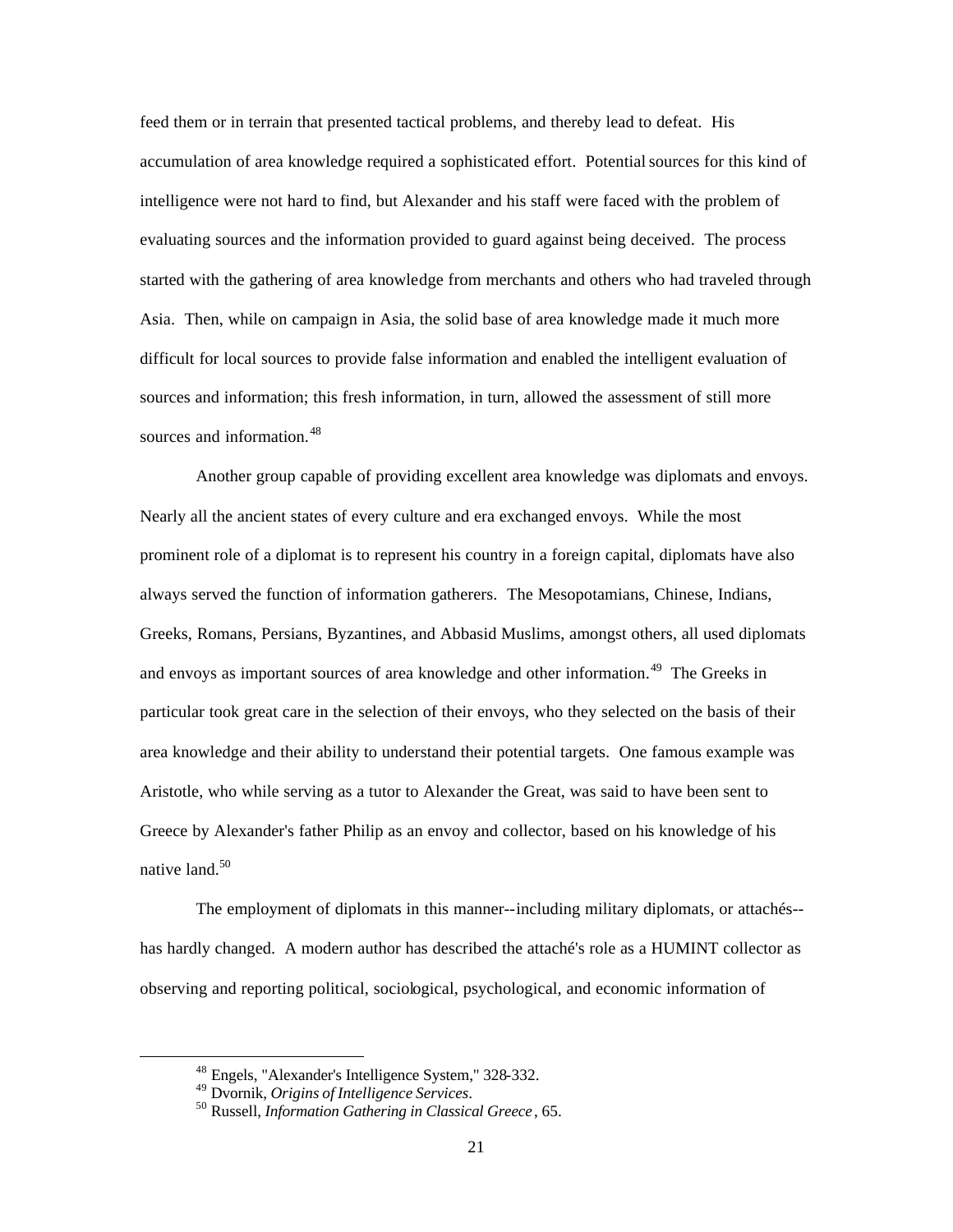potential value in assessing military intentions as well as the military situation as a whole.<sup>51</sup> The importance of an attaché's ability to establish personal relationships with his potential sources has already been noted; what is nearly as important is the area knowledge that an attaché who lives and works in a country, speaks the language, and understands the people and culture can provide to his government. This sort of understanding--in combination with the vital personal qualities noted earlier--is obviously of great use in the establishment of rapport with sources. Area and cultural knowledge also allows the collector to move more comfortably in the target society, to be more discreet when necessary, and to more easily find those who might become sources. Further, it enables the collector to make more intelligent and accurate observations. An important reason for the success of American attachés in Japan and China in the period before the Second World War was that their area and cultural knowledge enabled them to present the intelligence they collected to their superiors free of the racial stereotypes of Orientals common amongst Americans at that time.<sup>52</sup> This was true as well of their counterparts serving in the Soviet Union, Eastern Europe, and other parts of the world; in fact, the archive of their reports shows that by both volume and quality, attachés were the most productive U.S. collectors of intelligence during the years before the Second World War. Their important role continues to this day.<sup>53</sup>

The importance of area knowledge can be shown by demonstrating the effect that its lack can have. A famous example is that of the Athenian expedition to Sicily during the Peloponnesian War. Thucydides relates that, although the Athenians knew little of basic facts such as the size of the island or of the people who inhabited it, they committed a large part of their power to an eventually disastrous campaign. The Athenian mistake is in great part due to their failure to correctly assess their sources of information on the subject. The members of the

<sup>51</sup> Jeffrey T. Richelson, *The U.S. Intelligence Community* (Boulder, CO: Westview Press, 1995), 246.

 $52$  Leary, "Assessing the Japanese Threat," 277. The reports of these attachés, notwithstanding their accuracy, were often ignored. Most in the U.S. military (though not all) thought that their reports on the high proficiency of Japanese pilots and the quality of their aircraft were improbable based on preconceptions of Japanese backwardness relative to the West.

Glantz, "Observing the Soviets," 154, 183; Richelson, *The U.S. Intelligence Community*, 246.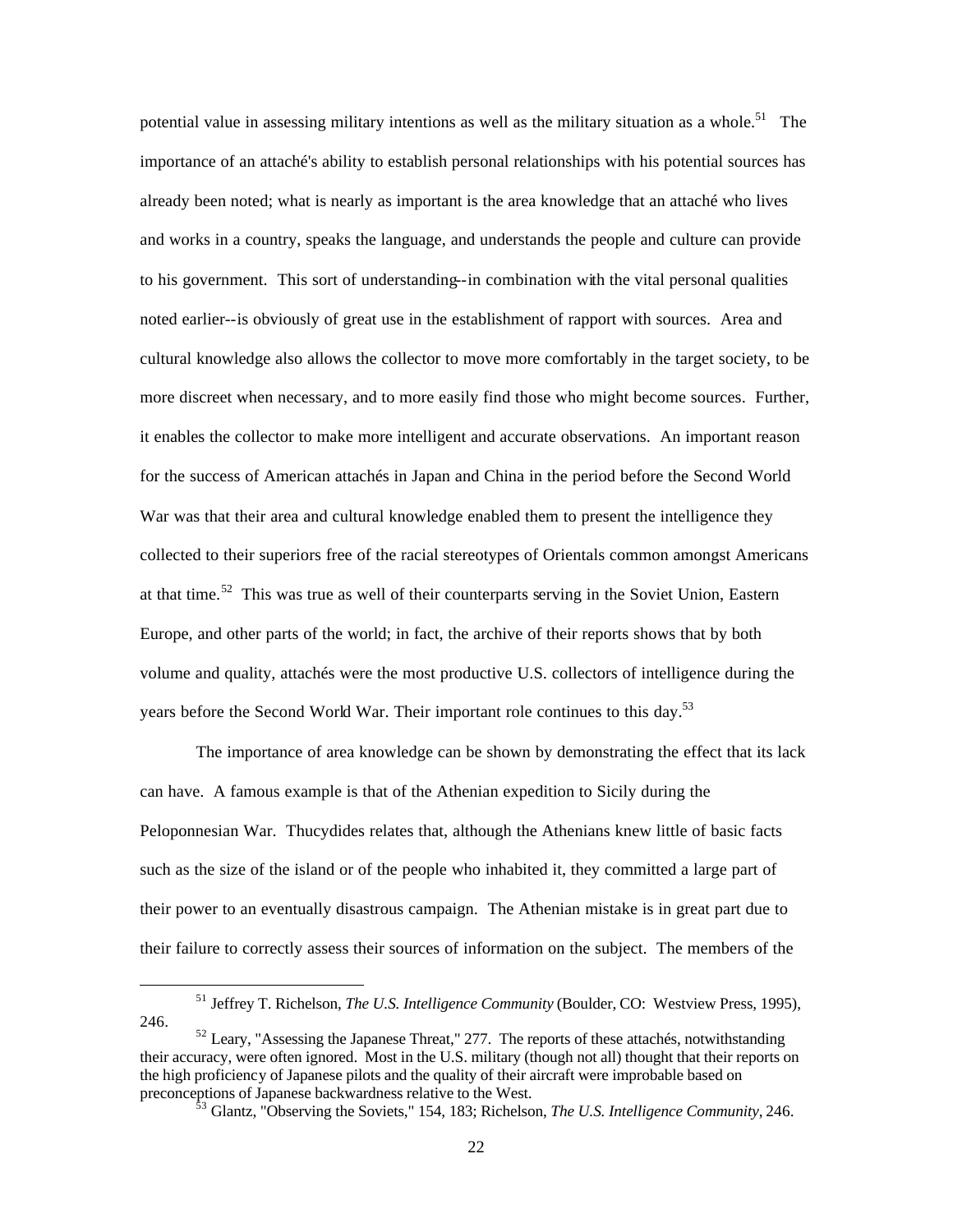Athenian assembly--who had the responsibility for the decision to undertake the expedition--had little area knowledge of Sicily upon which to base their decision. They were forced to rely on their sources for that information; these sources were their own political leadership. In assessing the information their political leaders provided on Sicily, they failed to remember that their leaders had a personal political stake in the mounting of the expedition (and no more area knowledge of Sicily than anyone else), and to assess the information they provided accordingly.<sup>54</sup>

Another illustration of the effect of a lack of area knowledge is provided by the Battle of the Teutoburg Forest. In A.D. 9, three Roman legions of the Emperor Augustus led by Quintilius Varus were destroyed by rebellious Germans led by the tribal leader Arminius in a battle that marked the final limit of the expansion of the Roman Empire in that part of Europe. This was in large measure attributable to lack of information of two kinds. First, a lack of understanding of the culture of the Germanic tribes--particularly that of Arminius, which had a long tradition of resistance to Roman rule--prevented Varus, who like other ancient leaders served in part as his own HUMINT collector, from comprehending the degree of dissatisfaction with Roman rule in that part of Germany. Based on his personal interactions with Arminius and other Germans, Varus, who was not knowledgeable of the culture of his enemy, believed the problem to be a dispute between Germans that did not directly involve the Romans. This led him to underestimate the threat and discount information that the German discontent was not with other Germans, but with the Romans. Second, an incomplete understanding of the terrain combined with the underestimation of the threat led the Romans to march into an ideal ambush site, in which the Germans were able to trap and kill approximately 12,000 Roman legionaires, a defeat amongst the worst ever suffered by the Romans.<sup>55</sup>

<sup>54</sup> Thucydides, *The Peloponnesian War*, trans. Walter Blanco (New York: W.W. Norton and Company, 1998), 233, 236-242.

<sup>55</sup> Rose Mary Sheldon, "Slaughter in the Forest: Roman Intelligence Mistakes in Germany," *Small Wars and Insurgencies* 12, no. 3 (Autumn 2001).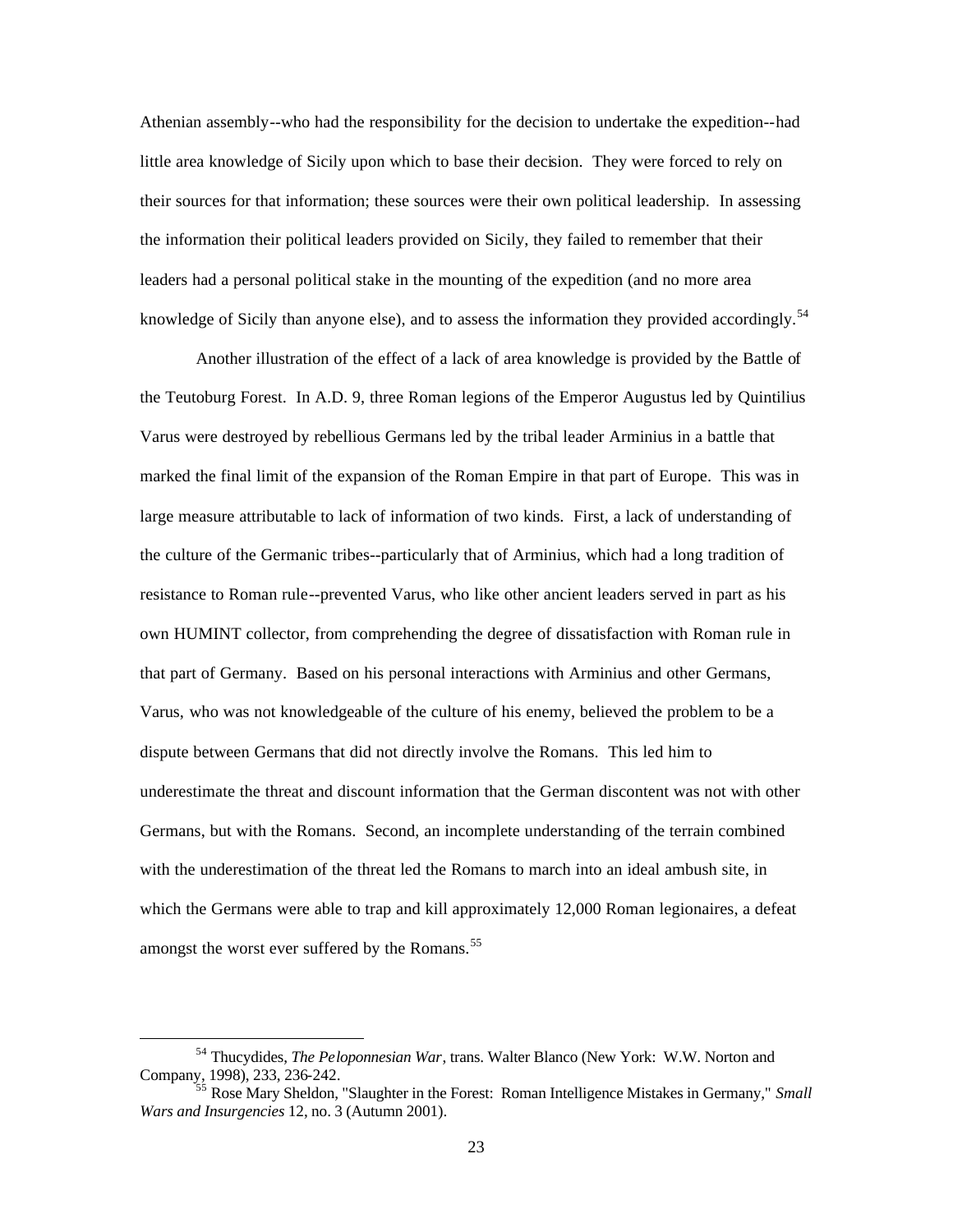Modern writers and practitioners also recognize the importance of area knowledge. Allen Dulles pointed out the necessity that collectors be understanding of foreign ways of thinking, William Johnson that collectors be able to apply cultural insights to the subjects of both interrogation and the close relative of interrogation, the polygraph examination.<sup>56</sup> Other writers also describe regional and area knowledge as vital and refer to the need for knowledge of the character of the natives and ignorance of the outside world as dangerous.<sup>57</sup> The intelligence agencies of the former USSR shared this concern. One of them, the GRU, provided their HUMINT collectors with a Western-style liberal arts education to give them a deeper understanding of their targets. 58

Of the reasons discussed earlier for the importance of area knowledge, the provision of an advantage to the collector in his efforts to control his relationships with his sources is vital. A collector with attractive personal qualities and a friendly disposition may well be able to establish the needed rapport with an individual from an entirely foreign culture, learning what he needs about that culture along the way. The collector may even be able to turn the need to learn the culture to advantage, cultivating talkative and proud natives by inviting them to talk about their country, its culture and politics.

But a collector without area knowledge is vulnerable to misunderstanding what his sources tell him, or even to deception. The state-run media of China recently furnished an amusing, though instructive, example of how a lack of area knowledge can lead to misunderstanding. The *Beijing Evening News* reported in its May 29, 2002 edit ion that the U.S. Congress had threatened to move from Washington unless the Capitol building was upgraded to include a retractable dome and luxury boxes. This story was picked up from the satirical U.S.

<sup>56</sup> Dulles, *The Craft of Intelligence*, 174; William R. Johnson, "The Ambivalent Polygraph," *International Journal of Intelligence and Counterintelligence* 1, no. 2, Summer 1986: 73; Johnson, "Tricks of the Trade," 105.

<sup>57</sup> BGen James D. Beans, "Marine Corps Intelligence in Low-Intensity Conflicts," *Signal* 43, no. 7, March 1989: 30; Laquer, *Uses and Limits of Intelligence*, 320, 322.

<sup>58</sup> Framingham, "Career Trainee Program," 53.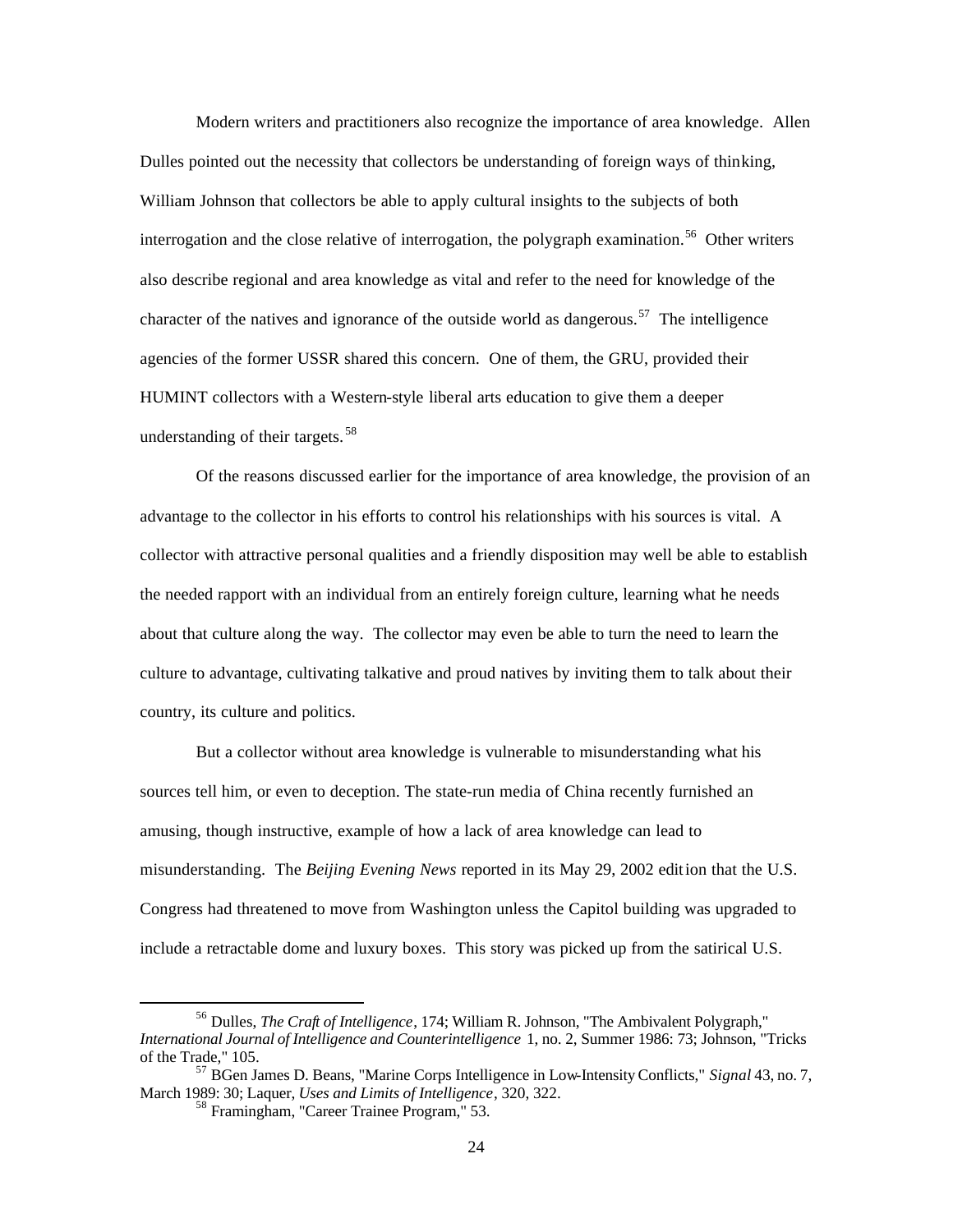newspaper *The Onion*. The basis of the mistake was a lack of area knowledge, specifically that the demands of professional sports teams for subsidized stadiums were becoming a significant political issue in some U.S. cities. But even a basic familiarity with the U.S., its government, and its culture would probably have prevented this gaffe.<sup>59</sup>

While mistakes resulting from misunderstanding can cause problems, purposeful deception can cause total failure. A collector with no area knowledge can come to consider a source who explains the local environment as indispensable; the source in such a situation will likely sense the collector's dependency and gain more control over the relationship from the collector.60 In addition, the collector will have little or no ability to assess the credibility of the source's information. This can be especially difficult if a source provides information on an unimportant topic that is shown to be reliable, and then offers information in an important area on which the collector has little knowledge. $61$  This combination of circumstances makes the collector and the intelligence system very vulnerable to deception, as the source has control of both the relationship and the information and can use this to influence the collector's belief in the credibility of source and information.

Deception, though, need not be deliberate. In 1961 the U.S. government believed reports from Cuban exiles that said the Cuban people would rise against the Castro government if a U.S. sponsored invasion took place. These reports were deceptive, though not purposefully so. The collectors involved did not have the area knowledge necessary to understand their sources' deep emotional stake in the matter, nor that it was their fondest hope that this would be the case. They therefore judged these reports as credible, contributing eventually to the failure of the landing at

<sup>59</sup> Henry Chu, "Reeled In By A Spoof, Chinese Daily Shrugs Off Its Capitol Error," *Los Angeles Times*, June 7 , 2002, A3.

<sup>60</sup>Peter F. Kalitka, "Back to the Future (Note 1)," *American Intelligence Journal* 9, no. 1, Fall 1988: 15. This was the problem faced by the Athenian assembly described earlier.

<sup>61</sup> Bruce L. Pechan, "The Collector's Role in Evaluation," *Studies in Intelligence* 5, no. 2, Summer 1961: 39. This problem can easily occur, as the most valuable information will not be common knowledge, but, as it is not common knowledge, its credibility will be that much harder to evaluate.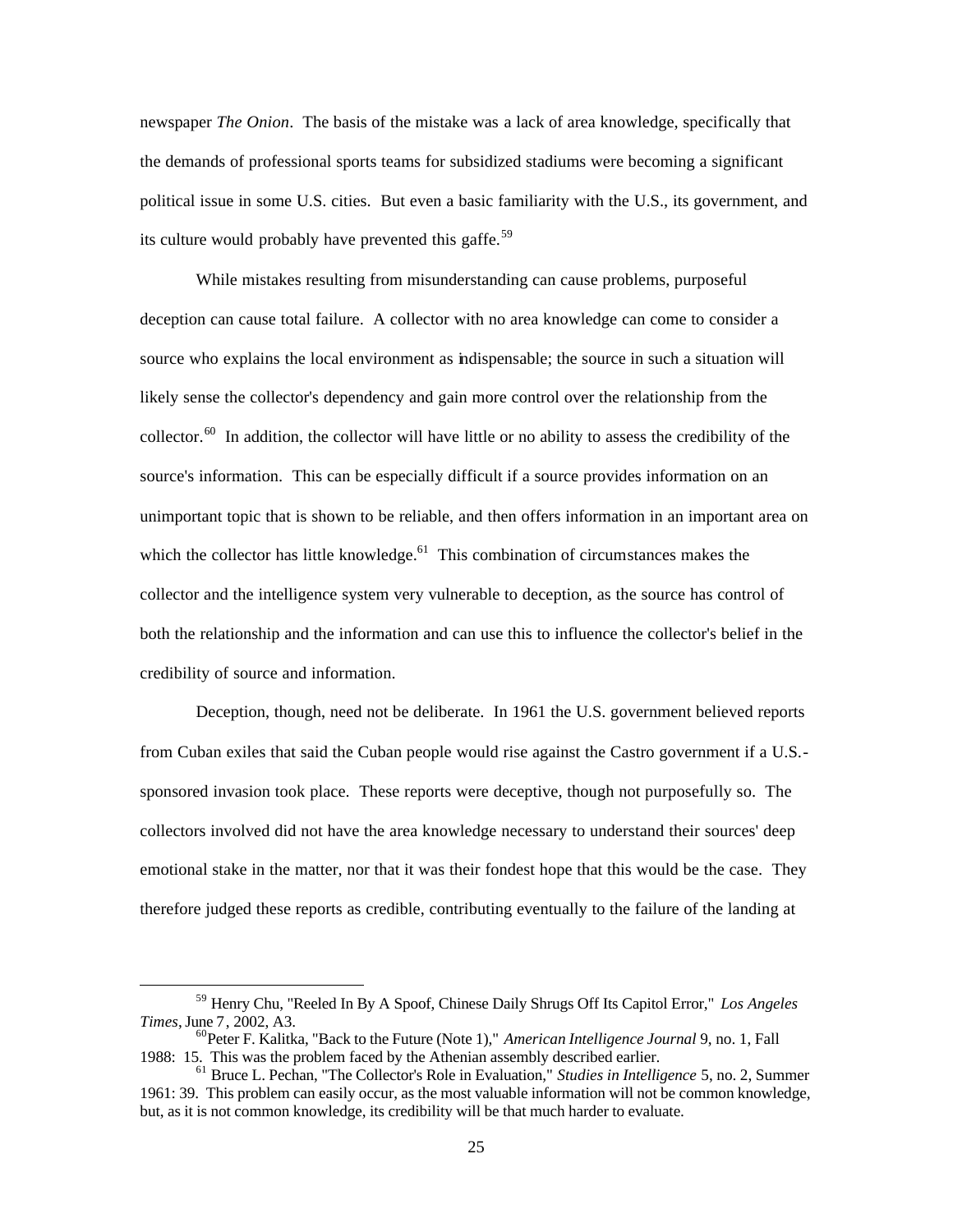the Bay of Pigs. 62 The important point is that the less collectors know about their target area, the more vulnerable they and the operational elements they support are to being deceived by their enemy, intentionally or otherwise. This can, in the worst case, lead to defeat.

### Professional Background

Another area of concern in HUMINT theory and practice throughout all eras has been the collector's profession outside of his work as an intelligence collector. The earliest writers on the subject believed that under ideal circumstances the collector should be matched as closely as possible to his target. *The Arthashastra* recommends that collectors should be of similar personal and professional backgrounds as their potential targets, and specifies that merchants should be employed as collectors against commercial interests, householders against small towns, and so forth. The intent of this was that the collectors be able to bring their expertise in a given area to the problem as an aid to intelligent collection.<sup>63</sup> The Chinese followed a corresponding practice for reasons similar to those given in *The Arthashastra*, believing that those from related backgrounds know each other best.<sup>64</sup> In the current day, this idea is a part of the rationale for attaché collection operations, which deploy military officers as collectors primarily against other military officers.

Properly matching a collector to a target or group of targets in this way provides two advantages. These are somewhat similar to the advantages gained by area knowledge in establishing rapport and evaluating sources and information. First, a collector will have a much easier time establishing rapport with a source with whom he shares a profession. All professions have broad elements in common throughout the world, and many have a professional jargon or technical aspects that only a member of that profession would understand. The essentials of being a merchant, doctor, politician, or many other occupations are largely the same everywhere,

<sup>62</sup> Felix, *The Secret War*, 102-103.

<sup>63</sup> Kautilya, *Arthashastra*, 468, 509-510.

<sup>64</sup> Sawyer, *TheTao of Spycraft*, 324.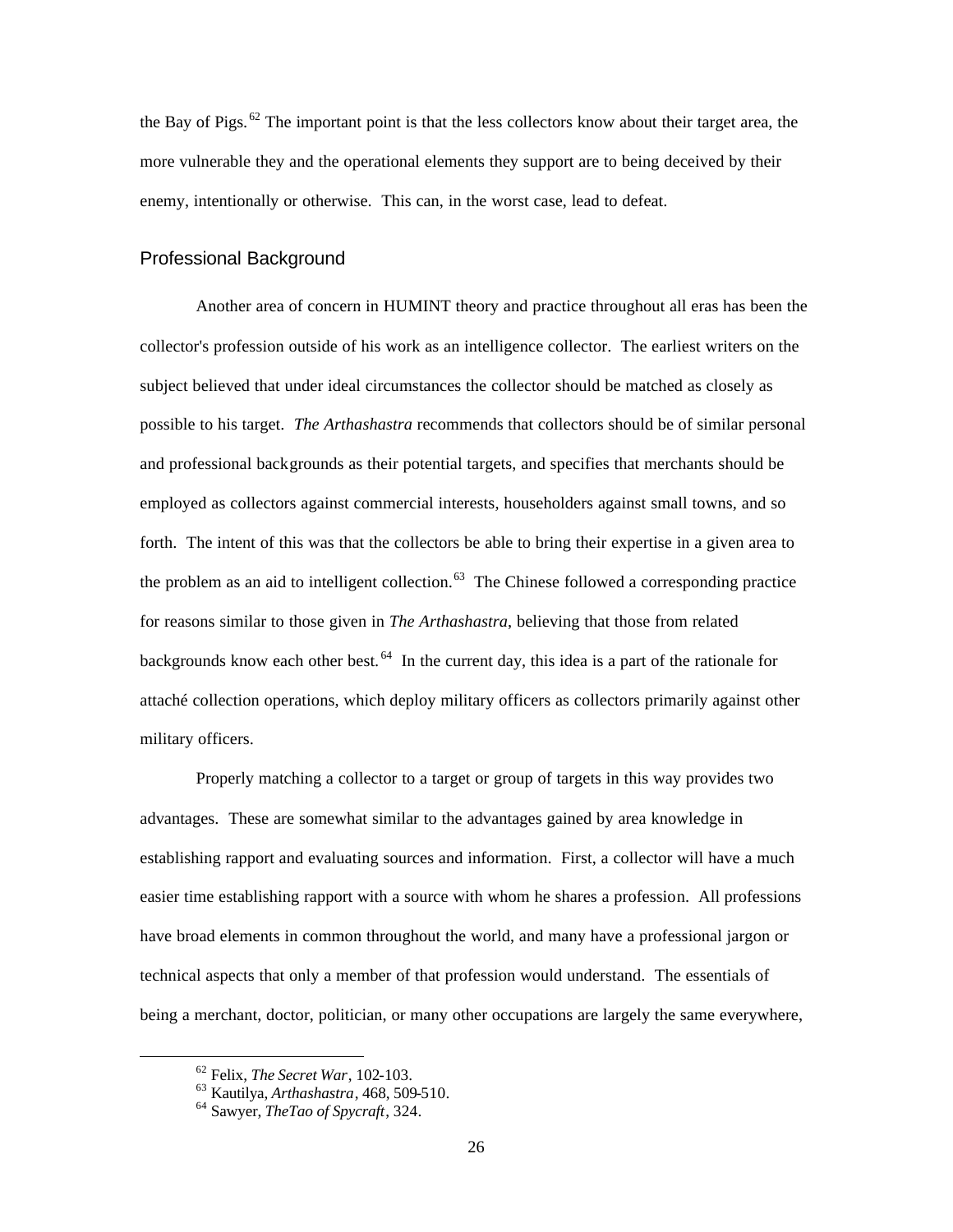and members of the same profession will not have difficulty finding common ground or the basis for the beginnings of a personal relationship. Conversely, sending a mechanic to establish a relationship with and collect from a politician will usually not be productive. As one writer stated, "Because it is…a waste of time to press people who habitually talk to farmers to talk to scholars, and vice versa, the notion of an all-purpose intelligence collector is silly." Collectors, he adds, should ideally be as diverse as their targets.<sup>65</sup>

The case of attachés provides a good example of this principle. Military officers around the world, in addition to the common technical aspects of the profession, nearly all share a slight degree of disdain (at the very least) for civilians. An attaché who meets a foreign officer at a social function can use this as the start of a conversation with that officer, a pretext for talking to the officer about his government, and even a motive for the source to provide information.<sup>66</sup>

The second advantage provided by a proper match of collector to source is in the assessment of sources and information, thoroughness of debriefing, and speed of collection. Where the similar advantage gained through area knowledge can aid in the evaluation of a source and his information in relation to the general context of the situation, the specific knowledge of a collector seeking information in an area of personal expertise will provide the ability to evaluate the source and his information in more detail. It would be very easy, for example, for a proficient aeronautical engineer to assess the truthfulness of a source providing information on the design of an aircraft, or for an artilleryman serving as an attaché to evaluate the credibility of information obtained on a fire direction system.

A collector well matched to a source will also have the ability to debrief sources more thoroughly and efficiently, making the best use of what may be scarce opportunities to collect from a given source and obtaining information more quickly. The aeronautical engineer or artillery officer could, for instance, do an on-the-spot analysis of the information provided and

<sup>65</sup> Angelo Codevilla, *Informing Statecraft: Intelligence for a New Century* (New York: The Free Press, 1992), 303, 441.<br><sup>66</sup> The author's personal experience as an attaché bears this out completely.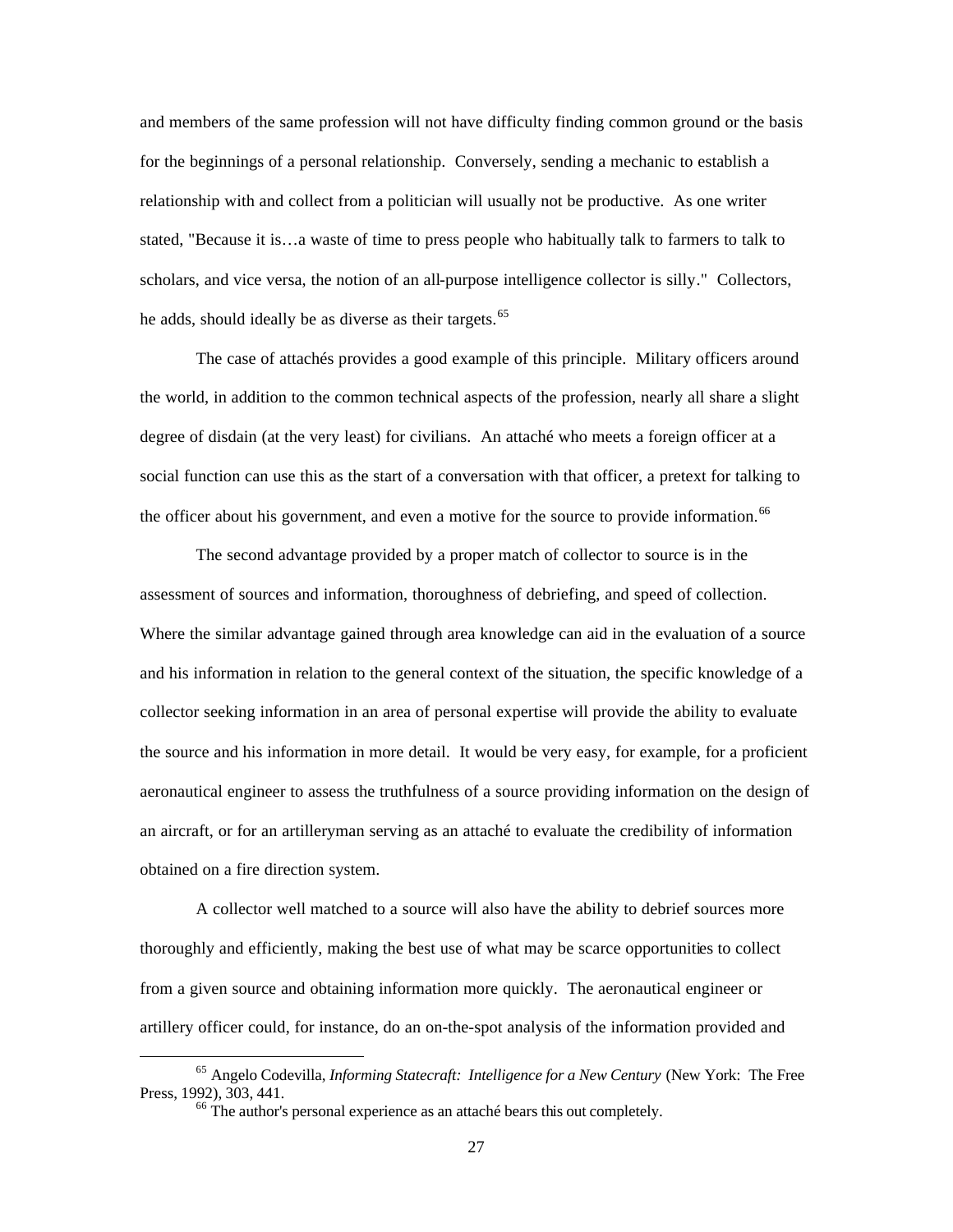ask intelligent follow-up questions immediately to clarify, amplify, or expand on the material provided. This capacity to bring expertise to bear and analyze information immediately can eliminate the possible need for the collector to submit the information to his organization, await feedback, and then arrange another interview to fill in gaps identified. This understanding of the subject matter of the information, along with generic communications skills, is also needed for the collector to be able to produce useful reports. If a collector cannot be specif ically matched to a source in this way, the collector should at least have a respectable store of knowledge on the subjects upon which sources provide information to allow for follow-up questions, some degree of immediate evaluation, the composition of intelligent reports that include commentary from the collector.<sup>67</sup>

#### Consistency of Ancients and Moderns on the Collector's Background

In the question of the ideal educational, cultural, and professional background of HUMINT collectors, as in matters of their character and personal qualities, we again find that writers and practitioners of every era are in fairly close correspondence. All are in agreement that HUMINT collectors need to have a good amount of area knowledge, that individual collectors should be matched as closely as possible to their possible sources, and that every collector ought to have a decent grounding in the subject in which information is sought. The combination of all these can be incredibly effective. Area knowledge can help the collector move through the society he is working in and more efficiently find those who have the information he seeks; it can also prevent mistakes based on a poor appraisal of the social and cultural context of the source. Collectors deployed with a view to matching up with a particular sort of source, having found and made a general evaluation of a potential source based on their area knowledge, then have a head start in beginning and building the relationship necessary to obtain the desired information. Finally, the expertise of a collector properly matched to a source facilitates the best and most

 $67$  Pechan, "The Collector's Role," 40, 44-46.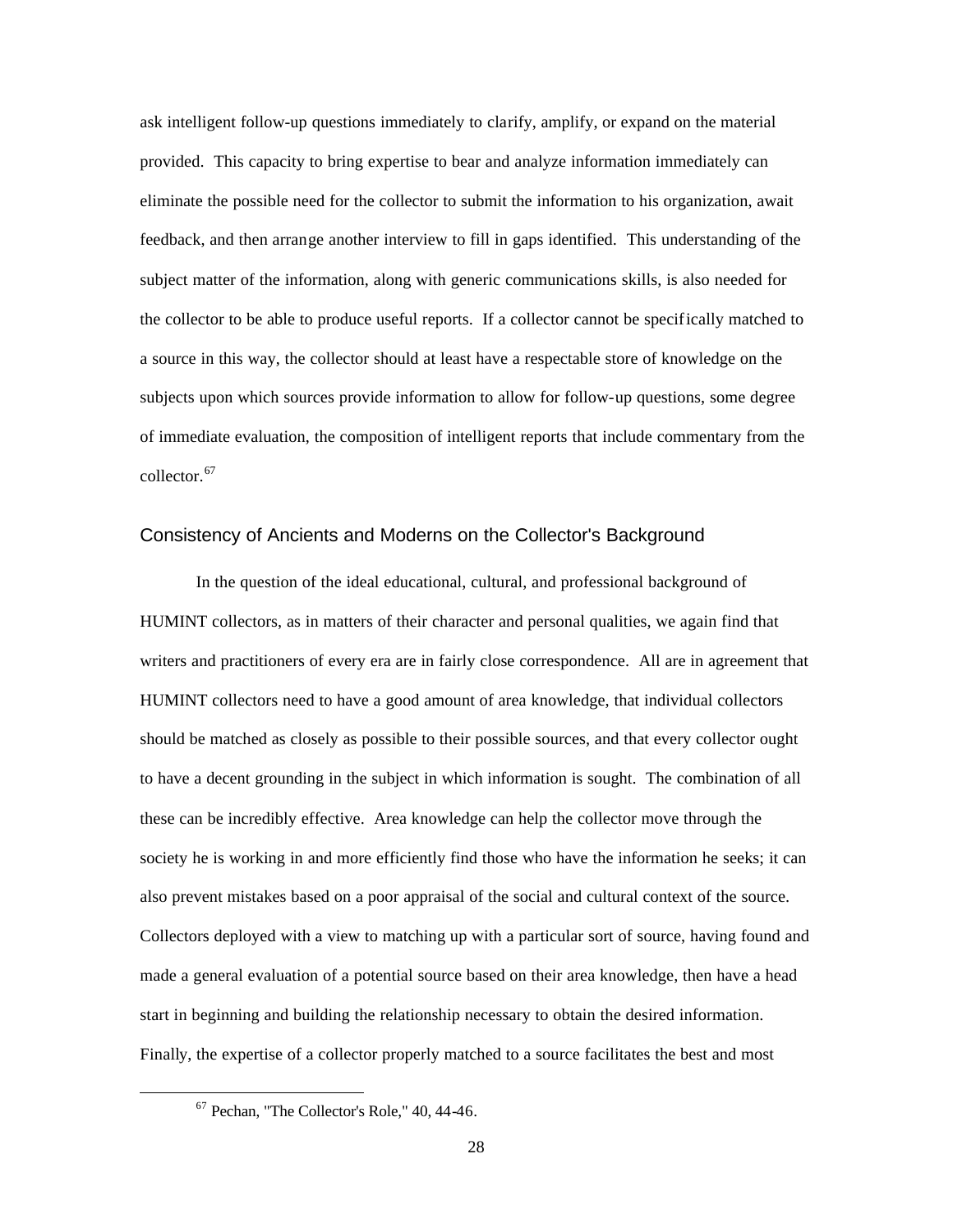efficient use of the source and his information, and produces the most intelligent, useful reports possible by the collector.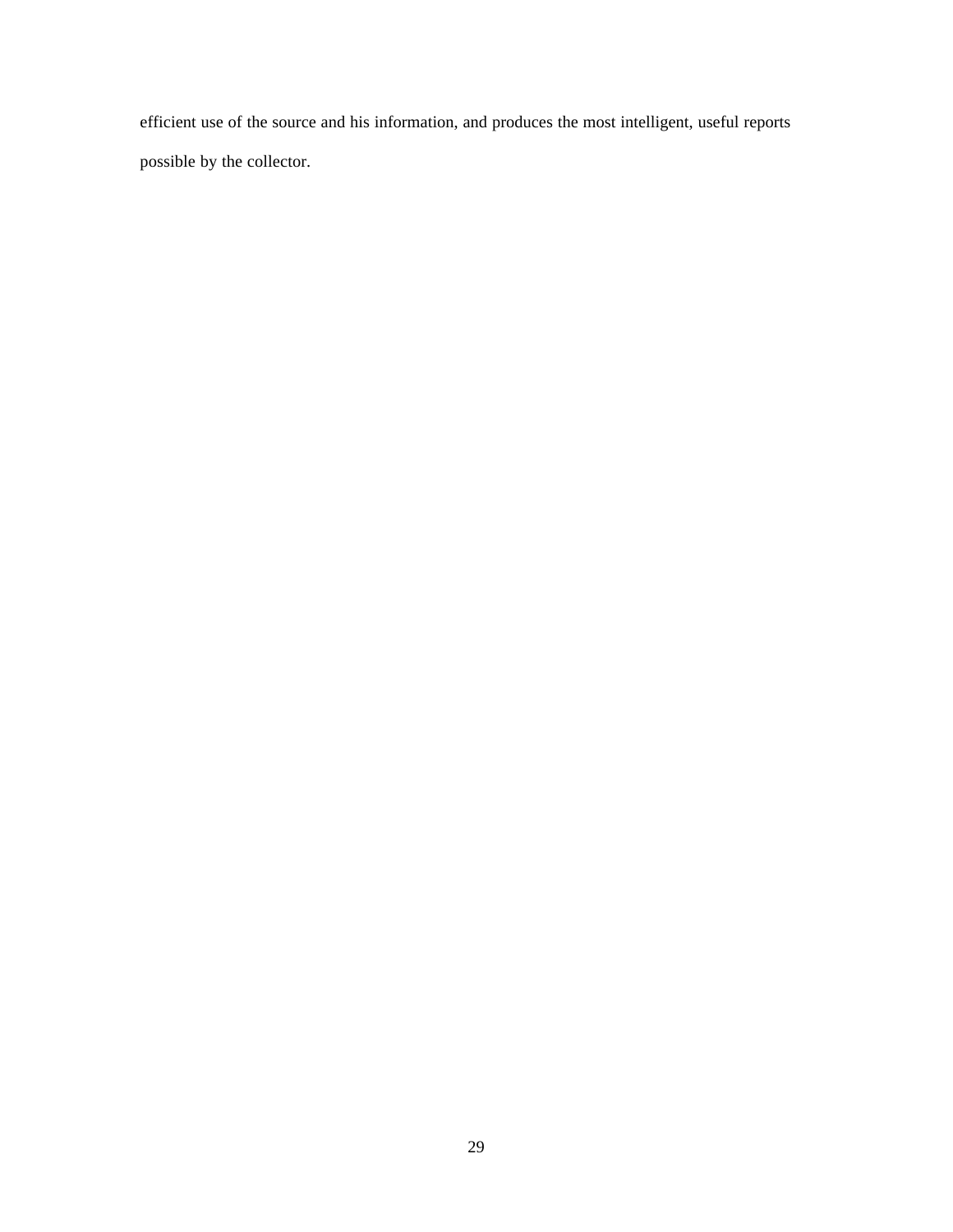## **The HUMINT Organization**

#### **Leadership**

Where ancient HUMINT practice was usually (though not always) carried out by a few collectors working directly for a general or king, modern HUMINT, while still used at the national level, is also practiced at a much lower level and may support very small units, particularly in SASO or counterinsurgency operations.<sup>68</sup> In the U.S. Army today collectors are found in dedicated collection units of company or platoon size located at the corps and division levels, as well as in the armored cavalry regiment and special forces group.<sup>69</sup> Other militaries also have HUMINT capabilities that operate at similar levels.<sup>70</sup> The size and complexity of modern military organizations makes it impossible in nearly all circumstances that a senior officer would be able to directly supervise a HUMINT collector in the way that his predecessors in the time of Sun Tzu might have. As specialist intelligence officers rather than senior commanders now supervise collectors and, as we have seen, the practice of HUMINT is a subtle art requiring a particular set of characteristics, the characteristics of the person who would lead HUMINT collection units is worthy of consideration.

HUMINT leaders, like leaders of other organizations, must possess integrity, character, and the ability to communicate with and motivate their subordinates.<sup>71</sup> What are of interest here, though, are the characteristics and abilities that would be unique to a leader and supervisor of HUMINT collectors.

 $68$  See page 3 above. This is not completely new; the U.S. Marine Corps advocated doing this in its small-war doctrine in 1940, which allowed for the practice of HUMINT down to the individual patrol level. U.S. Marine Corps, *Small Wars Manual* (Washington: U.S. Government Printing Office, 1940), Chapter 6, 39.

<sup>69</sup> Headquarters, Department of the Army, *FM 22-7*, Chapter 2.

 $70$  Interview with and email from LTC J. R. Hockenhull. LTC Hockenhull is a British exchange instructor with the U.S. Army Command and Staff College who has direct and extensive experience of British HUMINT operations and practice.

<sup>71</sup> Headquarters, Department of the Army, *FM 22-100*, 31 August 1999. It is interesting that the description of desired leadership traits in this manual, as well as in civilian academic writing on leadership, bears great similarity to the desired traits of a HUMINT collector discussed earlier.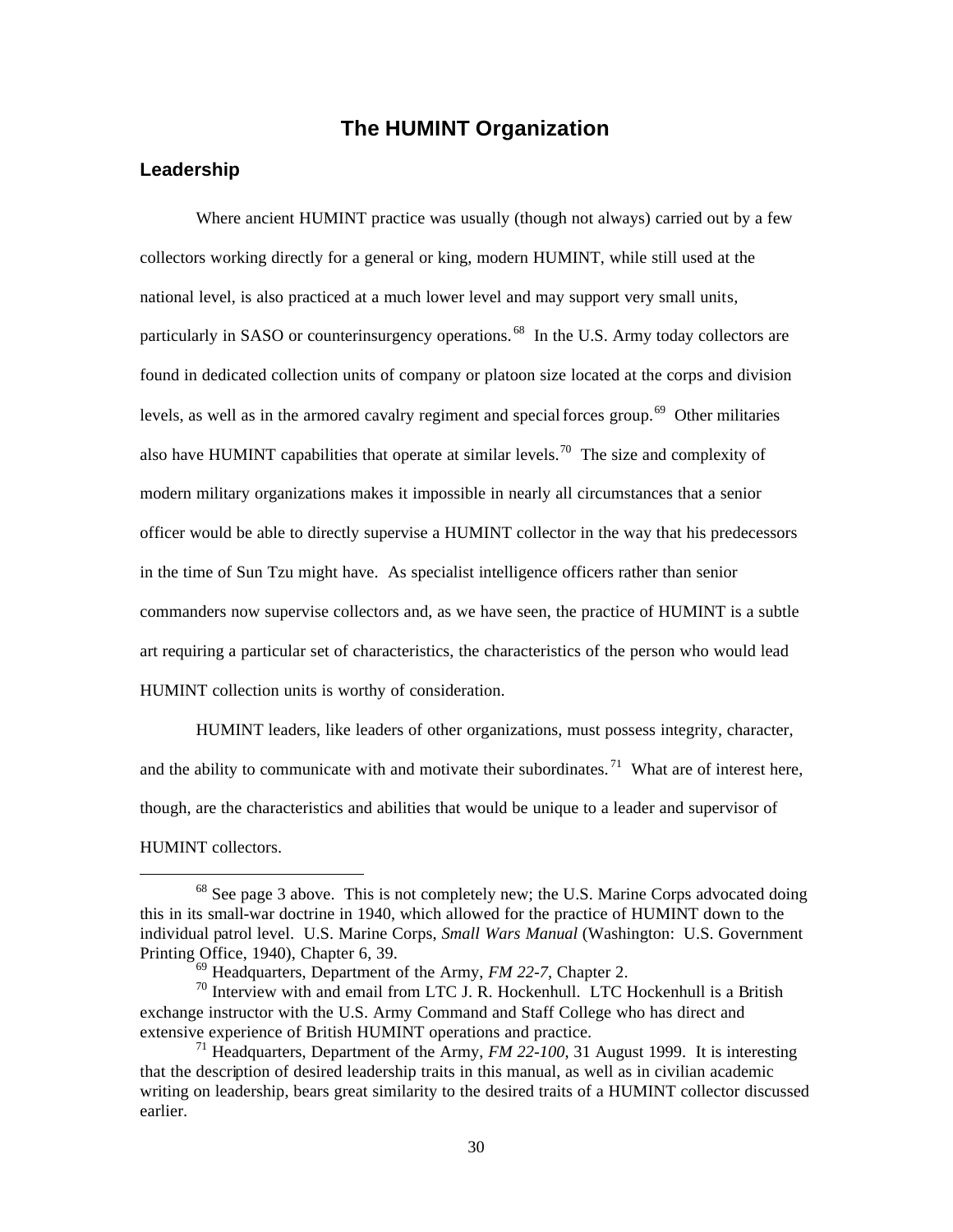What must make a HUMINT leader different from other leaders is the requirement that all leaders have to be competent in the basic skills of the organization they lead. Leadership paradigms and expectations not only across various sorts of organizations but across cultures give an important role to competence, to the ability of the leader to not only perform basic tasks, but to excel in them.<sup>72</sup>

What distinguishes the leader of a HUMINT organization from a leader in another intelligence discipline or, for that matter, from a leader in another walk of life, is skill in the basics of the HUMINT discipline. One academic study has stated that positions of leadership in the best organizations will be held by those who are perceived by members of the organization as extremely proficient in the organization's basic activity. In particular, the initial impression of members of the organizations as to the leader's expertise will have a strong influence on the status, influence, credibility, and prestige of the leader in the organization. Leaders in these organizations will tend not to be generalists, i.e. continue to be fully expert in performing basic tasks in spite of their more senior position and added responsibilities.<sup>73</sup> The presence of an extremely competent leader can be a huge benefit for an organization. One writer describes a restaurant kitchen in which the "esprit de corps" of the staff "would have done credit to the marines." This was in spite of the fact that the head chef was extremely demanding, intolerant of mistakes, boasted that he made more money than everyone else, micromanaged to a great degree, and seldom praised anyone for anything. Remarking that many aspects of this leader's style were not at all what one might wish for, the writer states that the critical factor in this situation was that the leader was by far the most proficient in the basic skill of the organization--cooking--and

<sup>72</sup> David M. Rosen, "Leadership in World Cultures," in *Leadership: Multidisciplinary Perspectives*, ed. Barbara Kellerman (Englewood Cliffs, NJ: Prentice-Hall, Inc, 1984), 47-60.

<sup>73</sup> Peter B. Vaill, "Toward a Behavioral Description of High-Performing Systems," in *Leadership: Where Else Can We Go?,* ed. Morgan W. McCall, Jr. and Michael M. Lombardo (Durham, NC: Duke University Press, 1978), 111.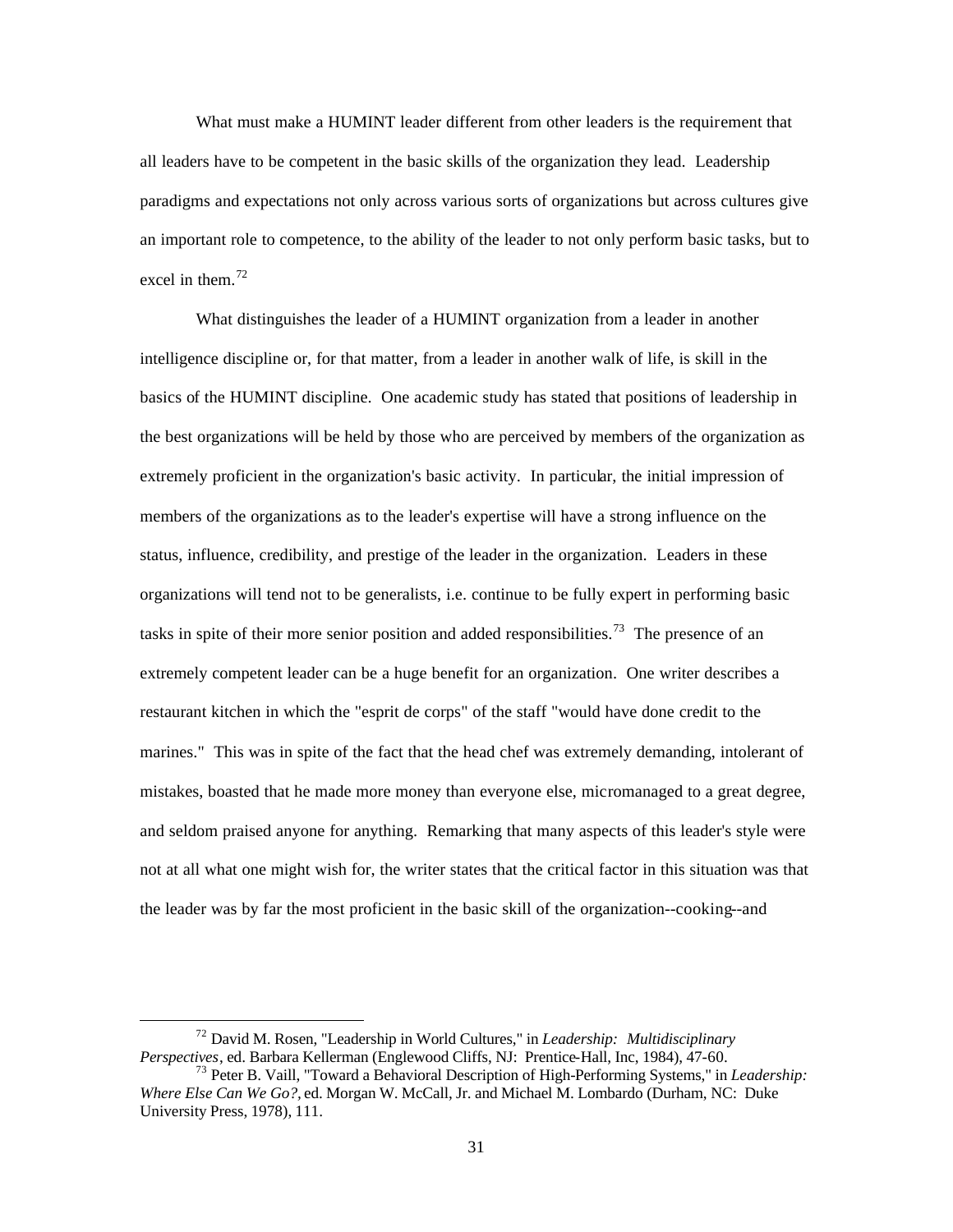everyone in the organization knew it.<sup>74</sup> While it seems clear that competence cannot mask abusive or overbearing behavior forever, the special value of leader competence is also evident.

U.S. Army leadership doctrine agrees that leaders must possess a high degree of technical skill and competence, and that in every organization there are skills in which all members, including leaders, must be competent.<sup>75</sup> Direct leaders--those who are the first-line supervisors of individual soldiers--should be the Army's technical experts. This not only engenders respect for leaders, but enables them to serve as trainers and mentors for their subordinates, to properly employ their organization's capabilities, and to make decisions.<sup>76</sup>

What makes the challenge facing the leader of a HUMINT organization unique is the nature of the work his subordinates perform. A special problem HUMINT leaders face is that of assessing their subordinates' personal relationships with sources when quite often the leader, for reasons of practicality or security, will never be present at a meeting with the source. Quite aside from the necessity for a leader to establish his status by means of his competence in the basic skills of the HUMINT discipline, the leader also needs some degree of HUMINT skill to effectively interact with his collectors to determine the true state of their collection operations. As the collector more than likely has at least a small personal stake in the relationship with the source, he may shade his account of the relationship and the source's performance to his supervisor, even if only unwittingly. To effectively supervise subordinates in their conduct of operations, the leader must assess the reliability of the collectors' accounts of their sources in much the same way as the collector assesses the reliability of the source's information. The ability to do so requires the establishment of a working rapport with the collector and many of the same skills that collectors use in the course of their work; in fact, since HUMINT collectors exercise these skills on a routine basis, the supervisor's skills ought to be of a higher order to

<sup>74</sup> D. Ogilvy, "The Creative Chef," in *The Creative Organization*, ed. G. Steiner (Chicago: University of Chicago Press, 1965), 114.<br> $^{75}$  Department of the Army, *FM* 22-100, 4-14.

<sup>&</sup>lt;sup>76</sup> Ibid., 2-25, 4-14; Department of the Army Pamphlet 600-3, *Commissioned Officer Development and Career Management*, 1 October 1998, 1.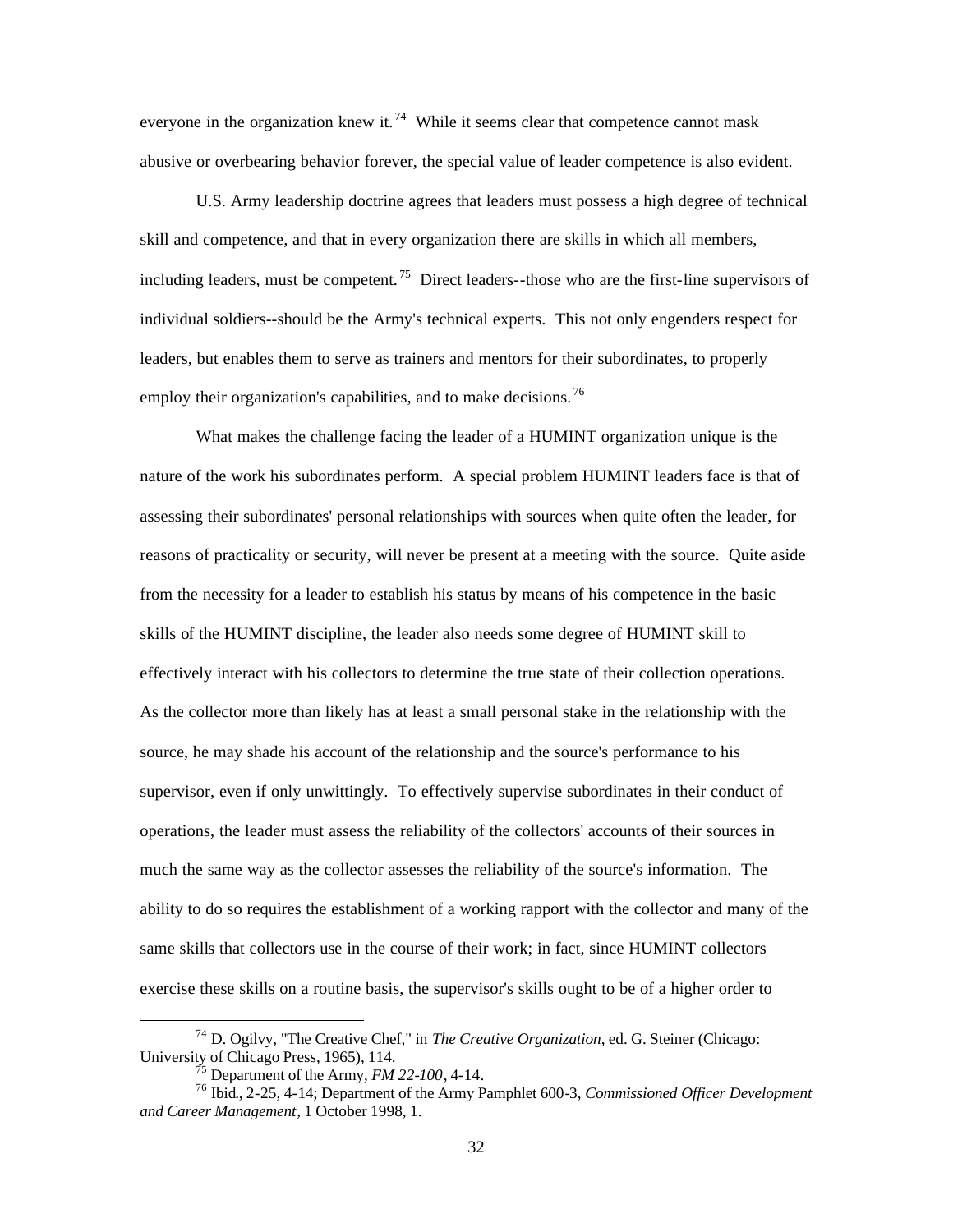ensure that the supervisor-collector relationship is conducted in the best interests of the organization.<sup>77</sup> Without such skills, the leader will be able to neither effectively supervise his subordinates nor make intelligent decisions on their proper employment.

An interesting and useful analogue to the situation of a leader of HUMINT collectors is that faced by supervisors of psychoanalysts.<sup>78</sup> Like a HUMINT collector, an analyst must establish a personal relationship with a source. In the case of the psychoanalyst, the source is a patient from whom the psychoanalyst collects information; the information collected in this case is an account of the patient's own mental state. In working with the patient, the psychoanalyst must make an assessment of the information the patient provides with a view towards having a therapeutic effect on the patient largely through the vehicle of their personal relationship. In the case of both the analyst and the HUMINT collector, there is inevitably a very strong interpersonal aspect at the core of the matter.<sup>79</sup>

The highly interpersonal nature of psychoanalysis presents the teacher or supervisor of psychoanalysts with a problem in that the supervisor must rely on the analyst's account of the personal interaction with the patient in order to evaluate both the subordinate psychoanalyst and the patient. To do so, the supervisor establishes a relationship with the analyst that is quite similar to that which the analyst establishes with the patient. The supervisor often functions as a coach to the analyst, helping the analyst learn through overt instruction, by actually practicing the skills of psychoanalysis with the patient, and also by way of being a participant in the relationship with the supervisor. Analysts, as well as students in many other professions, learn best by doing,

 $<sup>77</sup>$  This is not to say that the supervisor-subordinate relationship should or must be adversarial.</sup> The subordinate will have an interest in presenting his work in the field in the best possible light, and the supervisor must be aware of and account for this.<br><sup>78</sup> The description of psychoanalytic practice and the supervision of psychoanalysts that follows is

drawn from Donald A. Schön, *The Reflective Practitioner: How Professionals Think in Action* (New York: Basic Books, 1983), 105-127; and especially Donald A. Schön, *Educating the Reflective Practitioner* (San Francisco: Josey-Bass Publishers, 1987), 217-254. This paper makes no claim as to the efficacy of psychoanalysis, but is interested in the field as one in which personal relationships are central to its practice.

 $79$  There is a similar element in many other professions, such as teaching, management, social work, or sales. Schön, *Educating the Reflective Practitioner*, 220.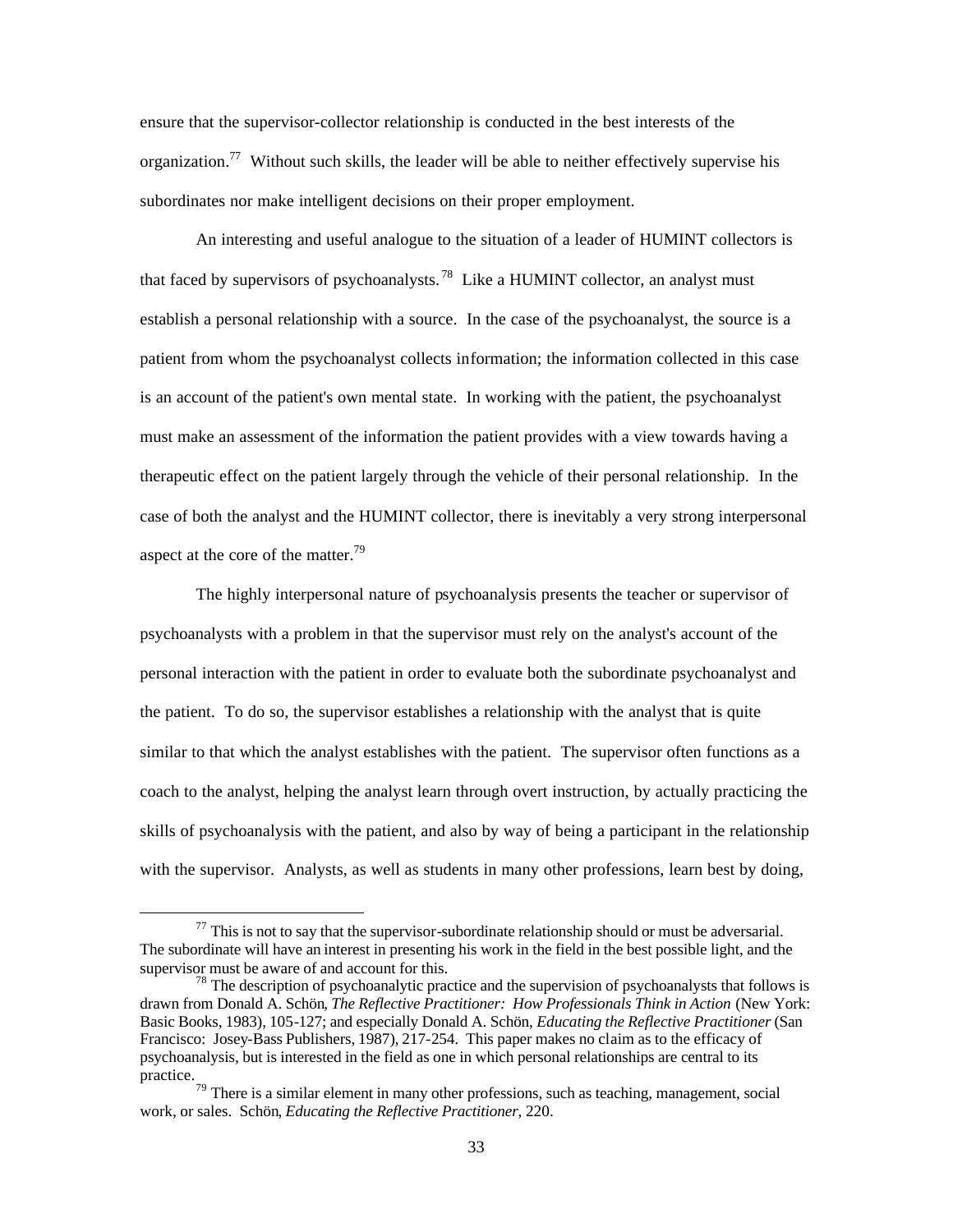and the role of coaching by a senior and expert analyst is the best way to nurture talent and create skill. It is, in effect, a very personal form of leadership and mentoring by example. This is especially important in professions such as psychoanalysis--or HUMINT collection--in which the situations faced by the professional will be endlessly various and call for the exercise of informed judgment in the face of a multitude of unique situations.<sup>80</sup> What is important for effective coaching and mentoring in such an environment is that those who are learning the profession have access to experts who are capable of filling the role of coach and mentor and whose proficiency is such that there would be no question of their qualifications to do so.

While it is evident that any leader of any organization must be skilled in the basics of the function of the organization, it is especially true that this be the case with the leaders of HUMINT organizations. The leader's place at the head of the organization can be cemented by the realization on the part of its members that the leader is amongst the best of them in their profession. The leader will also require HUMINT proficiency in order to make decisions on the proper employment of his collectors, to translate the information requirements of those the organization supports, whether military or civilian, into specific instructions for the individual collectors.

Finally, and most importantly, the leader must possess the skill to establish a relationship with subordinate collectors similar to that which collectors establish with sources. This is necessary to enable the leader to intelligently assess his subordinates' performance and the value of the information they have gathered from sources who the leader will never meet, and is the most important method by which the leader may present himself as an example and fully develop the skills of subordinates.

<sup>80</sup> Ibid., 6, 16-17.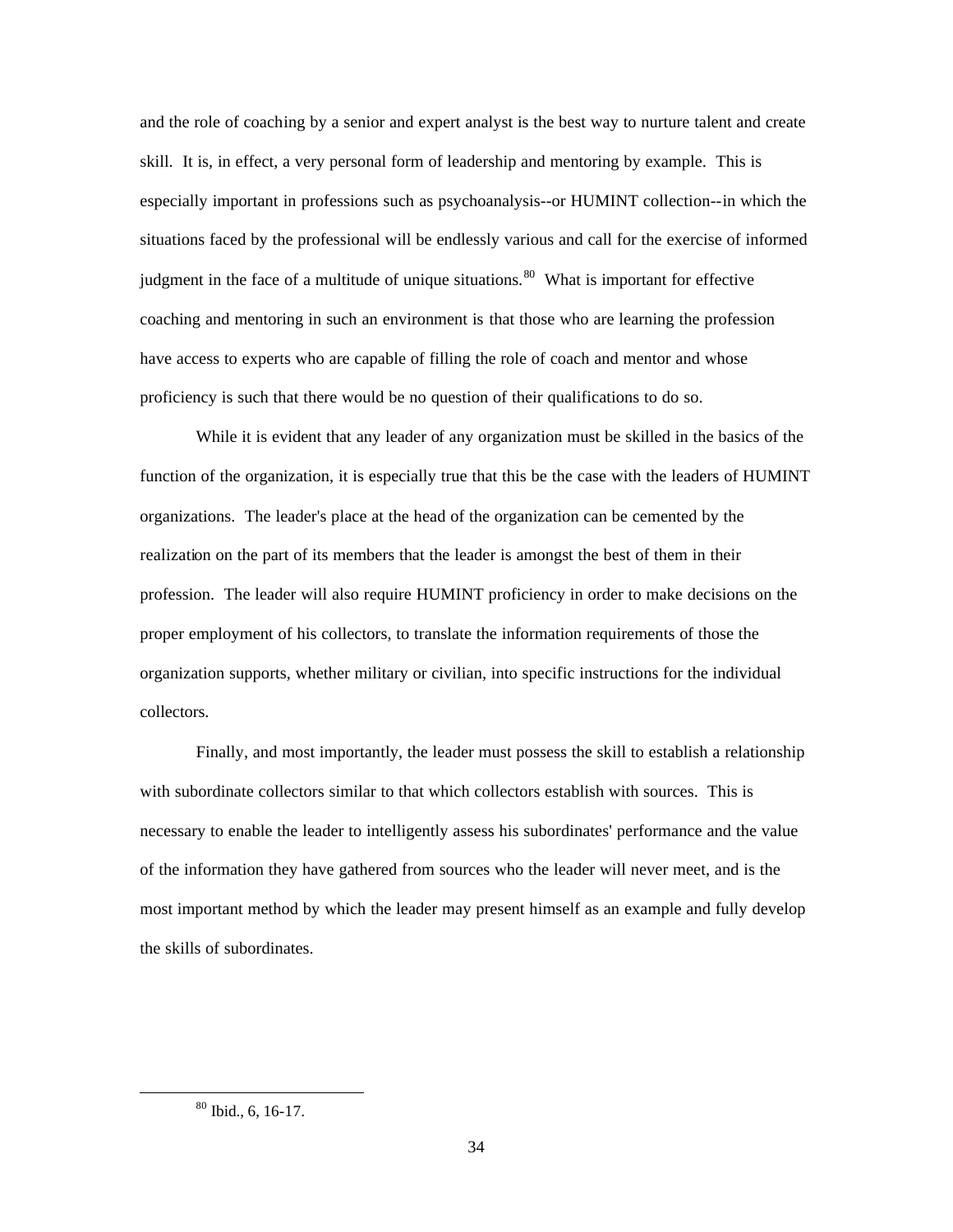### **Quality Control**

The central aspect of the HUMINT problem, as we have seen, is the personal relationship and rapport between the collector and the source. This relationship may only be of a few minutes length, but it might also be of far longer duration. What is important is that it furnishes the collector an opportunity to gather information from the source, and provides the source the motivation to give the collector the information he seeks. This relationship obviously requires some personal investment by the source, but it also requires a return on that investment by the collector; this return can be as simple as praise or as involved and collaborative as friendship. Whatever the duration or nature of the rapport between the collector and a source, it is vital that the collector maintain control of the relationship and ensure that it continues to primarily serve his purposes rather than those of the source or some third party. Failure of the collector to control relationships with sources can result in a source using the collector to accomplish his purposes. These purposes may be relatively innocent; for example, a source's purpose may be only to continue to meet with the collector for the excitement. However, a source may use control of the relationship for more malign reasons, such as using the collector as a conduit for misleading or deceptive information. But even in the innocent seeming instance, a collector who his not in control and does not realize that the source's main goal is to continue the relationship can have a serious problem. The collector, not understanding that the source manipulates the information he provides with the goal of maintaining the collector's interest, may well accept distorted information as genuine and report it as reliable intelligence.

The problem of controlling relationships with sources can be, due to the personal stake that both sources and collectors might have, a difficult one. The establishment of rapport with a source requires a degree of personal commitment and engagement on the part of the collector. This engagement can make it difficult for a collector who has cultivated a source over a period of time to objectively and rigorously examine the relationship with the source with a view to

35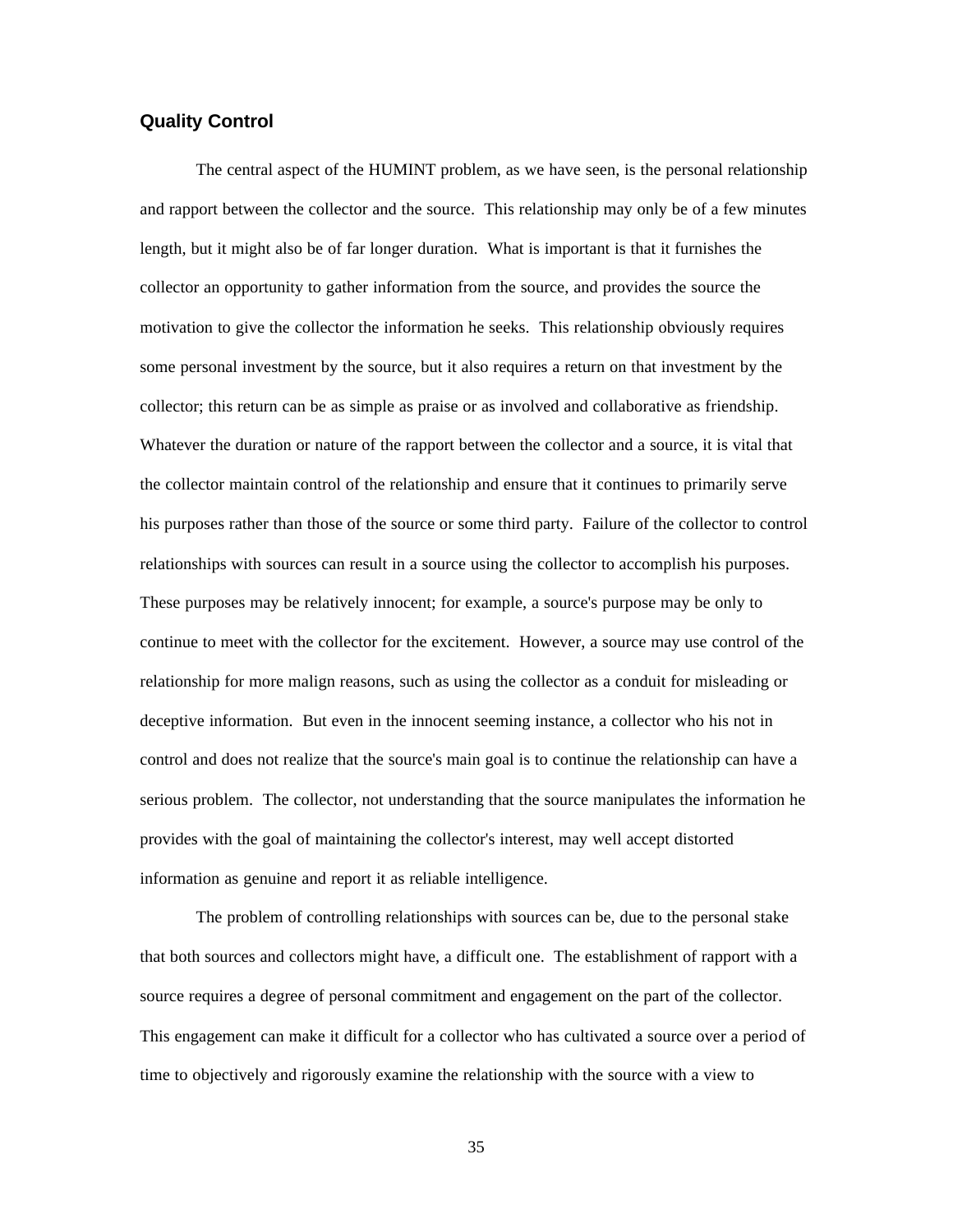determining as best as possible who truly controls the relationship. A collector who has a strong personal relationship with a source has, due to his personal involvement, something of a conflict of interest in the matter.

A different variety of problem can develop for collectors with their sources who are considered particularly good. The relationship with a source who provides good information can also become difficult if the source is told or comes to understand that he is important.<sup>81</sup> The need to praise and encourage sources to strengthen relationships must be balanced with the imperative of retaining control over sources. Striking this balance is amongst the most difficult things for a collector.

Theorists of HUMINT recognize this issue and the difficulties inherent in deciding which sources are properly controlled and which are not. The solution to these problems is the provision of good counterintelligence (CI) support to HUMINT operations. The role of CI support is to guard the integrity of collection operations and to protect against both purposeful manipulation and inadvertent confusion by evaluation of both the source and the information provided. The goal of CI support to HUMINT should be to help determine who controls a relationship with a source--the collector, the source, or someone else--and how reliable the information a source provides is.  $82$  This is done through continuous evaluation of the source's motives and general truthfulness, as well as through particular attention to the reliability and veracity of the information provided.

Proper use of CI in support of HUMINT is vital in an environment in which an enemy purposefully attempts to deceive by putting ostensible sources where friendly collectors might find and begin to use them. This can be especially important in a low-intensity conflict against an opponent who does not have the capability to deceive via technical means. During the Vietnam War, for instance, U.S. units employed 'Chieu Hoi' scouts as guides and sources of information on

 $81$  Kalitka, "Back to the Future," 14-15.

<sup>82</sup> Codevilla, *Informing Statecraft*, 26-28.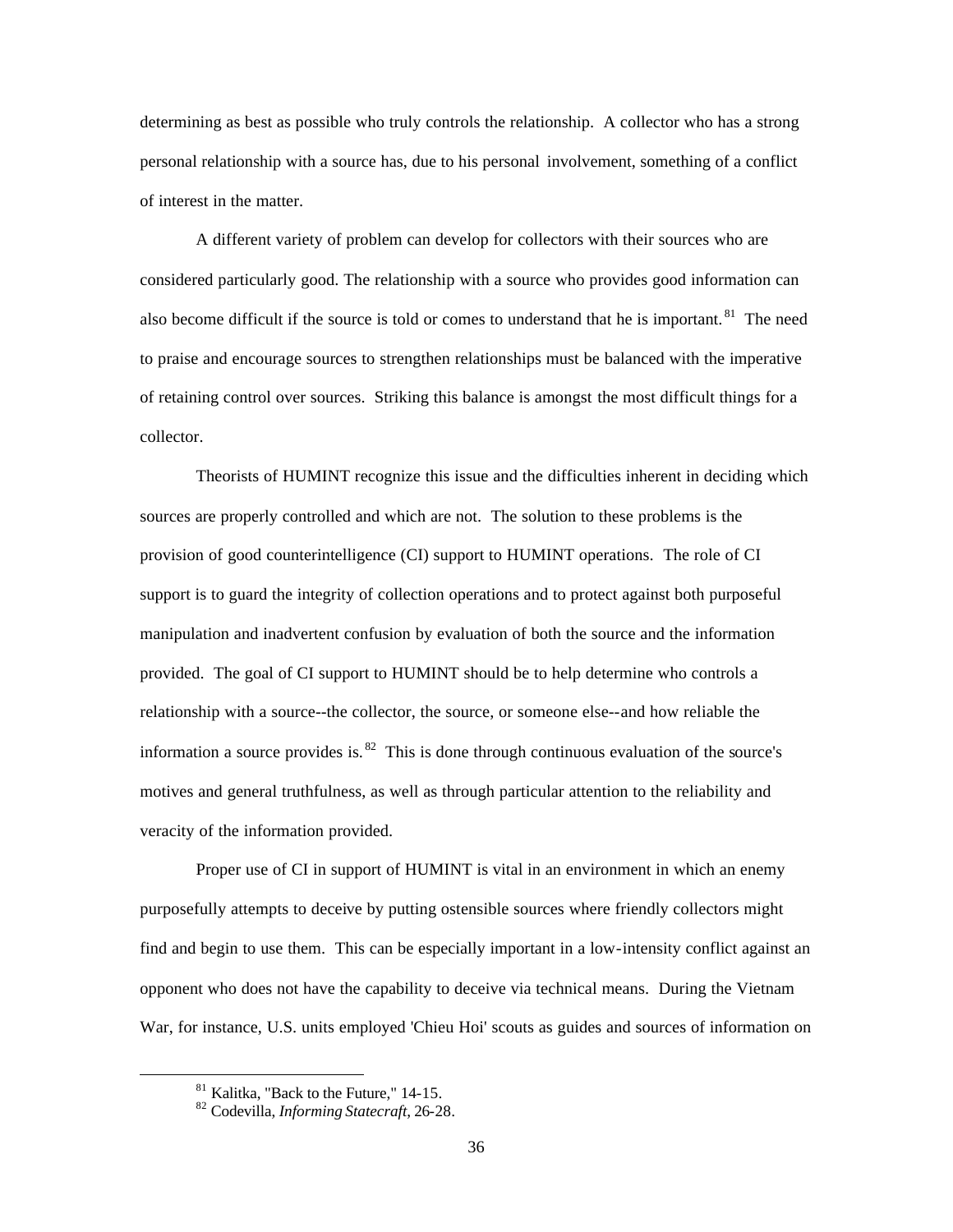the local area and personalities. The Viet Cong and North Vietnamese frequently attempted to plant people under their control with the Chieu Hoi in order to deceive, or even to lead U.S. units into ambushes. Good CI support, particularly the detailed review of every case with a view towards establishing truthfulness, reliability, and motivation, prevented most of these planted Chieu Hoi from having any effect.  $83$ 

What is crucial is that CI serve as an honest evaluator of every HUMINT source, and that it be allowed to do so independently of the HUMINT collector. As noted earlier, the HUMINT collector has a stake in the validity of his source's information. So do the collector's superiors, who may have some reluctance to go to the commander they support to say that intelligence previously believed excellent was in fact bogus. CI in this role is in fact much like quality control in an industrial organization and, like quality control, can be unpopular.<sup>84</sup> The practice of quality control in the commercial world recognizes this problem and accounts for it by ensuring that the director of production does not supervise the individual responsible for quality control. The director of quality control instead is generally a peer of the director of production, both of whom usually answer to a common superior.<sup>85</sup> CI elements supporting HUMINT collectors should likewise be independent of those collectors and their superiors so that their objectivity is unimpaired. In fact, this is the way that CI, so as to allow hard, independent examinations of HUMINT operations, supports many HUMINT organizations. 86

<sup>83</sup> Joseph C. Liberti, "Counterintelligence in Direct Support," *Infantry* 64, no. 2, March-April 1976: 42.

<sup>84</sup> Codevilla, *Informing Statecraft*, 447.

<sup>85</sup> Richard E. DeVor, Tsong-how Chang, and John W. Sutherland, *Statistical Design and Quality Control* (Upper Saddle River, NJ: Prentice Hall, 1992), 11. In some industries the current approach is now to spread quality control throughout an organization and its processes, including the product design process. This is especially true in non-industrial activities like software design or service industries. However, in many industries such as construction and heavy manufacturing, the traditional separation of quality control from production continues as it is more suited to the nature of those industries. Email from Mr. Ricardo R. Fernandez, November 23, 2003. Mr. Fernandez is the president of Advent Group, a quality

<sup>&</sup>lt;sup>86</sup> Cimbala, "Counterintelligence," 63; Email from Mr. William M. Edwards, 10 October 2003. Mr. Edwards is the Chief of CI Support for HUMINT Operations in the Defense Intelligence Agency.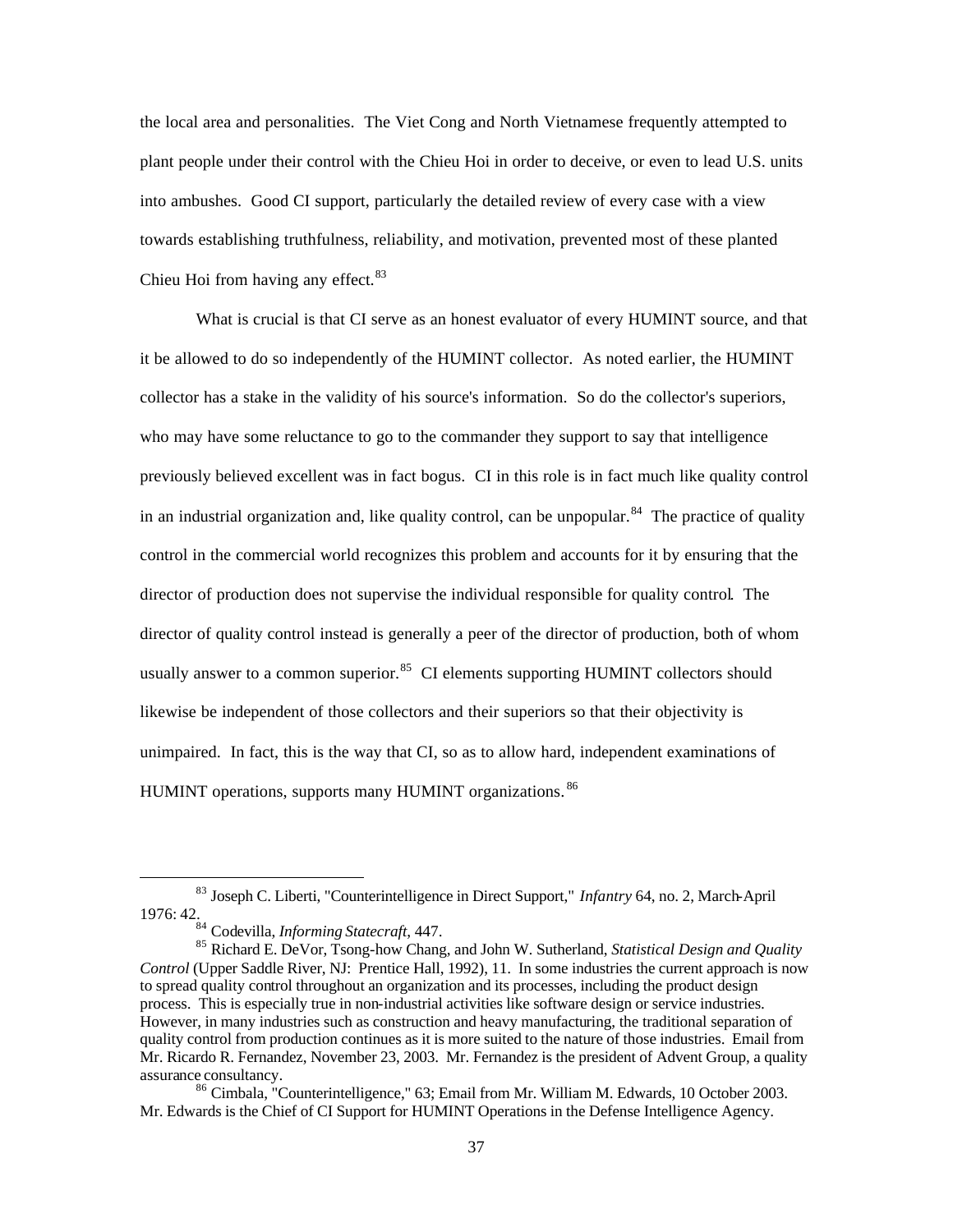What is at stake in the HUMINT quality control effort is the control of sources and, ultimately, the control of information. It is for this reason that Sun Tzu, for whom knowledge and information were central, puts such emphasis on the identification of enemy HUMINT sources, and that the Chinese theorists were so concerned with the assessment of the reliability of sources and information.87 Likewise, *The Arthashastra* says that sources and the information they provide should always be tested.<sup>88</sup> To fulfill this quality control function, CI should employ what one writer describes as a 'sophisticated skepticism,' examining every HUMINT source with an eye to what could be wrong, being especially wary of those sources who might be becoming 'important' or 'indispensable,' and not being deterred by HUMINT collectors who insist that their sources are excellent and do not merit the attention of CI support.<sup>89</sup> At the same time, though, HUMINT operations cannot be paralyzed by a excess of mistrust. The idea is to examine operations thoroughly, employing a reasonable degree of prudence, so that an intelligent decision on each source can be made. Failure to succeed in this may lead to a successful enemy deception and all the consequences that implies. As a theorist of intelligence has stated, "…when one side's intelligence loses the contest in quality control, it becomes a net liability.<sup>"90</sup>

<sup>87</sup> Sun Tzu, *The Art of War*, 146, 148, 149. Sun Tzu also advocates giving identified enemy HUMINT sources false information as a means to deceive.

<sup>88</sup> Kautilya, *Arthashastra*, 381.

<sup>89</sup> Kalitka, "Back to the Future," 13-14; Kalitka, "Counterintelligence Myths," 27. 90 Codevilla, *Informing Statecraft*, 37.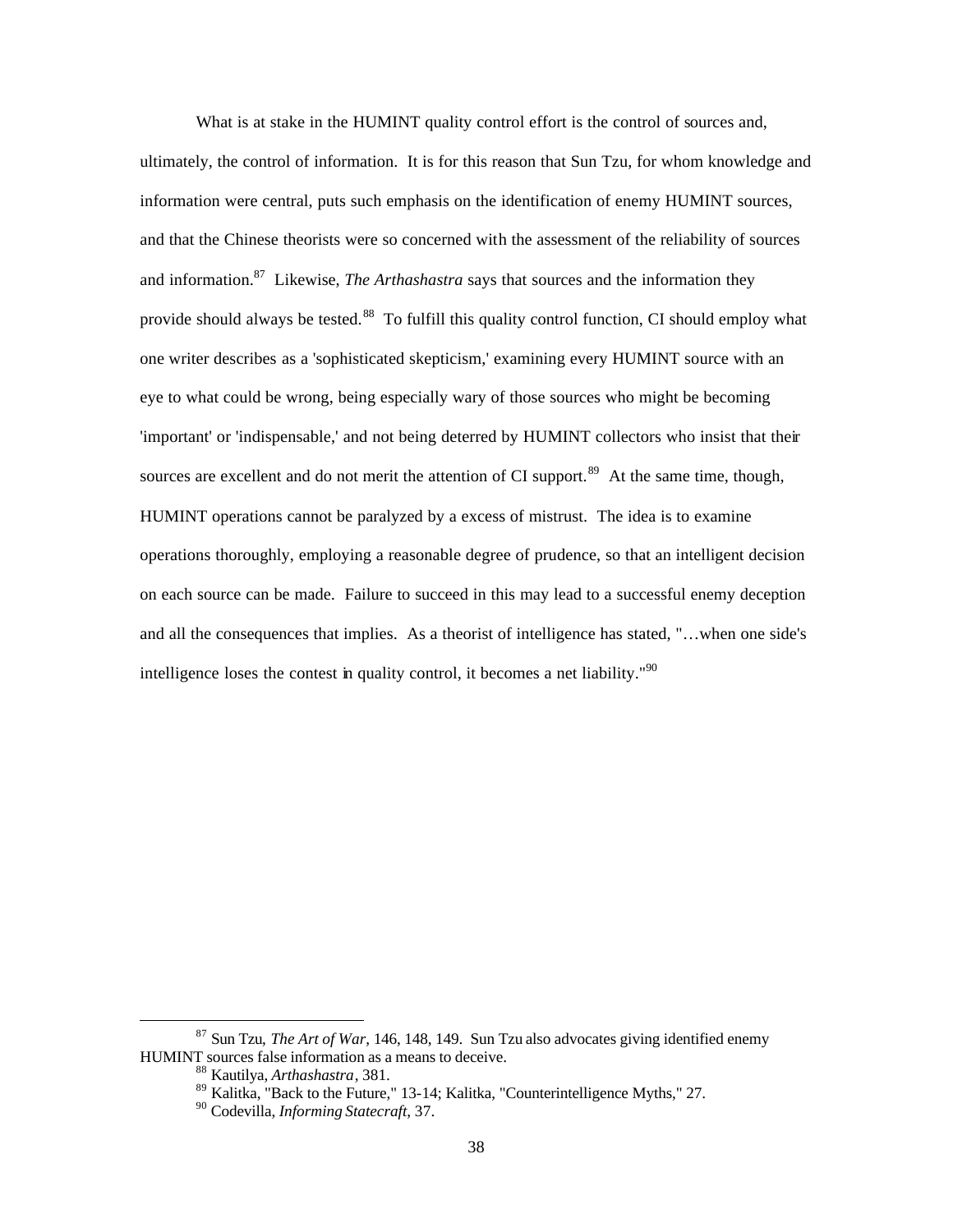## **Conclusions and Recommendations**

#### **The Nature of the Problem for the U.S. Army**

As noted at the beginning of this paper, the intelligence leaders of the U.S. Army have identified the need for improvement of the Army HUMINT capabilities. What is disturbing is that the current generation of leaders is not the first to identify this need. In fact, the deficiency and need for improvement in Army HUMINT capability has been noted in publications at least as far back as the end of the Vietnam War, and periodically since then up to the present day.<sup>91</sup>

While HUMINT is as old as civilization and conflict and has been practiced in every era by virtually every variety of human group, understanding of and aptitude for HUMINT has varied greatly. Americans would not seem to have been amongst the most effective or apt practitioners of HUMINT. This has been variously put down to the American preference for technical solutions, dislike for what is seen as an underhanded practice, deficiency of cross-cultural skills and empathy, and the absence of a tradition of intelligence and intrigue.<sup>92</sup> This is something that we share with our cultural predecessors, the Romans, who during the period before the Caesars found a vigorous intelligence service to be incompatible with the principles of their republican government. Instead, the Romans sought direct military confrontation, were generally stronger than their opponents, and therefore preferred to employ means that made use of their strength and demonstrated dominance.  $93$  As we have seen, the Roman lack of sophistication in this area in one instance cost them three legions and checked the expansion of the Roman Empire in Central Europe.

 $91$  Hurley, "HUMINT Revitalization;" Liberti, "Counterintelligence in Direct Support." These two articles are only the oldest found in the course of research for this paper; there are many others. What is interesting is that have been surges in production of papers calling for improved HUMINT at the beginning of each decade with titles such as "HUMINT for the 80s," or whichever decade impends.

<sup>&</sup>lt;sup>92</sup> Sherr, "Cultures of Spying," 56-60; Robert Bryant et al., "America Needs More Spies," *The Economist* 368, no. 8332, 12 July 2003: 30. HUMINT is often a tool employed by the weak or poor against the strong or rich, and this may also be a factor in the American preference for other means. The most famous and proudly recounted instance of American HUMINT, that of Nathan Hale, comes from the era of the American Revolution, when American power was at its weakest and most vulnerable.<br><sup>93</sup> Sheldon, "The Roman Secret Service," 2.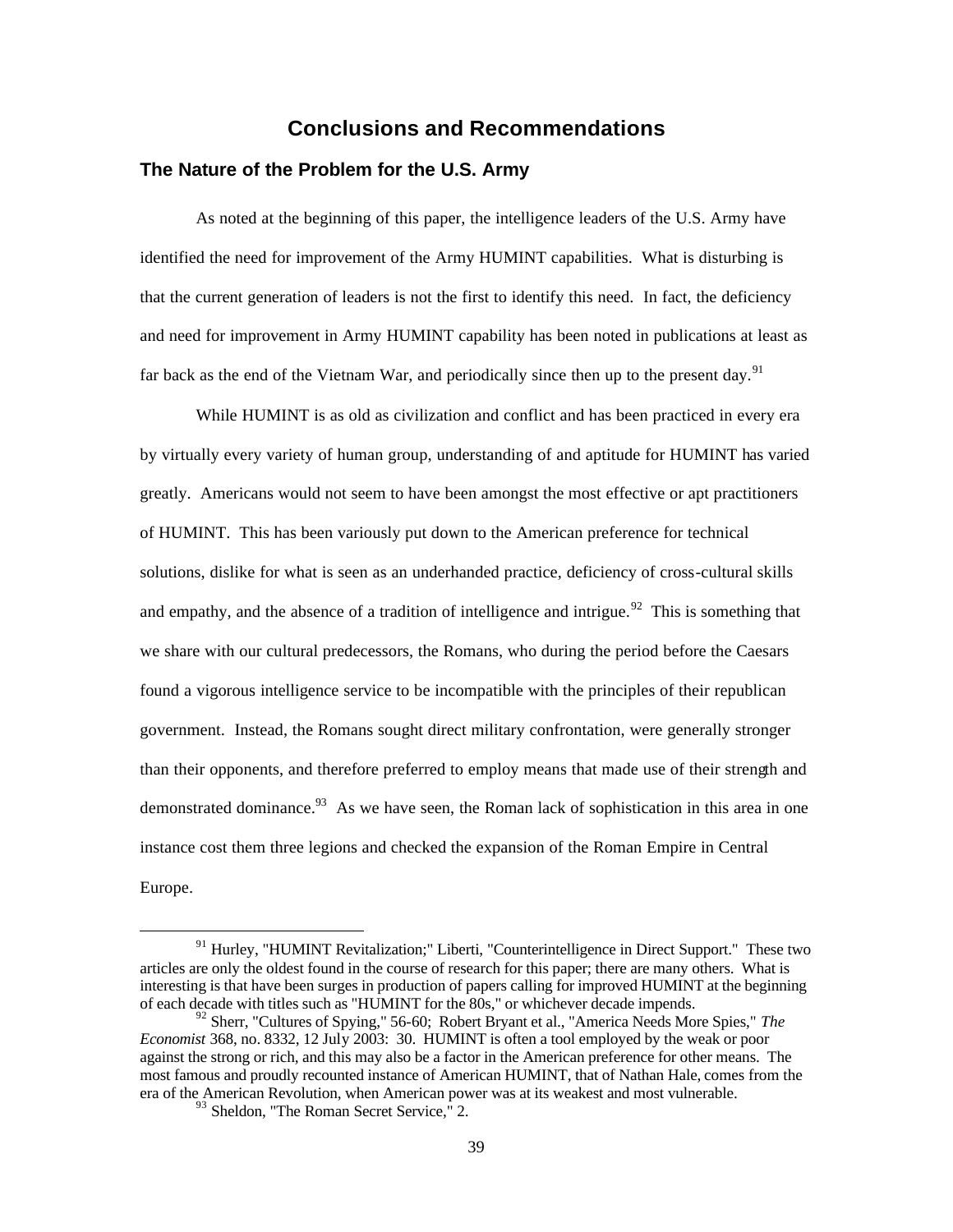The result of this for the U.S. is that there is little in American writing on statecraft, power, and the military to compare with the extensive discussions of the theory and practice of HUMINT found in Chinese or Indian thought, and therefore little accessible work on the subject useful for American HUMINT thinkers or practitioners. What work does exist rarely discusses the human aspect of the problem, but more often discusses organizational or administrative issues, or attempts at technical solutions to HUMINT inadequacies.<sup>94</sup> While it would seem selfevident that the nature of the individual collector as far as his personal characteristics and interpersonal skills would be central to HUMINT, what is striking in U.S. Army writing on the subject, both in doctrinal publications and journal contributions, is the lack of consideration of these topics. This is in marked contrast to much of the literature of other cultures, which often goes into great detail on questions of personality and the suitability of individuals for HUMINT.

### **Application of HUMINT Principles**

What has been lacking in the Army's efforts to improve HUMINT capability to date has been the application of principles of HUMINT to the problem in the same way that principles of, say, the propagation of radio waves are applied to the SIGINT problem. In fact, a great deal of time and financial resources are put into the design and matching of SIGINT and other technical sensors to their targets, while nearly no similar effort is put into a similar effort for HUMINT. What is necessary to improve HUMINT is attention to the 'design' of the HUMINT sensor, the individual collector, in relation to HUMINT targets, and to support HUMINT collectors with the right leadership and organizations. Through an examination of the historical and theoretical literature, this paper has derived some principles of the HUMINT discipline. These principles are that collectors must have certain personal characteristics and a good degree of area knowledge;

<sup>94</sup> David D. Perkins, "Counterintelligence and Human Intelligence Operations in Bosnia," *Defense Intelligence Journal* 6, no. 1, Spring 1997; Lieutenant Colonel Peter J. Dillon, "A Theory for Human Intelligence Operations," U.S. Army War College Strategy Research Project Paper, 1999; LTC (P) Michael W. Pick, "What the Joint Force Commander Needs to Know About CI and HUMINT Operations," National War College Paper, 2002. It is interesting that in these articles, the examples given from operations are of collectors taking photographs of or observing facilities, not of collectors interacting with sources.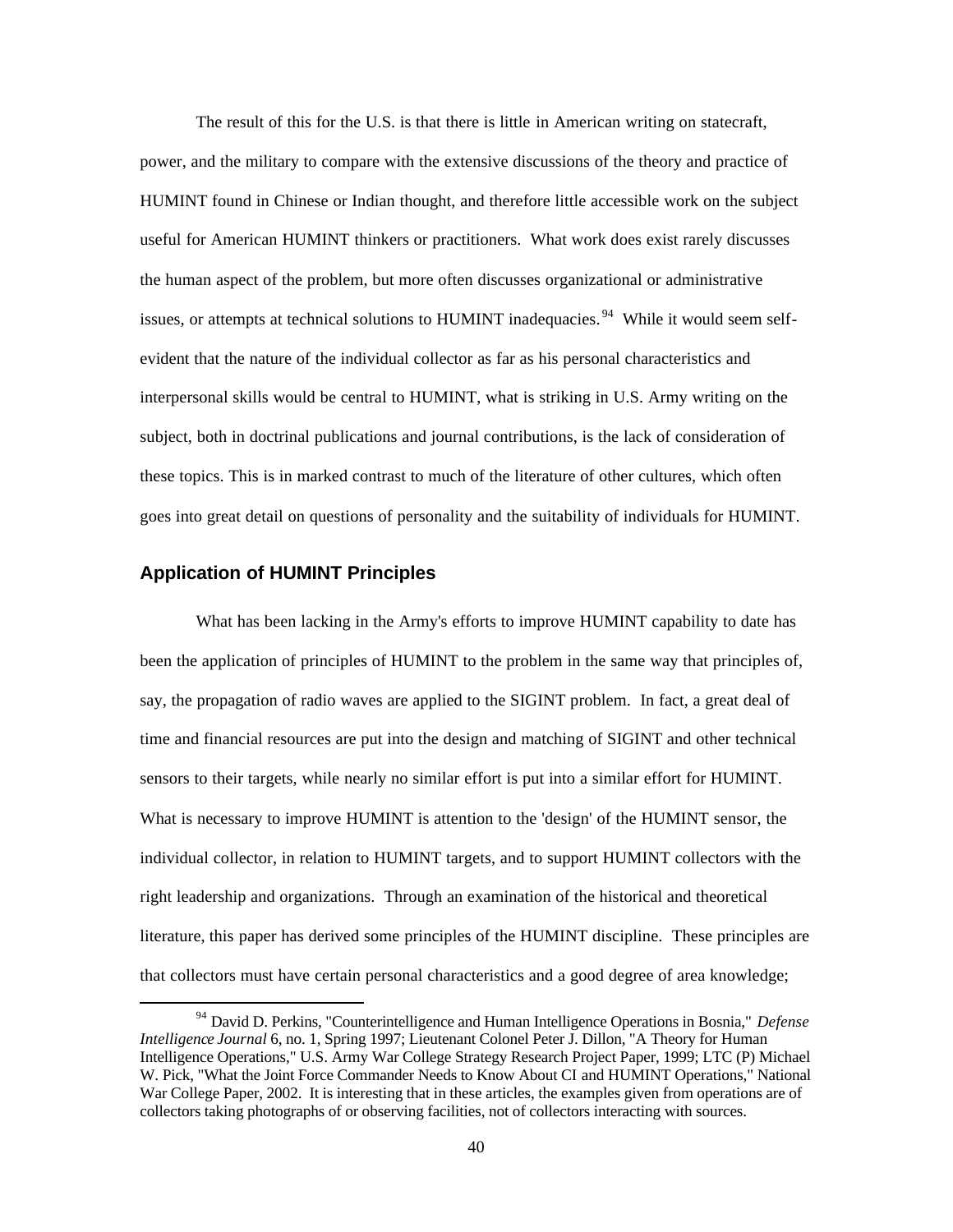that they ought to be as closely matched to their potential sources as possible; that they need a decent familiarity with the subject matter upon which they are collecting; that their leaders must be extremely skillful in the basics of HUMINT collection; and that they need independent support from CI. These will now be compared with current Army HUMINT with a view to pointing the way to the improved capability that has been sought for so long.

As one cannot design and build a HUMINT collector--unlike an antenna or camera--from the ground up, one must instead put a corresponding effort into the selection of collectors. Selection of HUMINT collectors is the counterpart of the design of technical collectors. Practitioners and theorists throughout history are in agreement as to the criteria that should be used to select HUMINT collectors. The first of the principles of HUMINT is that collectors must have certain personal qualities: they must possess a high degree of integrity; they must be able to effectively relate to people and establish rapport; they must be able to communicate effectively; they must be sophisticated, subtle, and wise; and they must be good judges of character, motivation, and reliability. All sources also agree that people of this quality are not common.

Current Army selection of HUMINT personnel takes none of this into account. Soldiers enter the two HUMINT-related Military Occupational Specialties (MOS), 97B Counterintelligence Agent and 97E - Human Intelligence Collector. Soldiers in the 97B MOS "collect information from human sources to better understand the adversarial intelligence and international terrorist threat," while 97E soldiers' mission will be to "gather information from human sources...that address local and national intelligence requirements." Soldiers are currently recruited into both of these MOSs by U.S. Army Recruiting Command recruiters along with soldiers of other MOSs, and are not assessed for their potential as HUMINT collectors. The Army does plan to change the recruitment process for the 97B MOS and accept only second-term enlistees from the 97E MOS into it, contingent on an assessment of their suitability for the MOS that does take into account some of the needed characteristics. 97Es, though, will be able to continue on in the MOS with no assessment of their suitability for duty as a HUMINT collector.

41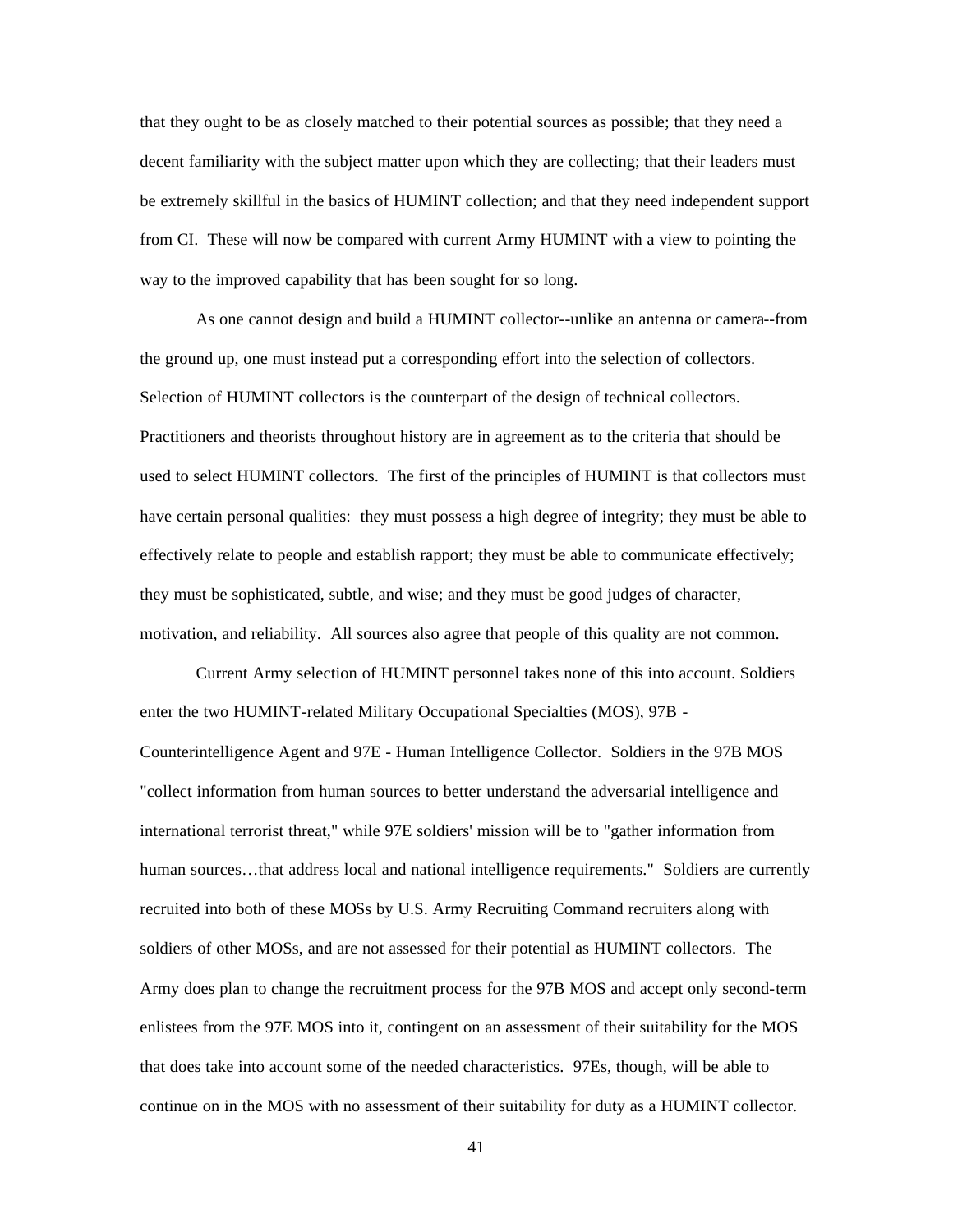For reasons that are not clear, more careful assessment and selection of 97E soldiers is considered unnecessary.<sup>95</sup> What this system will produce will be HUMINT collectors of sometimes inadequate or inappropriate personal qualities. Except in the 97B MOS, when it does produce collectors of good or high quality, it will do so by happenstance.

Another principle of HUMINT is that the collector should have a high degree of area knowledge, an understanding of the culture and politics of the region in which he is working. This aspect of a HUMINT collector can be 'designed' into the collector by way of education and training. While natives of an area employed as collectors will obviously have the best area knowledge, it is possible through education and in-country experience to bring a non-native to a very high degree of area knowledge. This area knowledge makes a collector able to work much more readily with the people of the region, makes the collector a much better judge of those people, and makes deception of the collector much more difficult. The Army addresses the issue of area knowledge for the two HUMINT MOSs only insofar as it provides the opportunity for some individuals to receive language training and notes that units should maintain up-to-date country studies for use by collectors.<sup>96</sup>

A further principle of HUMINT is that a collector should be matched as closely as possible to the intended source, in particular as regards professional background. Doing so gives the collector a better chance of establishing commonality and rapport with the source, enables the collector to better assess the source and the information provided, and helps the collector to ask more intelligent questions concerning the information of interest. This principle is not addressed by Army HUMINT practice at all. An Army collector generally starts in a HUMINT MOS in his first-term enlistment and has the knowledge of another occupation or walk of life only by chance.

 $95$  Headquarters, Department of the Army, Office of the Deputy Chief of Staff for Intelligence Directorate of Counterintelligence, Foreign Disclosure, and Security, "CI and HUMINT Transformation," internal memorandum dated 26 November 2001.

<sup>&</sup>lt;sup>96</sup> Office of the Deputy Chief of Staff for Intelligence, "CI and HUMINT Transformation" memorandum; Headquarters, Department of the Army, *FM 34-60: Counterintelligence* , 30 October 1995, 1-12; U.S. Army Intelligence Center and School, *FM 34-7-1: Tactical Human Intelligence and Counterintelligence Operations*, April 2002, 7-14.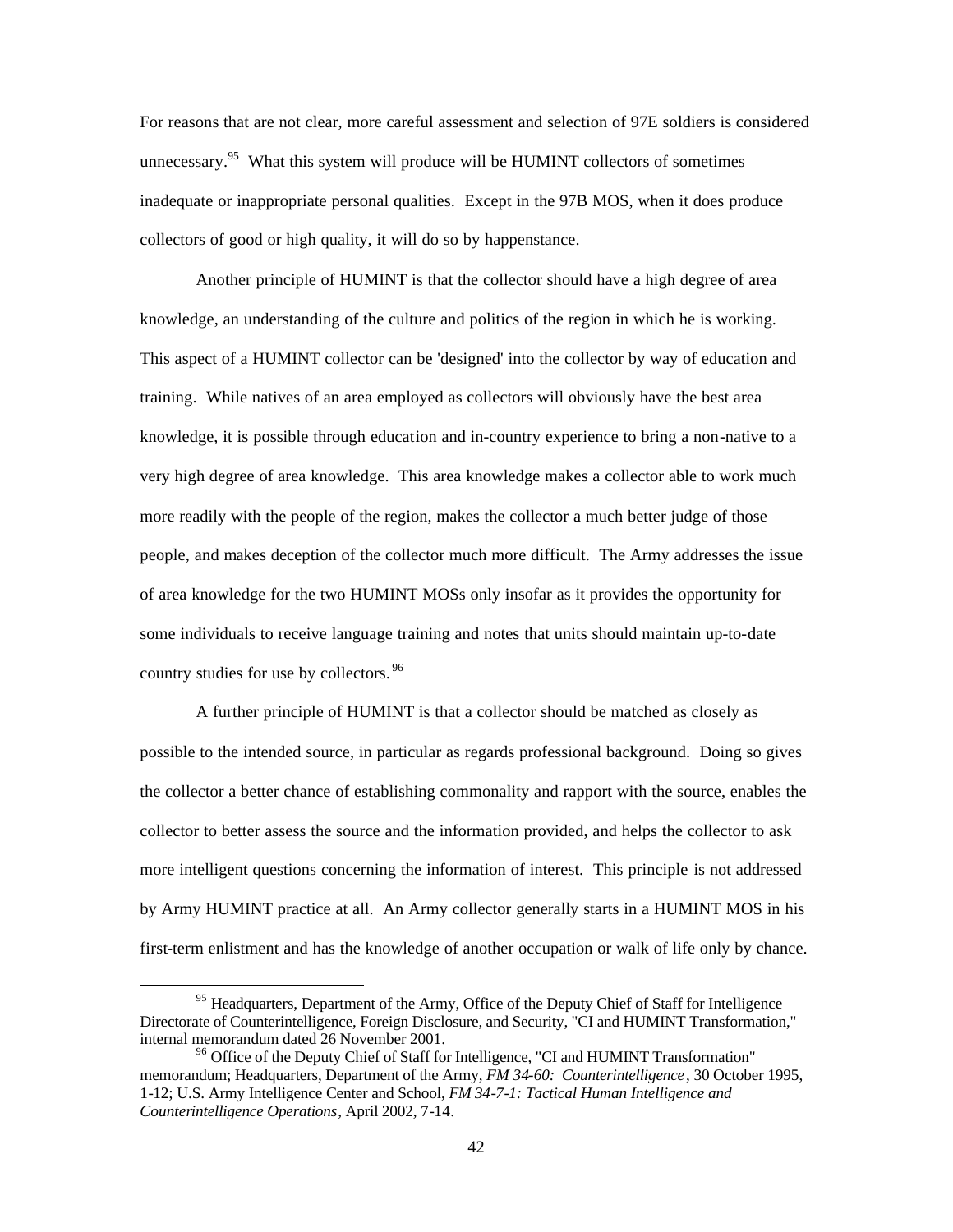Plans to initiate an assessment process for the 97B MOS are designed to take the large majority of those assessed from the 97E MOS rather than other MOSs throughout the Army.<sup>97</sup>

The organizational questions of leadership and quality control are also problem areas. Just as there currently exists no real assessment process for the enlisted HUMINT career fields, there is also no assessment process for HUMINT officers. There is such a process for HUMINT warrant officers, who nearly always come from the enlisted HUMINT career fields, and these warrant officers are usually apt, experienced, and well-trained. Company-grade officers, however, undergo no screening before they are admitted to HUMINT training. Further, this training is not HUMINT-specific, but rather a portion of a CI course that mainly covers CI investigations and operations and touches on HUMINT mostly as it relates to CI operations. One thing that these officers do not receive is hands-on experience in HUMINT operations. Warrant officers and enlisted HUMINT collectors train for HUMINT collection operations and actually meet sources in operational settings, but commissioned officer leaders do not. This makes it very difficult for a company or battalion commander to truly command his HUMINT collectors. As commanders have usually never conducted source meetings or other aspects of HUMINT operations personally, it is very difficult for them to lead their units by example, assess the operations of their subordinates, or coach and mentor them.

One of the root causes of the HUMINT problems consistently identified by Army leadership is that the Army deploys young collectors who may or may not have suitable personal characteristics, area knowledge, professional background of any kind, or indeed much in the way of life experience. One writer on HUMINT says that in this intelligence discipline "using young recruits…is wasteful, if not pernicious. They are unlikely to know their own minds sufficiently,

 $97$  Office of the Deputy Chief of Staff for Intelligence, "CI and HUMINT Transformation" memorandum.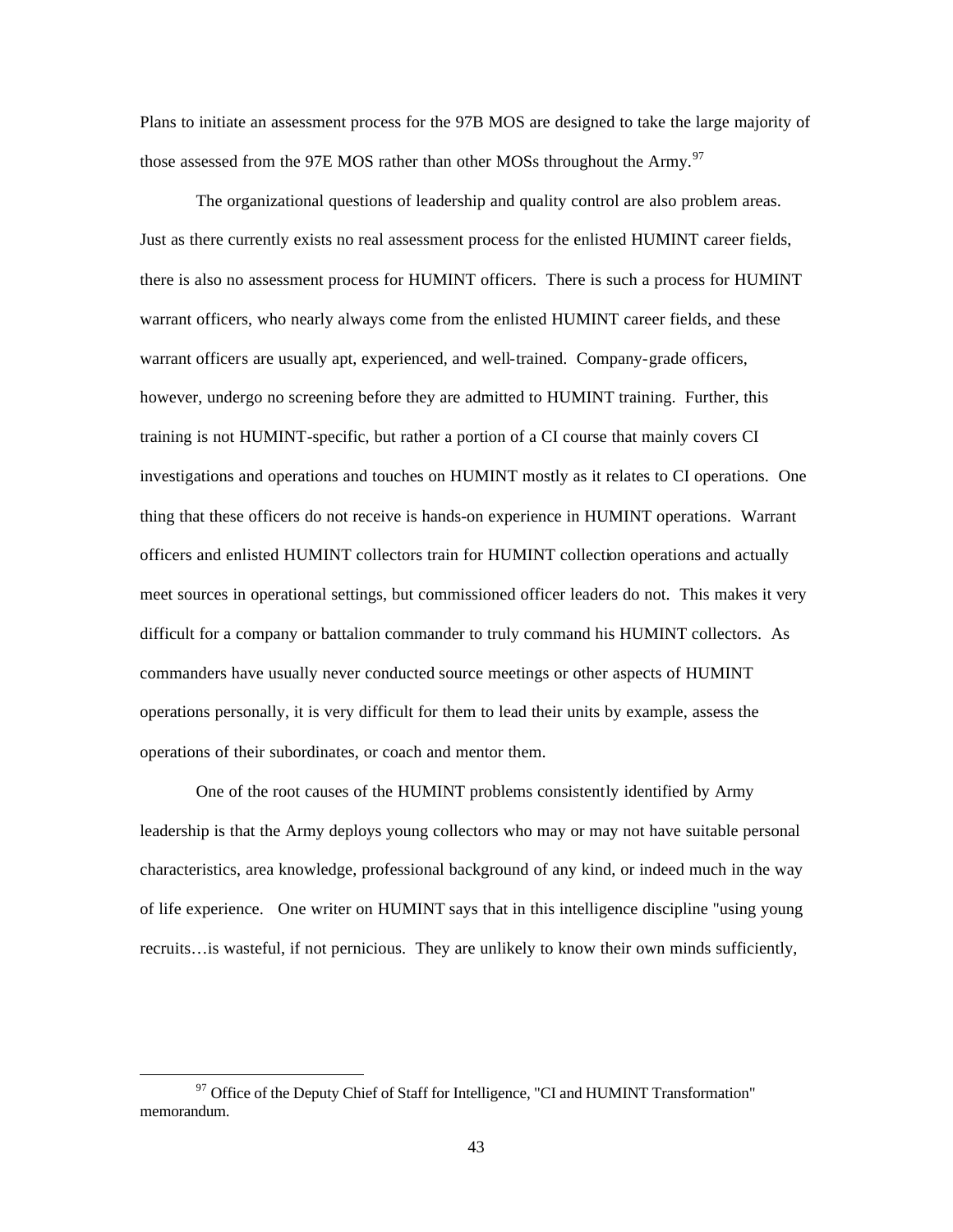nor is it easy to assess someone accurately before he [the collector] has been exposed to the turbulence of 'real life'; it is unlikely that his character has already been fully formed."<sup>98</sup>

The general nature of the HUMINT problem as discussed in this paper is challenging; the challenge Army HUMINT collectors face can be even more daunting. They may be deployed to a region in which the U.S. had not expected to become involved and therefore have little time to study the area. In many areas, such as Eastern Europe, the Orient, or the Middle East, they will interact with people who either have a long cultural tradition of intrigue and spying; a recent necessity to contend with a pervasive, efficient, and vicious domestic intelligence service; or both. People who have grown up in a culture that does not value personal straightforwardness and that presents a counterintelligence problem of a very personal nature on a daily basis will be amongst the most difficult sort of potential sources. The problem of establishing and assessing relationships with people in these kinds of areas and collecting reliable, useful information will be quite challenging. Further, low-intensity conflicts such as counter-insurgencies and other stability operations may require collection of information from sources with whom young soldiers have little or nothing in common, such as local politicians, businessmen, tribesmen, or criminals, and may also present a myriad of cultural, political, and economic complications. Given that the Army does little to ensure that suitable people are put into these situations, it is not surprising that leaders would be dissatisfied with Army HUMINT.

The Army's HUMINT organization also does not provide for independent CI review of HUMINT operations. This independent review is needed to provide HUMINT collectors with an objective look at their sources by someone who has no personal stake in the relationship with the source. Army HUMINT doctrine addresses this problem to some degree, specifying that the HUMINT Analysis Team (HAT) at the division or corps level Analysis Control Element (ACE) should analyze source reliability and credibility as reflected in the information reported. The HAT is independent of tactical HUMINT collection teams. The HAT, however, only looks at

<sup>98</sup> Laquer, *The Uses and Limits of Intelligence*, 321.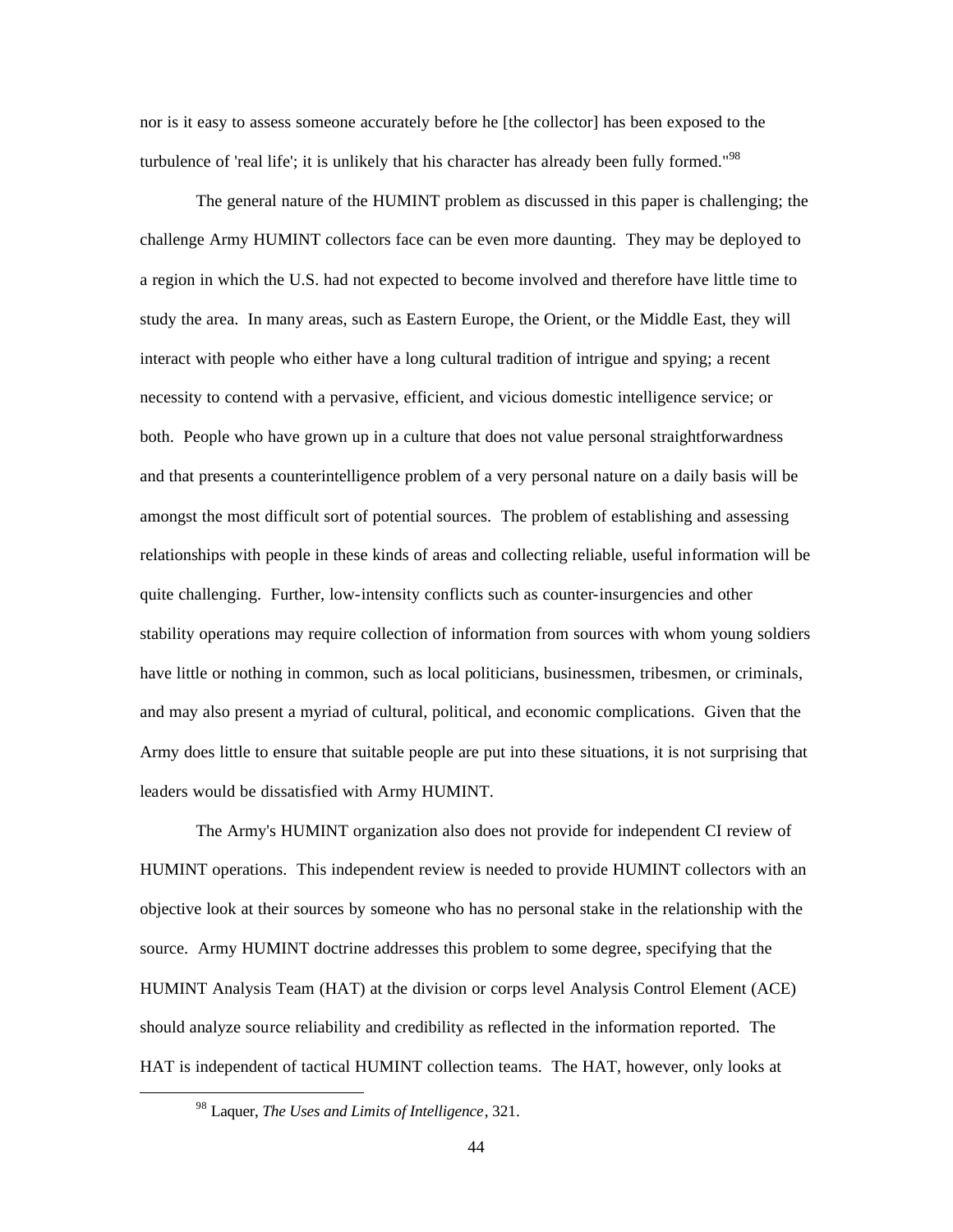reporting, not at the other aspects of the relationship with the source--such as the source's motivation for meeting the collector and providing information--that might bear on the reporting or indicate problems. This is left to the collector himself and to his superiors, who both have some incentive to present each source in the best possible light.  $99$ 

#### **Models**

There are other organizations that the Army might use as models to improve its HUMINT capabilities. The first of these are the British Army and the U.S. Marine Corps. The British Army selects its HUMINT collectors from amongst the entire force, as well as from members of the naval and air forces. The qualities desired in British Army HUMINT collectors are much the same as those desired throughout history, including integrity, honesty, resourcefulness, ability to empathize, and judgment. What the British Army seeks overall are high-grade soldiers who enjoy personal interaction. The British also look for maturity, for people who have sufficient experience of life to be able to easily engage with others. Approximately one in nine who start the selection process end by completing it. Officers involved in HUMINT undergo the roughly the same selection, assessment, and training process.  $100$ 

The selection system for HUMINT collectors in the U.S. Marine Corps is similar to that of the British Army, though shorter and less rigorous. The Marine Corps accepts applicants for their CI/HUMINT MOS from those completing their first enlistment in any Marine MOS. Like the British Army, the Marines seek out those with the qualities that have always been desirable in HUMINT collectors, amongst them character professionalism, experience, appearance and bearing, speaking and writing ability, and general knowledge of world affairs. Marines who complete the initial screening process are then assigned to limited duties in a CI/HUMINT unit under the supervision of trained personnel. This probationary period is intended as a further

 $99$  See page 39 above.

 $100$  LTC Hockenhull interview and email. Interestingly, the British Army also requires a high degree of physical fitness and skill in combatatives, largely due to the hazards of operations in Northern Ireland.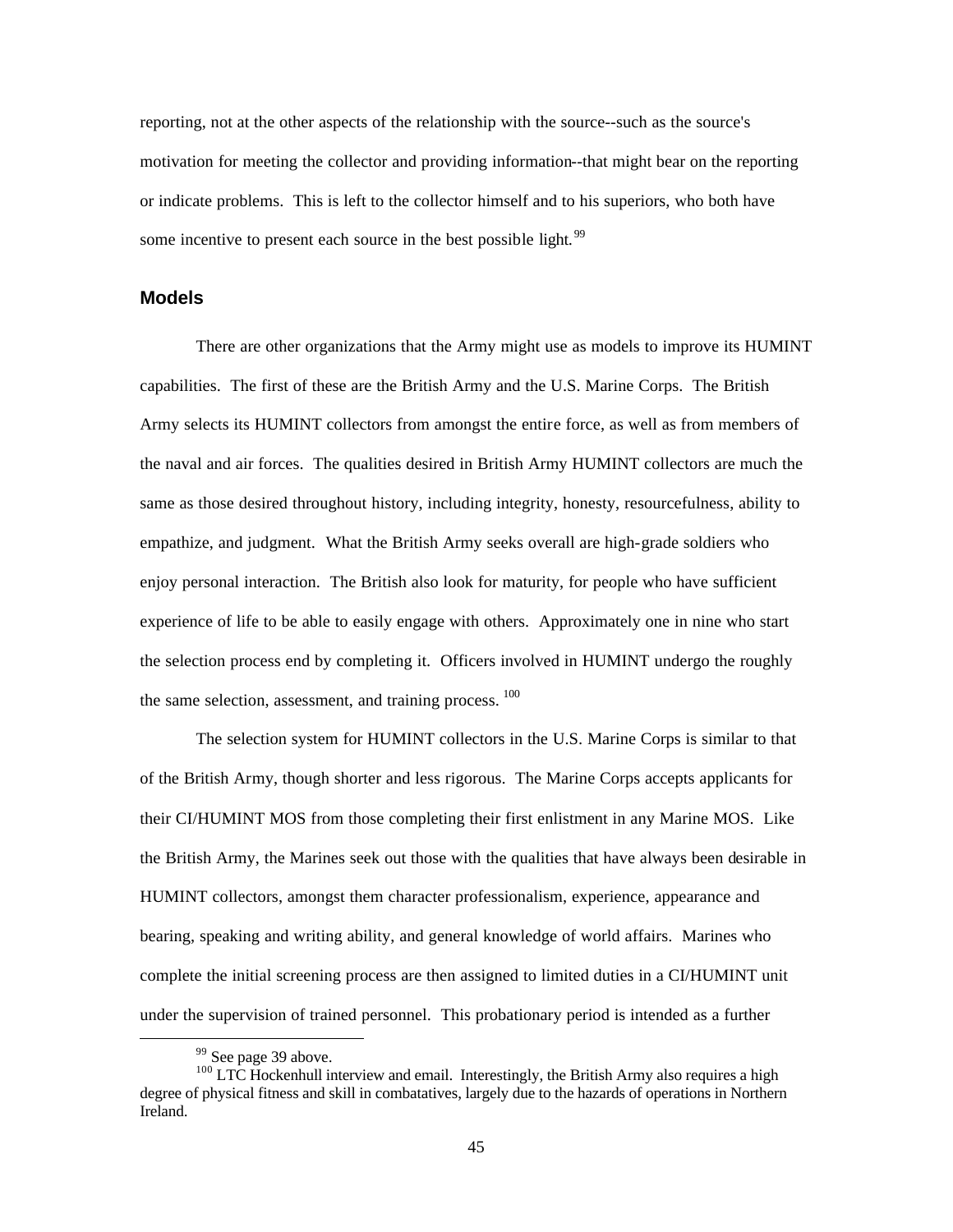assessment over an extended time of the suitability of Marines as HUMINT collectors.  $^{101}$  As in the British system, the selection and assessment process for all involved in Marine HUMINT- enlisted, warrant officer, or commissioned officer--is the same, which has the effect of training HUMINT leaders as well as HUMINT collectors. 102

An advantage of both the British and Marine Corps systems is that all HUMINT collectors in both systems have had training and experience in another career field. Marine HUMINT collectors may well have been aircraft maintainers, artillerymen, communications technicians, or any one of a multitude of other job descriptions; the British system adds the additional career fields of the naval and air services to the possibilities. This can be especially advantageous when HUMINT collectors are gathering information on the intentions or capabilities of an enemy's military. Collectors who have military experience of a broader nature will be able to ask better questions, separate the important from the unimportant, and be less susceptible to deception.

Another excellent model for improvement of Army HUMINT is the U.S. Army attaché system. Attachés are generally selected from the Army's Foreign Area Officer (FAO) program. This program trains selected officers in foreign area studies and languages with the intention that they become expert on their region of interest. This training includes graduate-level study of the target region at a civilian university, intensive language training, and a year of study and travel in the region. From the pool of FAO officers, the Defense Attaché Service then conducts interviews with and reviews the records of candidates to determine their suitability for service as an attaché. Those who are suitable are then given attaché-specific training, including in the overt collection and reporting that attachés, like all diplomats, have as a part of their duties.  $103$  One of the main

<sup>&</sup>lt;sup>101</sup> Commandant of the Marine Corps, Marine Corps Order 3850.1H "Policy and Guidance for Counterintelligence Activities," 27 June 1995.

 $^{102}$  Email from U.S. Marine Corps Captain Vincent H. Bridgeman. Captain Bridgeman is a Marine intelligence officer serving at Headquarters, U.S. Marine Corps.

 $103$  Author's personal experience. The author went through this process and eventually served as an attaché in Bosnia and Herzegovina.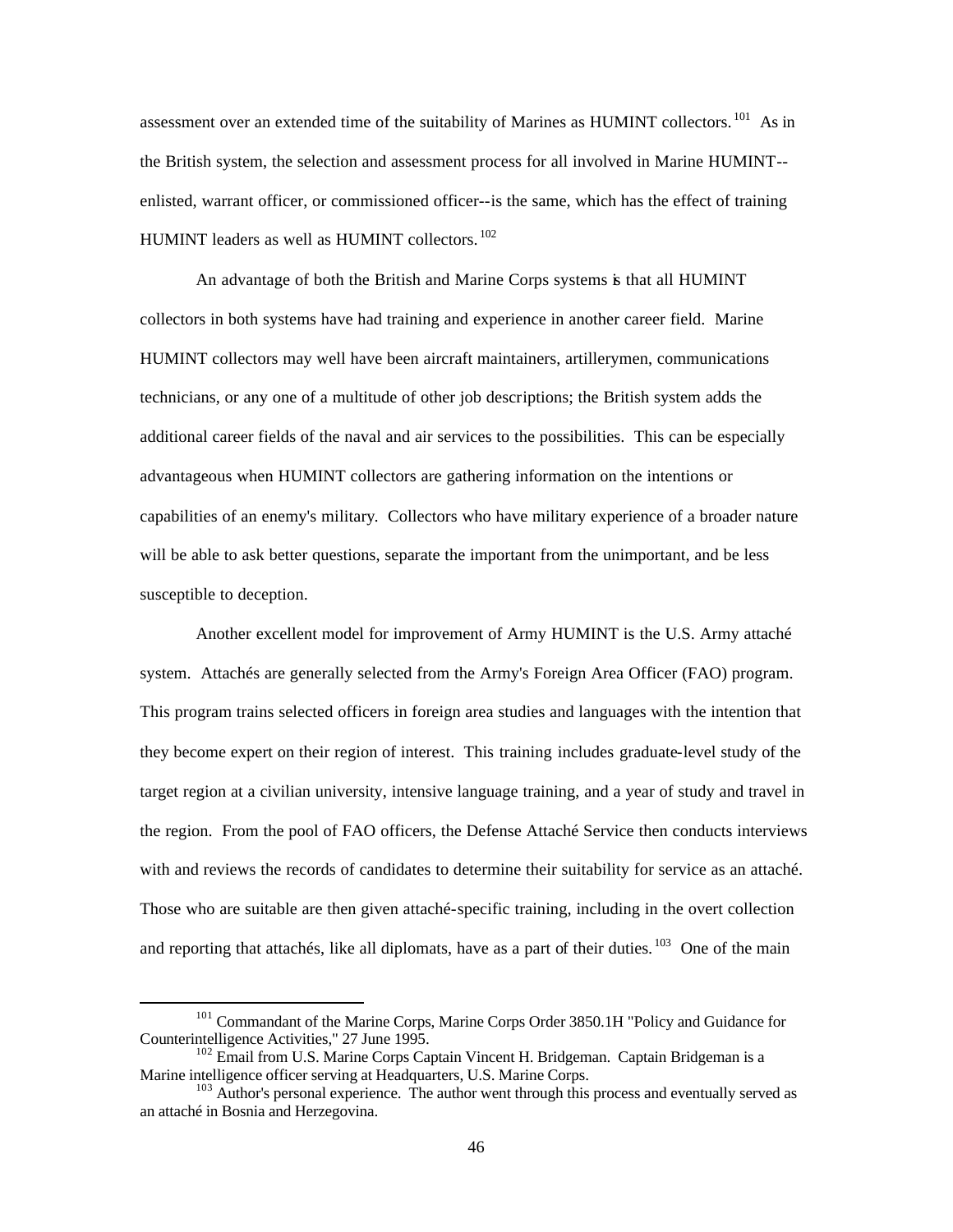reasons for the effectiveness of the Army attaché corps is that its members are drawn from across all Army career fields. This provides officers who are highly capable of engaging with officers from other nations based on their common profession, and puts collectors in the field who possess a great deal of professional expertise.

A possible model for the proper organization of CI support to HUMINT operations would be that of the Defense Intelligence Agency (DIA). Attachés and other DIA collectors come under the control of the DIA Directorate of Operations (DO). Dedicated CI officers assigned to the Directorate of Administration (DA) provide CI support to those collectors. Those officers have complete access to all HUMINT operations they support and work very closely with collectors to ensure that HUMINT operations provide reliable information. The DA's main responsibility, as its title implies, is to provide administrative support in the personnel and finance areas. CI officers are assigned there solely to put them under a separate supervisory chain from the collectors they support.  $104$ 

#### **Recommendations**

What would be appropriate for improving Army HUMINT at the tactical level--corps level and below--would be a mixture of the selection processes of the British Army and U.S. Marine Corps (for collectors of every rank), the training given Army attachés, and type of CI support provided DIA HUMINT collectors.

HUMINT collectors of both Army HUMINT MOSs should not be allowed to enter the MOS on their first enlistment. Allowing recruits to enter the MOS at the recruiting station prevents any sort of assessment of their potential and suitability as a HUMINT collector. HUMINT collectors should be selected from amongst first and second term enlistees of any MOS who have already been successful in another career field, and who are older, more mature, and have a more fully developed and settled character. This kind of selection process, in addition to

<sup>104</sup> Edwards email.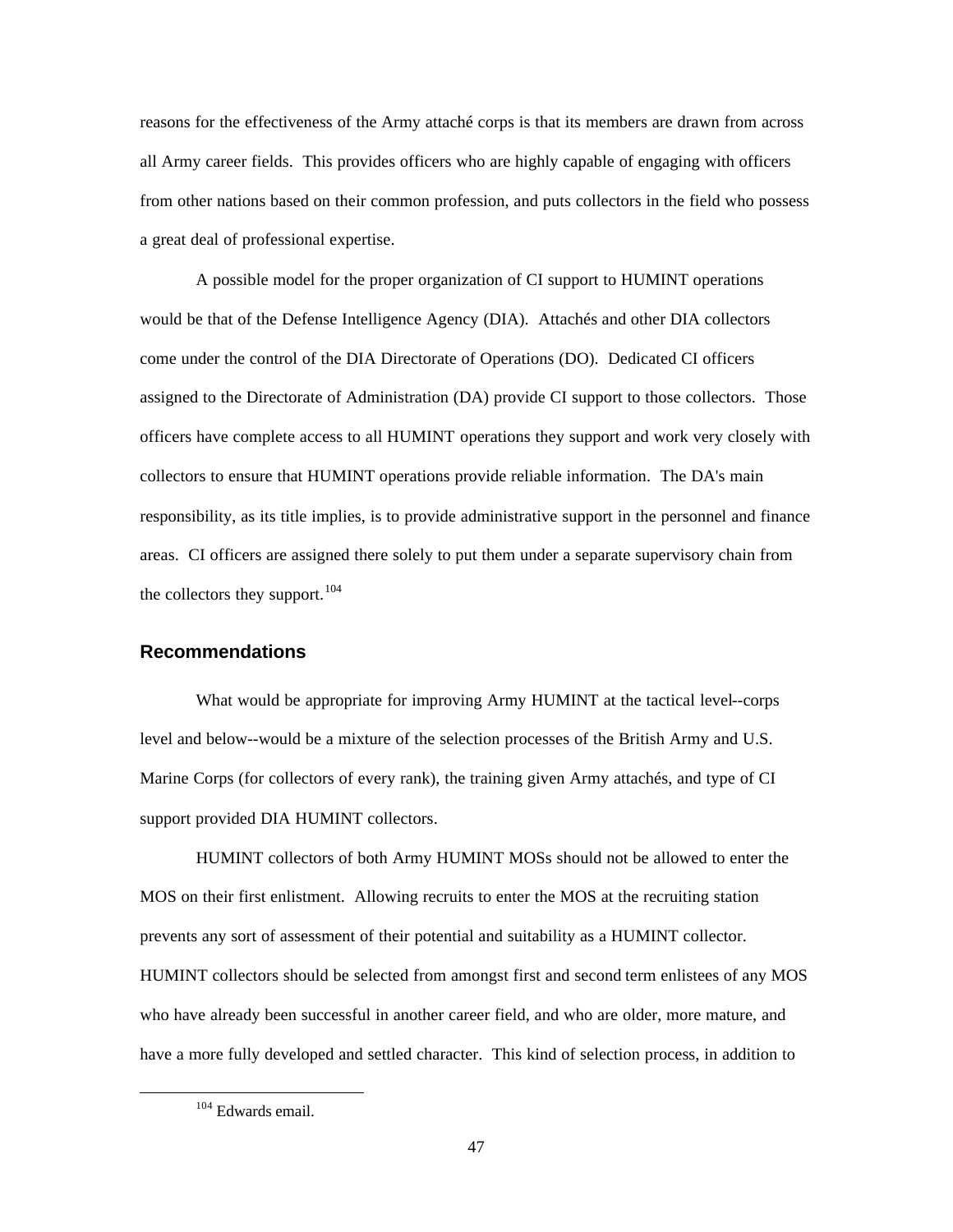ensuring the overall suitability of HUMINT collectors, would have the additional benefit of producing a group of collectors with a wide range of military experience and expertise. Commissioned officers who will lead HUMINT units should undergo a similar screening and training process and be given the opportunity to participate in HUMINT collection operations. In addition to honing their proficiency in preparation for command of HUMINT units, commissioned officers will be a better match with many sources than enlisted soldiers, such as mid-level politicians or foreign military officers.

After the selection process, new HUMINT personnel should then be given area and language training as a part of their training as collectors. This training in its initial stages ought to be a shorter, less involved version of the training given to foreign area officers. First-term HUMINT soldiers should concentrate on language mastery. When language skills are sufficiently developed--and when the soldier's suitability as a collector is more certain--more advanced language training and area study would be appropriate, including study or travel in the region of interest. The prospect of this kind of training could be used as an incentive for soldiers to enter and continue in the MOS, as well as for a reward for achievement. While it would seem that giving soldiers a regional specialty in this manner might limit their utility in other parts of the world, in reality the understanding of and immersion in a foreign culture, especially those that are far different than one's native culture, tunes the ability to understand all foreign cultures and gives a head start in doing so.<sup>105</sup> As with the selection and screening process, this training should also be extended to commissioned and warrant officers.

Finally, HUMINT organizations must make provision for independent CI review of HUMINT collection operations. What is important is that the CI Support must be a part of a different chain-of-command than the HUMINT collectors. For example, in a U.S. Army division

<sup>&</sup>lt;sup>105</sup> The author, after completing nearly three years of service in the Balkans, went directly to Afghanistan to serve in a similar position. Though the cultures are dissimilar, the intimate familiarity with the culture of Bosnia created a sensitivity to simple things, such as manners at table and proper modes of greeting, that made the transition to Afghanistan much easier than it would have been otherwise.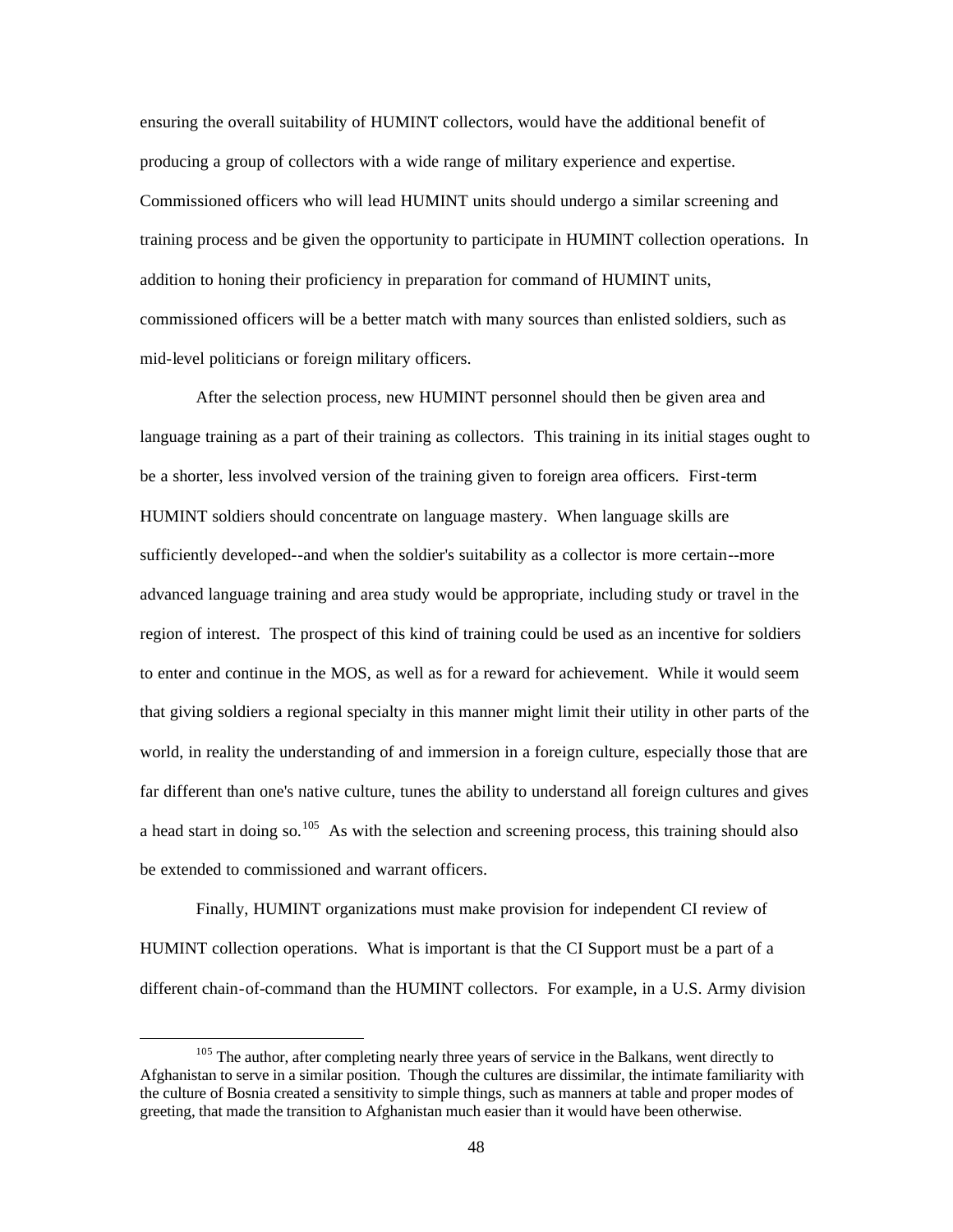HUMINT collectors are a part of the division's Military Intelligence (MI) battalion. CI personnel supporting those collectors must be in a chain-of-command that does not include the MI battalion commander, but they also must have full access to the details of HUMINT operations in order to ensure effective quality control. One possibility would be that CI support to HUMINT fall under the division G-2 (Intelligence) officer, who does not work for the MI battalion commander, but rather for the division chief-of-staff.

Implementation of a selection and training process for HUMINT collectors of this nature, as well as of the organizational changes recommended, obviously has important implications for personnel policy and manning, resources, and a myriad of other areas. These considerations may keep any program from being ideal. However, it is beyond question that the Army HUMINT program must begin some kind of selection and assessment process for its personnel beyond that done at the recruiting station, and also that it should begin to take advantage of the pool of potential HUMINT collectors in the rest of the Army. Further, the capability to make a sophisticated, independent CI review of HUMINT operations is necessary in order to guard against the possibility of HUMINT becoming a net liability through willful deception or inadvertent misunderstandings. These changes are the keys to resolving the Army's long-standing dissatisfaction with its HUMINT capability. The result of this kind of program would be a force of well-led and productive HUMINT collectors selected, trained, and employed in keeping with sound principles of HUMINT, and some result in the long search for improved Army HUMINT capability.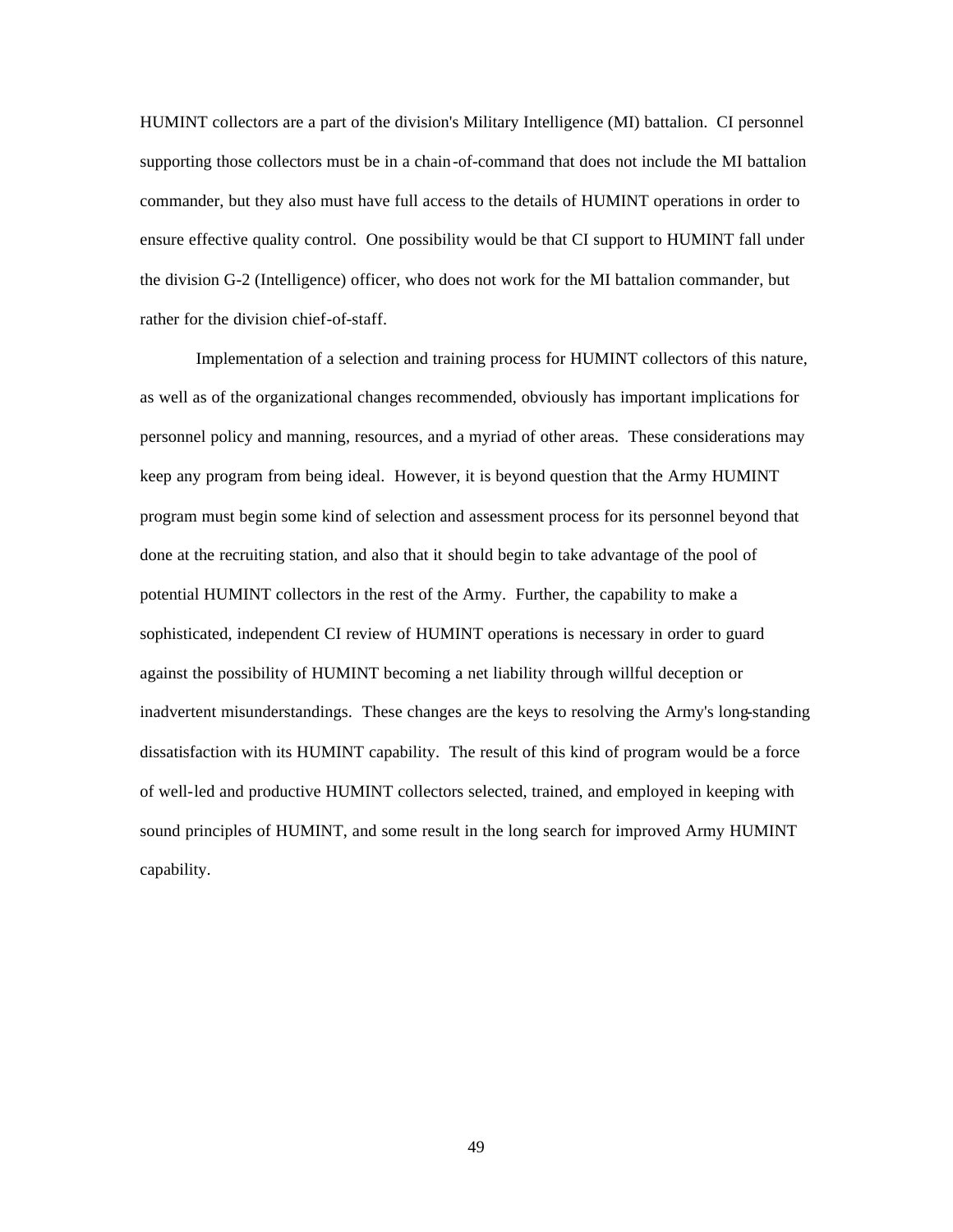## **BIBLIOGRAPHY**

- Beans, BGen James D. "Marine Corps Intelligence in Low Intensity Conflicts." *Signal* 43, no. 7. March 1989, 27-30.
- Blackstock, Paul W, and Frank L Schaf, Jr. *Intelligence, Espionage, Counterespionage, and Covert Operations: A Guide to Information Sources.* Detroit, MI: Gale Research Company, 1978.
- Bryant, Robert, et al. "America Needs More Spies." *The Economist 368, no. 8332.* July 12, 2003: 30-32.
- Budiansky, Stephen. *Battle of Wits: The Complete Story of Codebreaking in World War II*. New York: Touchstone Books, 2002.
- Chizek, Judy G. *Military Transformation: Intelligence, Surveillance, and Reconnaissance*. Washington, DC: Congressional Research Service, Library of Congress, May 31, 2002.
- Chu, Henry. "Reeled in by a Spoof." *Los Angeles Times.* June 7, 2002, A3.
- Cilluffo, Frank J., Ronald A. Marks, and George C. Salmoiraghi. "The Use and Limits of U.S. Intelligence. *The Washington Quarterly* 25, no. 1. Winter 2002, 61-74.
- Cimbala, Stephen J. "Counterintelligence: The Necessary Skepticism." *National Defense* 69, no. 402. November 1984, 61-64.
- Clausewitz, Carl von*On War*. London: Everyman's Library, 1993.
- Codevilla, Angelo. *Informing Statecraft: Intelligence for a New Century*. New York: The Free Press, 1992.
- Commandant of the Marine Corps. Marine Corps Order 3850.1H: Policy and Guidance for Counterintelligence (CI) Activities. 27 June 1995.
- *Controlling Intelligence Studies in Intelligence Series.* Ed. Glenn P. Hastedt. London: Frank Cass, 1991.
- Cook Brothers Construction, Inc. "Quality Control." Online document accessed 17 September 2003. Available at http://www.cookbrothersinc.com/qualifications.html
- Cooper, H. H. A, and Lawrence J Redlinger. *Making Spies*. Boulder, CO: Paladin Press, 1986.
- Cordesman, Anthony H. *Intelligence Failures in the Iraq War*. Washington, DC: Center for Strategic and International Studies, July 16, 2003.
- Covalucci, Lt. Col. Robert J. "Tactical Counterintelligence Within Combat Electronic Warfare and Intelligence. *Military Intelligence 10, no. 1.* January-March 1984, 27-33.
- Detmer, Jamie. "Counterintelligence." *Insight 13, no. 19.* May 1997, 12-14.
- DeVor, Richard E., Tsong-how Chang, and John W. Sutherland. *Statistical Quality Design and Control*. Upper Saddle River, NJ: Prentice Hall, 1992.
- De Wijk, Rob. "The Limits of Military Power." *The Washington Quarterly* 25, no. 1. Winter 2002, 75-92.
- Dillon, Lieutenant Colonel Peter J. "A Theory for Human Intelligence Operations." U.S. Army War College Strategy Research Project Paper, 1999.
- Dulles, Allen. *The Craft of Intelligence.* New York: Harper and Row, 1963.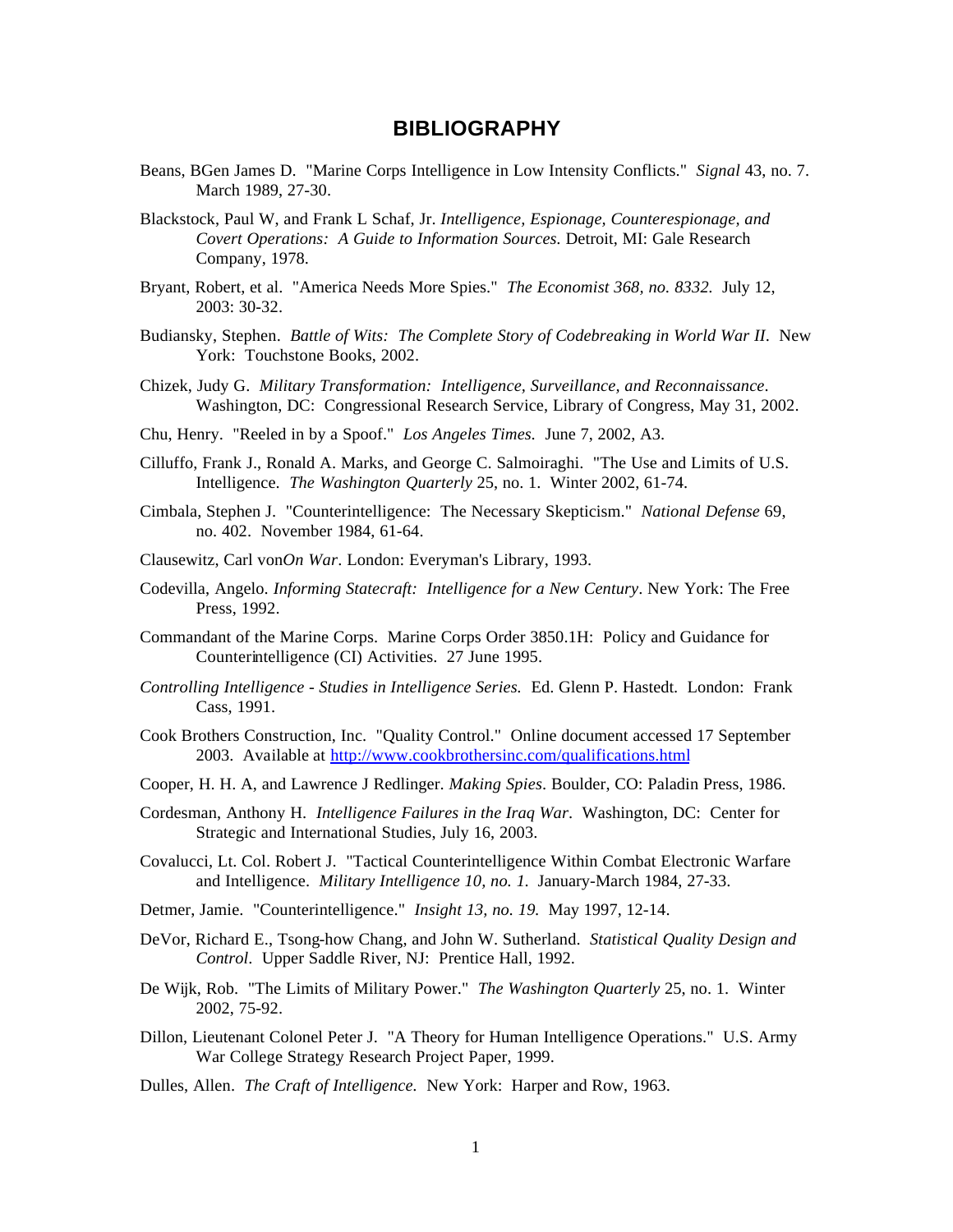- Dvornik, Francis. *Origins of Intelligence Services: The Ancient Near East, Persia, Greece, Rome, Byzantium, the Arab Muslim Empires, the Mongol Empire, China, Muscovy.* New Brunswick, NJ: Rutgers University Press, 1978.
- Engels, Donald. "Alexander's Intelligence Service." *Classical Quarterly 30*. 1980, 327-340.
- Felix, Christopher. *A Short Course in the Secret War*. New York: Madison Books, 1992.
- Flemer, Sherman W. "Soviet Intelligence Training." *Studies in Intelligence* 3, no. 4. Winter 1959, 93-98.
- Framingham, Richard. "Career Trainee Program, GRU Style." *Studies in Intelligence* 10, no. 3. Fall 1966, 45-57.
- Glantz, David M. "Observing the Soviets: U.S. Army Attaches in Eastern Europe During the 1930s." *The Journal of Military History* 55, no. 2. April 1991, 153-183.
- Godfrey, E. Drexel, Jr, and Don R Harris. *Basic Elements of Intelligence.* Washington, DC: U.S. Government Printing Office (Department of Justice), 1971.
- "A Good Man is Hard to Find." *Fortune,* March, 1946, 92-95, 217-218, 220, 223.
- Gray-Briggs, Dr. Abigail and Major Joe Hoppa. "First Contact: Cultural Variability and the Air Force Office of Special Investigations Agent." *American Intelligence Journal 19, no. 1.*  Spring-summer 1998.

Headquarters, Department of the Army. *FM 22-100: Army Leadership.* 31 August 1999.

- \_\_\_\_\_\_\_\_\_\_\_\_. *FM 34-1: Intelligence and Electronic Warfare Operations.* 27 September 1994.
- \_\_\_\_\_\_\_\_\_\_\_\_. *FM 34-60: Counterintelligence.* 3 October 1995.
- \_\_\_\_\_\_\_\_\_\_\_\_. *FM 90-8: Counterguerrilla Operations.* 29 August 1986.
- \_\_\_\_\_\_\_\_\_\_\_\_. *FM 100-23: Peace Operations.* 30 December 1994.
	- \_\_\_\_\_\_\_\_\_\_\_\_. *Department of the Army Pamphlet 600-3: Commissioned Officer Management and Career Development.* 1 October 1998.
		- \_\_\_\_\_\_\_\_\_\_\_\_. *Soldier's Manual and Trainer's Guide: MOS 96B Intelligence Analyst Skill Level 1/2/3/4/5.* September 2002.
		- \_\_\_\_\_\_\_\_\_\_\_\_. *Soldier's Manual and Trainers Guide: MOS 97E Human Intelligence Collector Skill Level 1/2/3/4/5.* September 2002.

\_\_\_\_\_\_\_\_\_\_\_\_. *Soldier's Manual and Trainers Guide: MOS 97B Counterintelligence Agent Skill Level 1/2/3/4/5.* September 2002.

- Headquarters, Department of the Army, Office of the Deputy Chief of Staff for Intelligence Directorate of Counterintelligence, Foreign Disclosure, and Security. "CI and HUMINT Transformation." Internal memorandum, dated 26 November 2001.
- Headquarters, Third Infantry Division. *Third Infantry Division (Mechanized) After-Action Report: Operation Iraqi Freedom.* July 2003. Book online, accessed December 4, 2003. Available from http://www.globalsecurity.org/military/library/report/2003/3id-aarjul03.pdf
- Hersh, Seymour M. "The Stovepipe." *The New Yorker*, October 27, 2003.
- Hodge, Nathan. "Anaconda Commanders: Sensors No Substitute for HUMINT." *Defense Week*  23, no. 14. April 1, 2002, 1.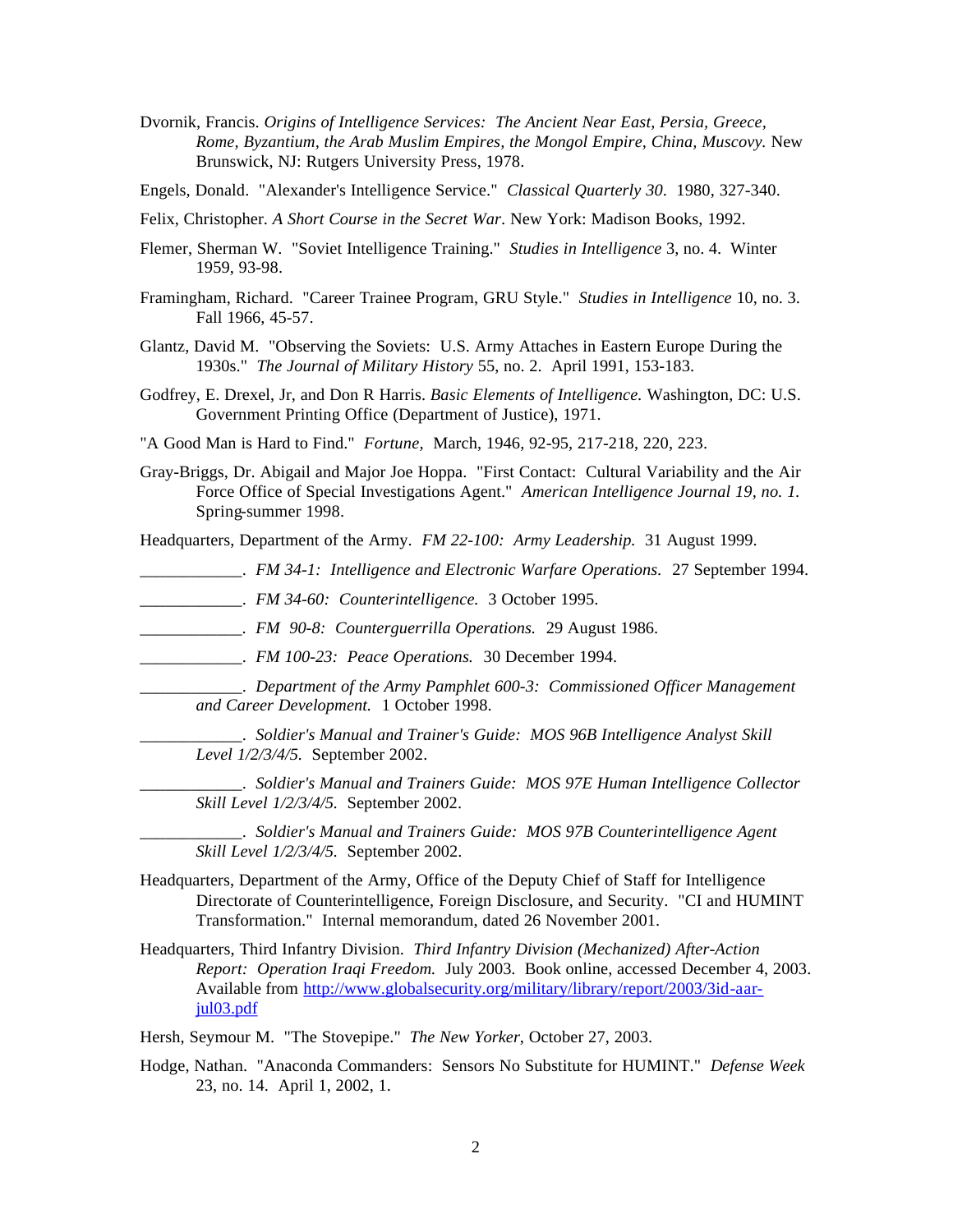- Hurley, Major John A. "HUMINT Revitalization." *Military Review* 61, no. 8. August 1981, 22 29.
- *Intelligence Requirements for the 1990s: Collection, Analysis, Counterintelligence, and Covert Action.* Ed. Roy Godson. Lexington, MA: Lexington Books, 1989.
- Jaffe, Greg. "Between the Lines: Army Finds Good Information In Short Supply in Guerrilla War." *The Wall Street Journal*. October 6, 2003, A1.
- Johnson Aluminum Company. "Quality Control Manual." Online document accessed 17 September 2003. Available at http://www.johnsonaluminum.com/quality
- Johnson, William R. "The Ambivalent Polygraph." *International Journal of Intelligence and Counterintelligence* 1, no. 3. Fall 1986, 71-83.

\_\_\_\_\_\_\_\_\_\_\_\_\_. "Tricks of the Trade: Counterintelligence Interrogation." *International Journal of Intelligence and Counterintelligence* 1, no. 2. Summer 1986, 103-113.

- Kahn, David. "Toward a Theory of Intelligence." *Military History Quarterly 7, no. 2*. Winter 1995: 92-97.
- Kalitka, Peter F. "Counterintelligence Myths Compromised! No Surprise." *American Intelligence Journal 9, no. 1.* March 1988, 26-27.

\_\_\_\_\_\_\_\_\_\_\_\_\_. "Back to the Future (Note 1)." *American Intelligence Journal 9, no. 3.* Fall 1988, 13-17.

Kautilya, *The Arthashastra*. Ed. L.N Rangarajan. New Dehli: Penguin Books India, 1992.

- Kelly, John Joseph. "Intelligence and Counterintelligence in German Prisoner of War Camps in Canada During World War II." *Dalhousie Review* 48. Summer 1978, 286-293.
- Koch, Scott A. "The Role of U.S. Army Military Attaches Between the World Wars." *Studies in Intelligence 38, no. 5.* 1995, 111-115.
- Konovalov, A. A., and V. S. Sokolov. "Meetings With Agents." *Studies in Intelligence 8, no. 2*. Spring 1964, 65-91.
- Lane, COL B. L. "Can Army Intelligence Better Support the Tactical Commander?" *Military Intelligence 10, no. 1*. January-March 1984, 34-35.
- Laquer, Walter. *The Uses and Limits of Intelligence*. New Brunswick, NJ: Transaction Publishers, 1993.
- Leary, William M. "Assessing the Japanese Threat: Air Intelligence Prior to Pearl Harbor." *Aerospace Historian 34, no. 4.* Winter/December 1987: 272-277.
- Liberti, Joseph C. "Counterintelligence in Direct Support." *Infantry* 64, no. 2. March-April 1976, 39-42.
- Loeb, Vernon, and Thomas E. Ricks. "Is This Hussein's Counterattack? Commander Says Resurgence Has Earmarks of Planning." *Washington Post*. November 13, 2003, A01.
- Lovell, Stanley P. *Of Spies and Strategems.* Englewood Cliffs, NJ: Prentice-Hall, 1963.
- McCall, Morgan W., Jr., and Michael M. Lombardo. "Where Do We Go From Here?" In *Leadership: Where Else Can We Go?*, eds. Morgan W. McCall, Jr. and Michael M. Lombardo, 151-163. Durham, NC: Duke University Press, 1978.
- Miller, Judith. "A Battle of Words Over War Intelligence." *New York Times*. November 22, 2003, B9.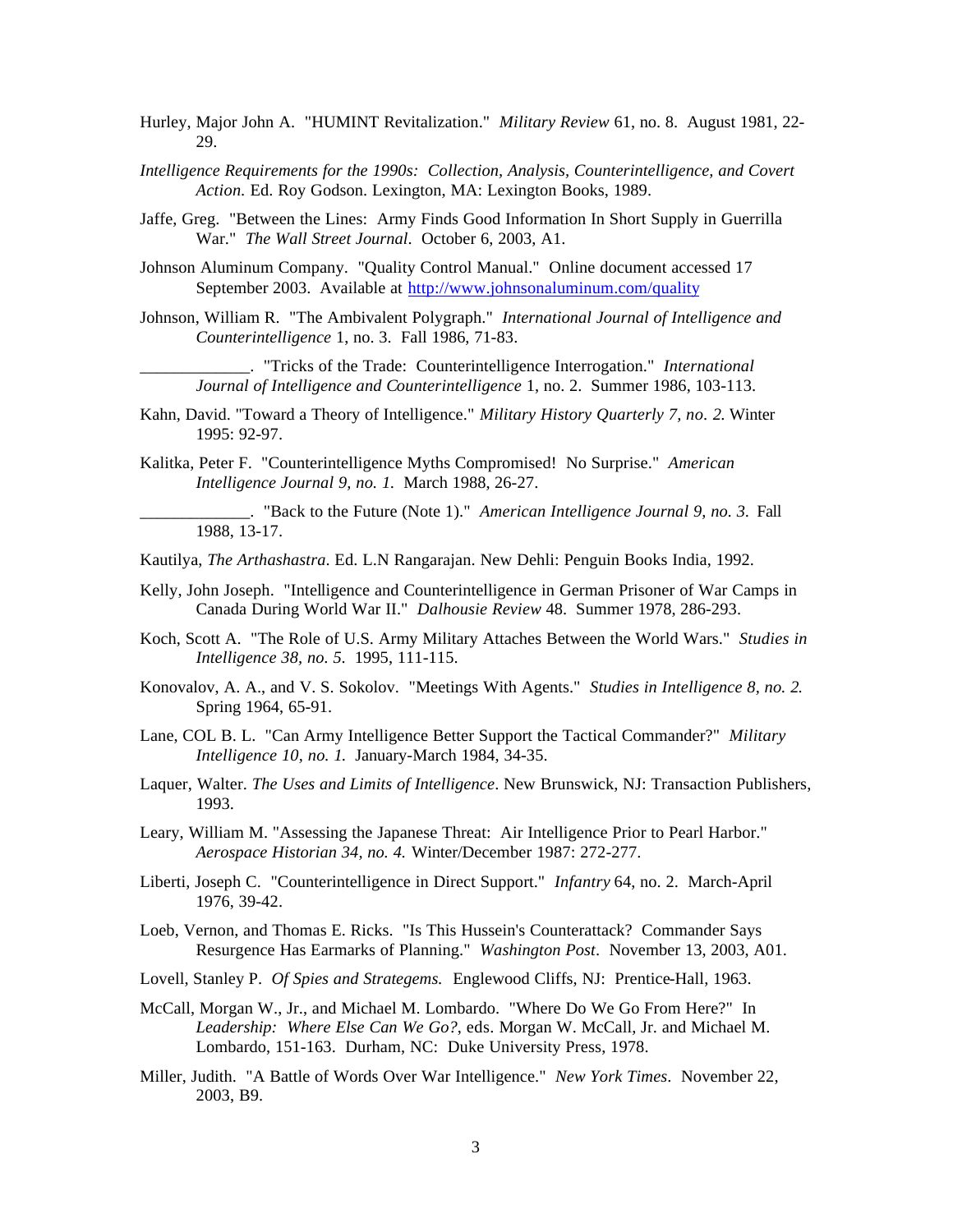- Mitelman, L.T. "Preface to a Theory of Intelligence." *Studies in Intelligence 18, no. 3*. Fall 1974, 19-22.
- "More SIGINT, UAVs, and HUMINT Top Army Intel Needs From Afghanistan." *C4I News.*  April 25, 2002, 1.
- Murphy, Admiral Dan. "Intelligence: The Human Element." *American Intelligence Journal.*  Fall 1978, 6-9.
- Pavlicek, Larry. "Developing a Counterintelligence Mindset." *Security Management* 36, no. 4. April 1992, 54-56.
- Pechan, Bruce L. "The Collector's Role in Evaluation." *Studies in Intelligence 5, no. 2*. Summer 1961: 37-47.
- Perkins, David D. "Counterintelligence and Human Intelligence Operations in Bosnia." *Defense Intelligence Journal 6, no. 1.* Spring 1997, 33-61.
- Petersen, Neal H. *American Intelligence, 1775-1990: A Bibliographical Guide*. Claremont, CA: Regina Books, 1992.
- Pick, LTC (P) Michael W. "What the Joint Force Commander Needs to Know About CI and HUMINT Operations." National War College Paper, 2002.
- Pincus, Walter. "Pentagon to Spy More Overseas." *Washington Post*. October 30, 1995, A01.
- Probst, Reed R. "Clausewitz on Intelligence." *Studies in Intelligence 29, no. 3*. Fall 1985.
- Puderbaugh, Richard T. "Elegant Writing in the Intelligence Services." *Studies in Intelligence 16 (A Studies in Intelligence Special Edition).* Fall 1972, 1-7.

\_\_\_\_\_\_\_\_\_\_\_\_\_. "Elegant Writing - Report Number Two." *Studies in Intelligence 16, no. 1.*  Winter 1972, 33-37.

- Ogilvy, D. "The Creative Chef." In *The Creative Organization*, ed. G. Steiner, 99-99. Chicago: University of Chicago Press, 1965.
- Reid, John E. and Fred E. Inbau. *Truth and Deception: The Polygraph ("Lie Detector") Technique*. 2d edition. Baltimore, MD: Williams and Wilkens, 1977.
- Richelson, Jeffrey T. *The U.S. Intelligence Community*. Boulder, CO: Westview Press, 1995.
- Ricks, Thomas E. "Intelligence Problems in Iraq are Detailed." *The Washington Post.* October 25, 2003, A01.
- Rosen, David M. "Leadership in World Cultures." In *Leadership: Multidisciplinary Perspectives*, ed. Barbara Kellerman, 39-62. Englewood Cliffs, NJ: Prentice-Hall, Inc.: 1984.
- Russell, Frank S. *Information Gathering in Classical Greece.* Ann Arbor: University of Michigan Press: 1989.
- Sawyer, Ralph D. *The Seven Military Classics of Ancient China*. Boulder, CO: Westview Press, 1993.

*\_\_\_\_\_\_\_\_\_\_\_\_. The Tao of Spycraft*. Boulder, CO: Westview Press, 1998.

Schön, Donald A. *Educating the Reflective Practicioner*. San Francisco: Jossey-Bass Publishers, 1987.

\_\_\_\_\_\_\_\_\_\_\_\_. *The Reflective Practitioner: How Professionals Think in Action.*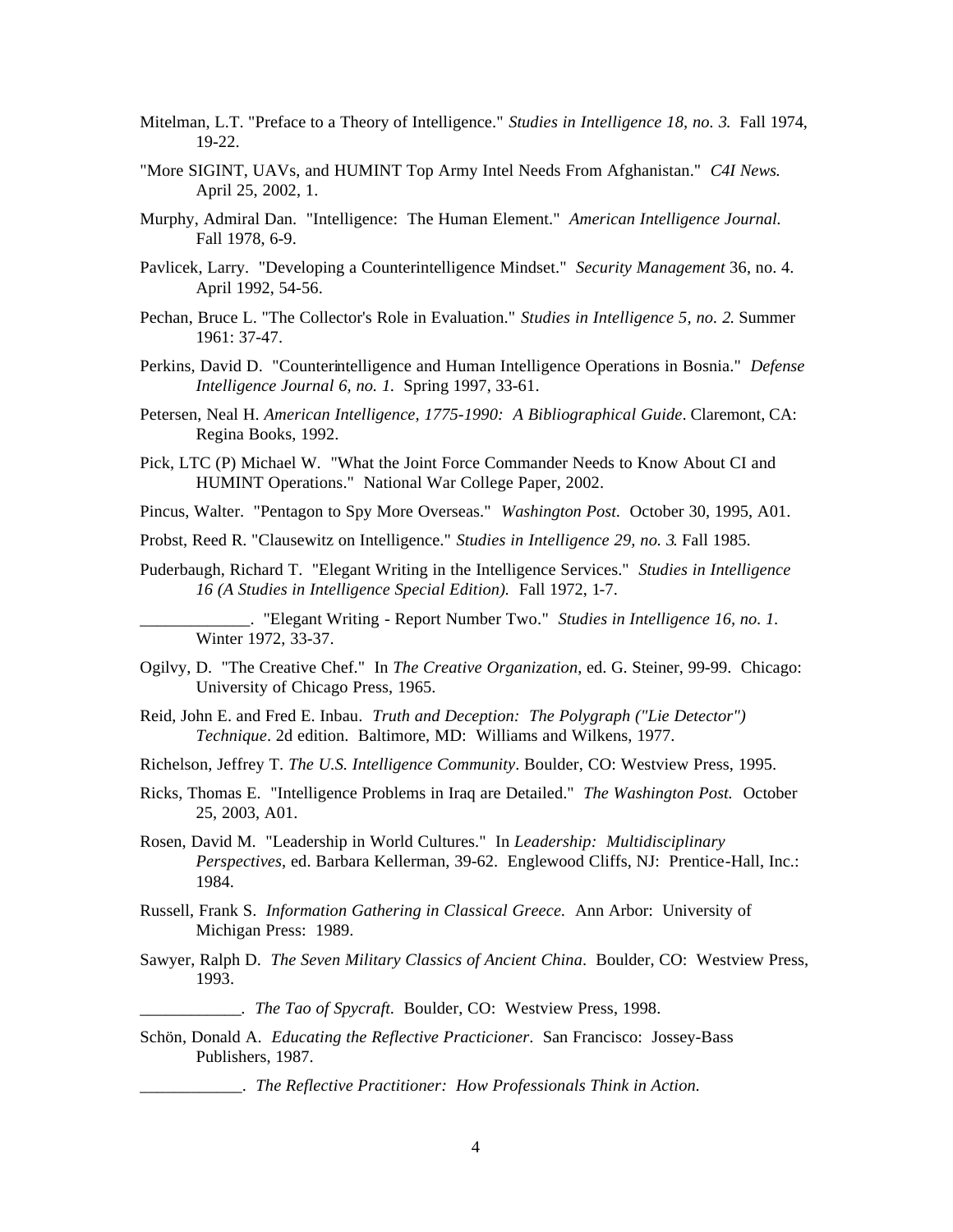Seth, Ronald. *The Art of Spying.* New York: Philosophical Library, 1987.

- Sheldon, Rose Mary. "Hannibal's Spies." *International Journal of Intelligence and Counterintelligence* 1, no. 3. Fall, 1986, 53-70.
- \_\_\_\_\_\_\_\_\_\_\_\_\_. "The Roman Secret Service." *The Intelligence Quarterly* 1, no. 2. July 1985, 1-2.

\_\_\_\_\_\_\_\_\_\_\_\_\_. "Slaughter in the Forest: Roman Intelligence Mistakes in Germany." *Small Wars and Insurgencies 12, no. 3.* Autumn 2001, 1-38.

\_\_\_\_\_\_\_\_\_\_\_\_\_. "Spying in Mesopotamia: The World's Oldest Classified Documents." *Studies in Intelligence* 33, no. 1. Spring 1989, 7-12.

Sherr, James. "Cultures of Spying." *The National Interest 38.* Winter 1994/1995, 56-62.

- Shulsky, Abram. *Silent Warfare*. New York: Brassey's, 1993.
- Sheldon, Rose Mary. "Hannibal's Spies." *International Journal of Intelligence and Counterintelligence 1, no. 3.* Fall 1987, 53-70.

Sun Tzu. *The Art of War*. Translated by Samuel B. Griffith. New York: Oxford University Press, 1979.

- Taplin, Winn L. "Six General Principles of Intelligence." *International Journal of Intelligence and Counterintelligence 3, no. 4*. Winter 1989: 475-492.
- Tollius, Paul. "Experience with Types of Agent Motivation." *Studies in Intelligence 2, no. 2*. Summer 1958.
- Tolliver, Raymond F. *The Interrogator: The Story of Hanns Scharff, Luftwaffe's Master Interrogator*. Fallbrook, CA: Aero Books, 1978.
- Turabian, Kate L. *A Manual for Writers of Term Papers, Theses, and Dissertations*. 6<sup>th</sup> ed. Chicago: University of Chicago Press, 1996.
- U.S. Army Intelligence Center and School. *FM 34-7-1: Tactical Human Intelligence and Counterintelligence Operations*. April 2002.

\_\_\_\_\_\_\_\_\_\_\_. *97B Critical Task List.* 2002.

\_\_\_\_\_\_\_\_\_\_\_. *97E Critical Task List.* 2002.

\_\_\_\_\_\_\_\_\_\_\_. *Operational and Organizational Plan for Army Objective Force Counterintelligence.* August 2002.

\_\_\_\_\_\_\_\_\_\_\_. *Operational and Organizational Plan for Army Objective Force Human Intelligence.* August 2002.

\_\_\_\_\_\_\_\_\_\_\_. *FM 2-0: Intelligence (Draft)*. February 2003.

U.S. Department of Defense. *Joint Publication 2-01: Joint Intelligence Support to Military Operations.* 20 November 1996.

\_\_\_\_\_\_\_\_\_\_\_\_. *Joint Publication 3-07.3: Joint Tactics, Techniques, and Procedures for Peace Operations.* 12 February 1999.

U.S. Marine Corps. *Small Wars Manual.* Washington: U.S. Government Printing Office, 1940.

Vagts, Alfred. *The Military Attache.* Princeton: Princeton University Press, 1967.